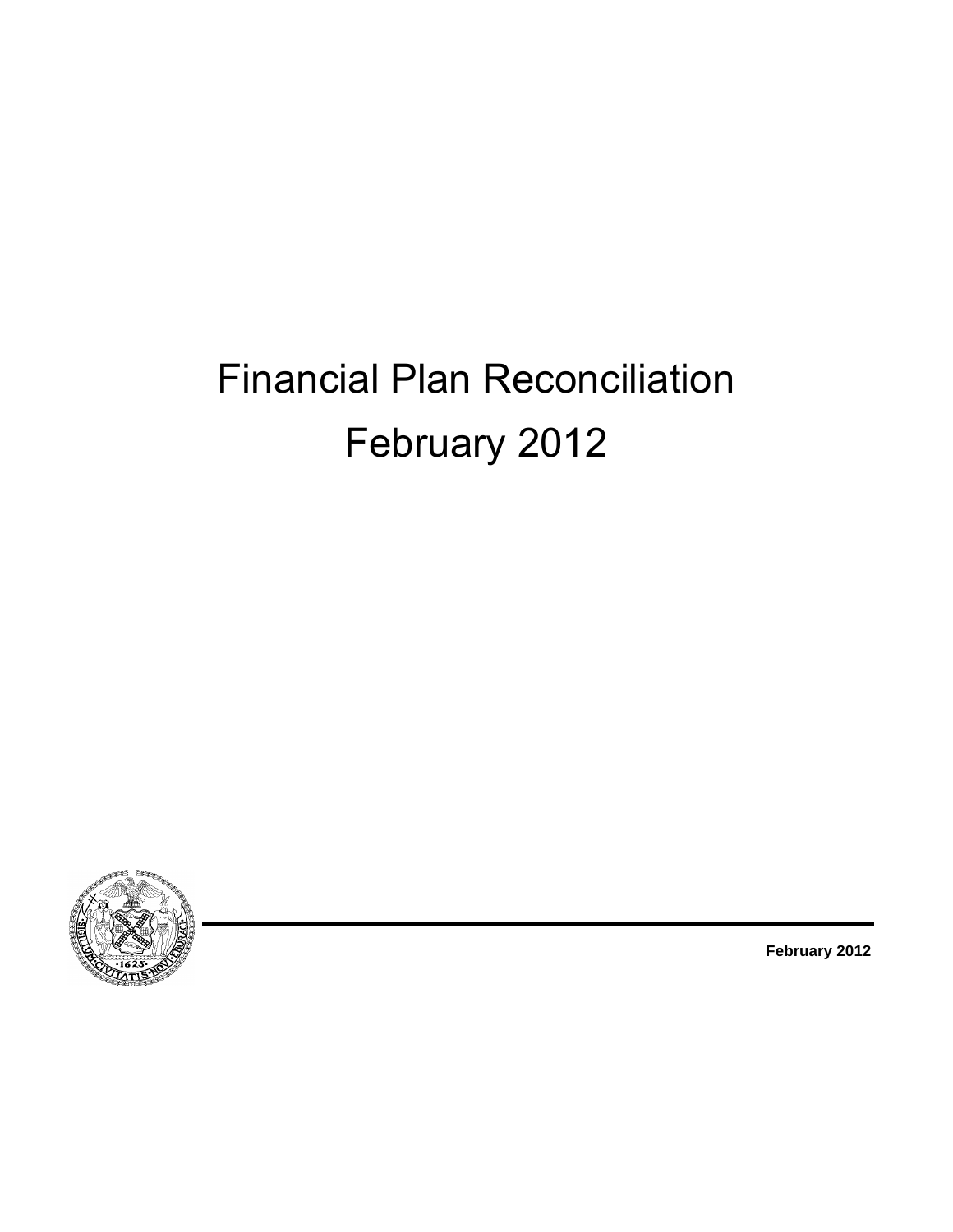|                                       |              |            |                |                |                          | All            |                          |                |
|---------------------------------------|--------------|------------|----------------|----------------|--------------------------|----------------|--------------------------|----------------|
|                                       |              | 18-Nov-11  |                | Collective     | Prepayment /             | Other          |                          | $2$ -Feb- $12$ |
|                                       |              | Plan       | New Needs      | Bargaining     | <b>BSA</b>               | Adjustments    | <b>PEG</b>               | Plan           |
| <b>Uniformed Forces</b>               |              |            |                |                |                          |                |                          |                |
| Police Department                     |              | 4,327,217  | 2,395          |                |                          | 50             | $\overline{a}$           | 4,329,662      |
| Fire Department                       |              | 1,504,302  | 991            | 372            |                          | $\mathbf{1}$   | $\overline{a}$           | 1,505,666      |
| Department of Correction              |              | 1,059,686  | $\overline{a}$ | 34             |                          | $\overline{a}$ | $\overline{a}$           | 1,059,720      |
| Department of Sanitation              |              | 1,298,669  | 215            | 189            | $\overline{a}$           | 194            | $\overline{a}$           | 1,299,267      |
| <b>Health and Welfare</b>             |              |            |                |                |                          |                |                          |                |
| Admin. for Children Services          |              | 848,217    |                |                |                          | 330            | $\overline{a}$           | 848,547        |
| Department of Social Services         |              | 7,130,327  | 24,053         | 1,059          | $\overline{a}$           | (1.605)        | $\overline{\phantom{a}}$ | 7,153,834      |
| Dept. of Homeless Services            |              | 407,267    |                |                | $\overline{a}$           | 9              | $\overline{\phantom{a}}$ | 407,276        |
| Dept Health & Mental Hygiene          |              | 616,699    |                | 159            |                          | (190)          | 811                      | 617,479        |
| <b>Other Mayoral</b>                  |              |            |                |                |                          |                |                          |                |
| N.Y.P.L.- Research Libraries          |              | 11,327     |                |                |                          | L,             | $\overline{a}$           | 11,327         |
| New York Public Library               |              | 49,471     |                |                |                          | 249            | $\overline{a}$           | 49,720         |
| Brooklyn Public Library               |              | 36,121     |                |                |                          |                | $\overline{a}$           | 36,121         |
| Queens Borough Public Library         |              | 36,133     |                |                |                          |                | $\overline{a}$           | 36,133         |
| Department for the Aging              |              | 139,924    |                | 3              |                          | 1.627          | $\overline{\phantom{a}}$ | 141,554        |
| Department of Cultural Affairs        |              | 148,924    |                |                |                          | 30             | $\overline{a}$           | 148,954        |
| Housing Preservation & Dev.           |              | 62,572     |                |                |                          | (28)           | $\overline{\phantom{a}}$ | 62,544         |
| Dept of Environmental Prot.           |              | 976,630    |                | $\overline{a}$ |                          | $\overline{a}$ | $\overline{\phantom{a}}$ | 976,630        |
| Department of Finance                 |              | 223,698    |                | 83             |                          |                | $\overline{a}$           | 223,781        |
| Department of Transportation          |              | 420,964    | 1.056          | 477            |                          |                |                          | 422,497        |
| Dept of Parks and Recreation          |              | 250,231    | 1,038          | $\overline{a}$ |                          | (11)           | $\overline{\phantom{a}}$ | 251,258        |
| Dept of Citywide Admin. Srvces        |              | 199,481    | 590            | $\overline{a}$ |                          | (56)           | $\overline{\phantom{a}}$ | 200,015        |
| All Other Mayoral                     |              | 1,314,493  | 34,407         | 65             |                          | (15,787)       | 1,144                    | 1,334,322      |
| <b>Major Organizations</b>            |              |            |                |                |                          |                |                          |                |
| Department of Education               |              | 9,135,159  |                |                |                          | (7,800)        | $\overline{a}$           | 9,127,359      |
| City University                       |              | 552,583    |                |                |                          | (6)            |                          | 552,577        |
| Health and Hospitals Corp.            |              | 73,715     |                |                |                          | $\overline{a}$ | 1,545                    | 75,260         |
| Other                                 |              |            |                |                |                          |                |                          |                |
| <b>Citywide Pension Contributions</b> |              | 8,259,418  |                |                |                          | (419,600)      | $\overline{a}$           | 7,839,818      |
| Miscellaneous                         |              | 5,052,085  | 790            | (2, 498)       |                          | (19,637)       | $\overline{\phantom{a}}$ | 5,030,740      |
| Debt Service                          |              | 1,659,544  | $\overline{a}$ | $\overline{a}$ | 1,284,732                | (81,040)       | $\overline{\phantom{a}}$ | 2,863,236      |
| Prior Payable Adjustment              |              |            |                |                | $\overline{a}$           | (500,000)      | $\overline{a}$           | (500,000)      |
| <b>General Reserve</b>                |              | 300,000    |                |                | $\overline{a}$           | (200,000)      | $\overline{\phantom{a}}$ | 100,000        |
| <b>Energy Adjustment</b>              |              |            |                |                | $\overline{\phantom{a}}$ | (1,634)        | $\overline{a}$           | (1,634)        |
| Lease Adjustment                      |              |            |                |                | ÷.                       |                | $\overline{a}$           |                |
| <b>OTPS</b> Inflators                 |              |            |                |                |                          |                |                          |                |
| <b>Elected Officials</b>              |              |            |                |                |                          |                |                          |                |
| Mayoralty                             |              | 65,924     |                |                |                          |                |                          | 65,924         |
| All Other Elected                     |              | 398,296    | 740            | 57             |                          | (117)          | 1,794                    | 400,770        |
|                                       | <b>Total</b> | 46,559,077 | 66,275         | $\blacksquare$ | 1,284,732                | (1,245,021)    | 5,294                    | 46,670,357     |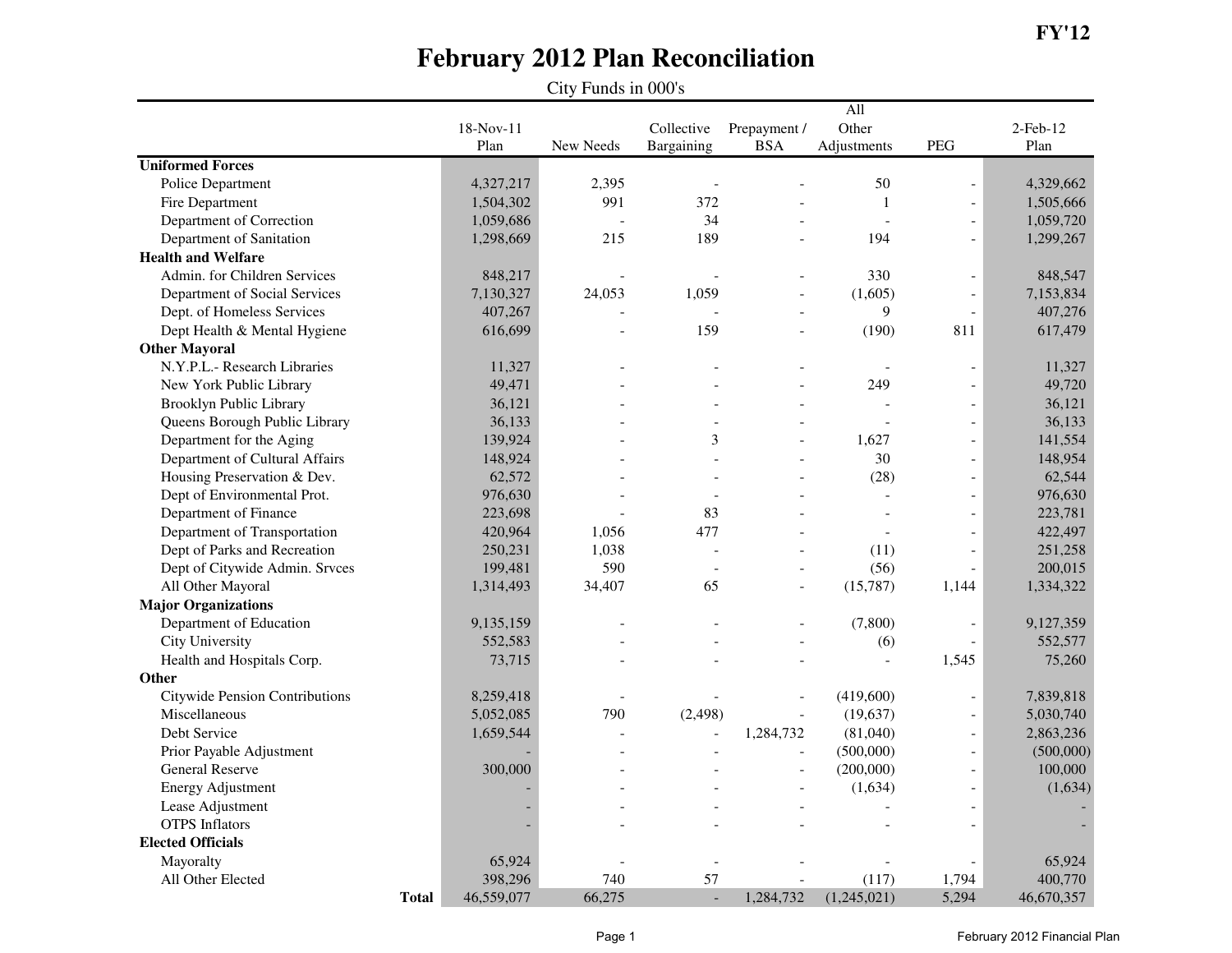|                                       |             |                |                |                | All                      |                          |             |
|---------------------------------------|-------------|----------------|----------------|----------------|--------------------------|--------------------------|-------------|
|                                       | $18-Nov-11$ |                | Collective     | Prepayment /   | Other                    |                          | $2$ -Feb-12 |
|                                       | Plan        | New Needs      | Bargaining     | <b>BSA</b>     | Adjustments              | <b>PEG</b>               | Plan        |
|                                       |             |                |                |                |                          |                          |             |
| <b>All Other Mayoral</b>              |             |                |                |                |                          |                          |             |
| Board of Elections                    | 97,679      | 24,880         |                |                |                          | $\overline{a}$           | 122,559     |
| Campaign Finance Board                | 12,250      |                |                |                |                          |                          | 12,250      |
| Office of the Actuary                 | 6,848       |                | 1              |                |                          | L,                       | 6,849       |
| Dept. of Emergency Management         | 6,713       | $\overline{a}$ | $\overline{a}$ |                | 12                       | $\overline{a}$           | 6,725       |
| Office of Admin. Tax Appeals          | 3,995       |                | $\overline{c}$ |                | $\overline{a}$           | $\overline{a}$           | 3,997       |
| Law Department                        | 130,972     | 708            | 17             |                |                          |                          | 131,697     |
| Department of City Planning           | 10,217      |                |                |                | (1, 112)                 |                          | 9,105       |
| Department of Investigation           | 14,992      | 139            |                | L.             |                          | $\overline{a}$           | 15,131      |
| Civilian Complaint Review Bd.         | 9,342       | $\overline{a}$ |                |                |                          | $\overline{a}$           | 9,342       |
| <b>Board of Correction</b>            | 980         |                |                |                |                          |                          | 980         |
| City Clerk                            | 4,383       |                |                |                |                          |                          | 4,383       |
| Financial Info. Serv. Agency          | 82,869      |                |                |                |                          | $\overline{a}$           | 82,869      |
| Office of Payroll Admin.              | 57,490      |                | 8              |                |                          | $\overline{a}$           | 57,498      |
| Independent Budget Office             | 4,389       |                |                |                |                          | $\overline{a}$           | 4,389       |
| <b>Equal Employment Practices Com</b> | 789         |                |                |                |                          |                          | 789         |
| Civil Service Commission              | 734         |                |                |                |                          |                          | 734         |
| Landmarks Preservation Comm.          | 4,138       |                |                |                |                          |                          | 4,138       |
| <b>Districting Commission</b>         |             |                |                |                |                          | $\overline{a}$           |             |
| Taxi & Limousine Commission           | 38,388      | 2,043          | 1              |                |                          | $\overline{a}$           | 40,432      |
| Commission on Human Rights            | 2,552       |                |                |                | $\overline{a}$           | $\overline{\phantom{a}}$ | 2,552       |
| Department of Youth Services          | 211,387     |                |                |                | 35                       | 727                      | 212,149     |
| Conflicts of Interest Board           | 2,011       |                |                |                | $\overline{a}$           | $\overline{a}$           | 2,011       |
| Office of Collective Barg.            | 2,098       |                |                |                | $\overline{\phantom{a}}$ | $\overline{a}$           | 2,098       |
| Community Boards (All)                | 14,913      |                |                |                | 16                       | 244                      | 15,173      |
| Department of Probation               | 60,018      |                |                |                | $\overline{a}$           | $\overline{a}$           | 60,018      |
| Dept. Small Business Services         | 85,510      | 5,000          |                | L,             | (8,005)                  | 173                      | 82,678      |
| Department of Buildings               | 94,715      |                |                | $\overline{a}$ | 1,200                    | $\overline{a}$           | 95,915      |
| Office Admin Trials & Hearings        | 33,915      |                | 3              |                |                          |                          | 33,918      |
| <b>Business Integrity Commission</b>  | 7,190       |                | $\overline{2}$ |                |                          |                          | 7.192       |
| Dept. of Design & Construction        | 6,696       |                | $\blacksquare$ |                |                          | $\overline{a}$           | 6.696       |
| D.O.I.T.T.                            | 272,364     | 1,637          | 30             | $\overline{a}$ | (7,933)                  | $\overline{a}$           | 266,098     |
| Dept of Records & Info Serv.          | 4,789       |                | $\mathbf{1}$   | L.             |                          | $\overline{a}$           | 4,790       |
| Department of Consumer Affairs        | 25,942      |                |                |                |                          |                          | 25,942      |
| Public Administrator - N.Y.           | 1,268       |                |                |                |                          | $\blacksquare$           | 1,268       |
| Public Administrator - Bronx          | 499         |                |                |                |                          | $\overline{a}$           | 499         |
| Public Administrator- Brooklyn        | 605         |                |                |                |                          |                          | 605         |
| Public Administrator - Queens         | 473         |                |                |                |                          |                          | 473         |
| Public Administrator -Richmond        | 380         |                |                |                |                          |                          | 380         |
| <b>Total</b>                          | 1,314,493   | 34,407         | 65             | $\overline{a}$ | (15, 787)                | 1,144                    | 1,334,322   |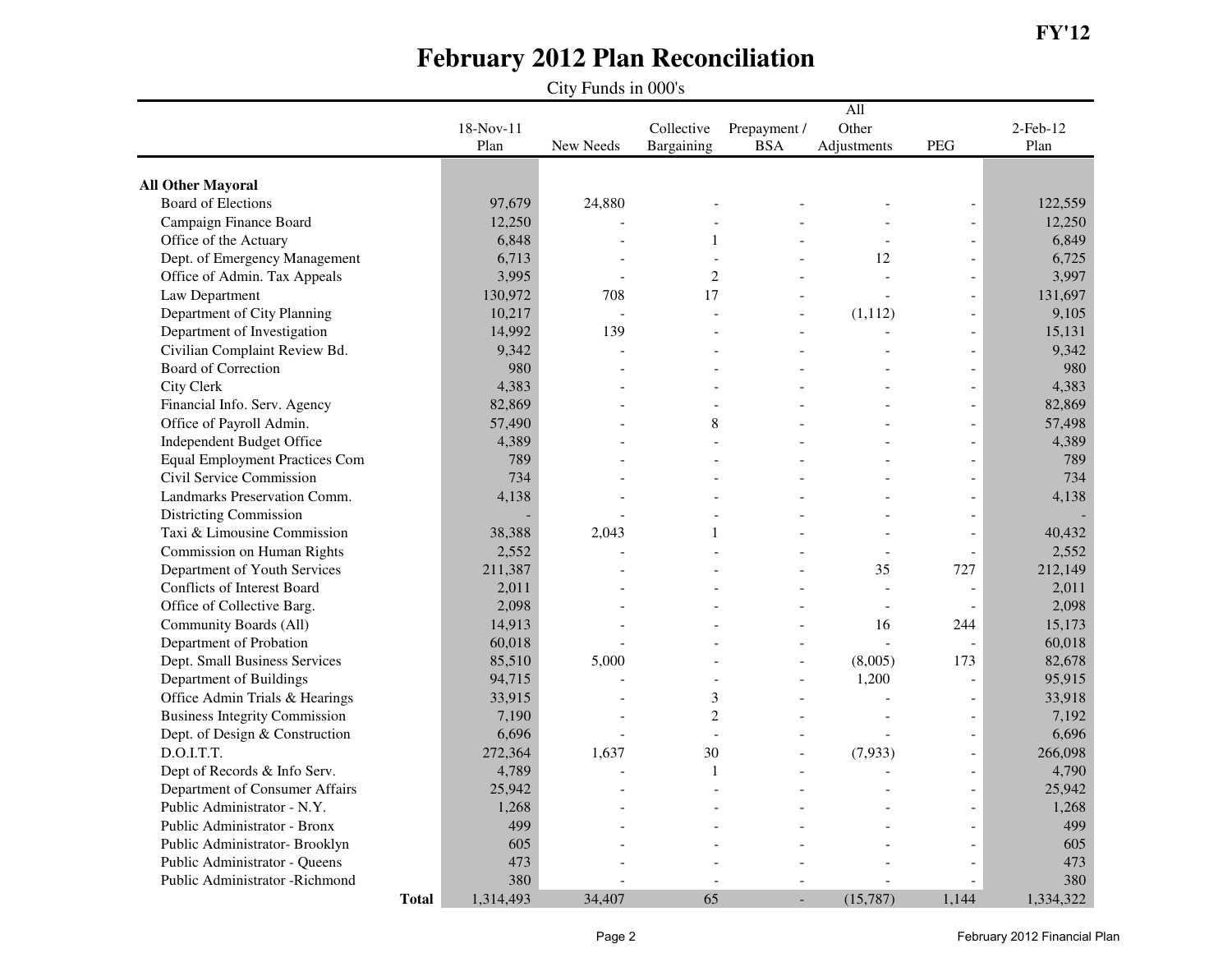|                                 |           | $\mathcal{L}$ is a contracted in the set of $\mathcal{L}$ |                          |                              |                          |                          |                |
|---------------------------------|-----------|-----------------------------------------------------------|--------------------------|------------------------------|--------------------------|--------------------------|----------------|
|                                 |           |                                                           |                          |                              | All                      |                          |                |
|                                 | 18-Nov-11 |                                                           | Collective               | Prepayment /                 | Other                    |                          | $2$ -Feb- $12$ |
|                                 | Plan      | New Needs                                                 | Bargaining               | <b>BSA</b>                   | Adjustments              | <b>PEG</b>               | Plan           |
|                                 |           |                                                           |                          |                              |                          |                          |                |
| <b>All Other Elected</b>        |           |                                                           |                          |                              |                          |                          |                |
| President, Borough of Manhattan | 4,138     |                                                           |                          |                              | 6                        | 83                       | 4,227          |
| President, Borough of the Bronx | 5,088     |                                                           | $\overline{\phantom{a}}$ |                              | (9)                      | 124                      | 5,203          |
| President, Borough of Brooklyn  | 5,094     |                                                           | $\overline{\phantom{a}}$ | $\overline{\phantom{a}}$     | (9)                      | 124                      | 5,209          |
| President, Borough of Queens    | 4,544     | $\overline{\phantom{a}}$                                  | $\overline{\phantom{a}}$ | $\overline{\phantom{a}}$     | (8)                      | 110                      | 4,646          |
| President, Borough of S.I.      | 3,812     |                                                           | $\overline{\phantom{a}}$ | $\overline{\phantom{a}}$     | (7)                      | 93                       | 3,898          |
| Office of the Comptroller       | 57,857    | 447                                                       | 57                       | $\overline{\phantom{a}}$     | $\overline{\phantom{a}}$ | $\overline{\phantom{a}}$ | 58,361         |
| Public Advocate                 | 2,206     | $\overline{\phantom{a}}$                                  | $\overline{\phantom{0}}$ | $\overline{\phantom{a}}$     | (4)                      | 53                       | 2,255          |
| City Council                    | 50,968    | $\overline{\phantom{a}}$                                  | $\overline{\phantom{a}}$ | $\qquad \qquad \blacksquare$ | (86)                     | 1,207                    | 52,089         |
| District Attorney - N.Y.        | 78,948    | 293                                                       | $\overline{\phantom{a}}$ |                              | $\overline{\phantom{a}}$ |                          | 79,241         |
| District Attorney - Bronx       | 43,806    | $\overline{\phantom{0}}$                                  | $\overline{\phantom{a}}$ |                              |                          | ۰                        | 43,806         |
| District Attorney - Kings       | 73,931    | $\overline{\phantom{a}}$                                  | $\overline{\phantom{a}}$ |                              | $\overline{\phantom{a}}$ | $\overline{\phantom{0}}$ | 73,931         |
| District Attorney - Queens      | 44,462    | $\overline{\phantom{a}}$                                  | $\overline{\phantom{a}}$ |                              |                          |                          | 44,462         |
| District Attorney - Richmond    | 7,615     | $\blacksquare$                                            | $\overline{\phantom{0}}$ |                              |                          | $\overline{\phantom{0}}$ | 7,615          |
| Off. of Prosec. & Spec. Narc.   | 15,827    |                                                           |                          |                              |                          | $\sim$                   | 15,827         |
| Total                           | 398,296   | 740                                                       | 57                       | ۰.                           | (117)                    | 1,794                    | 400,770        |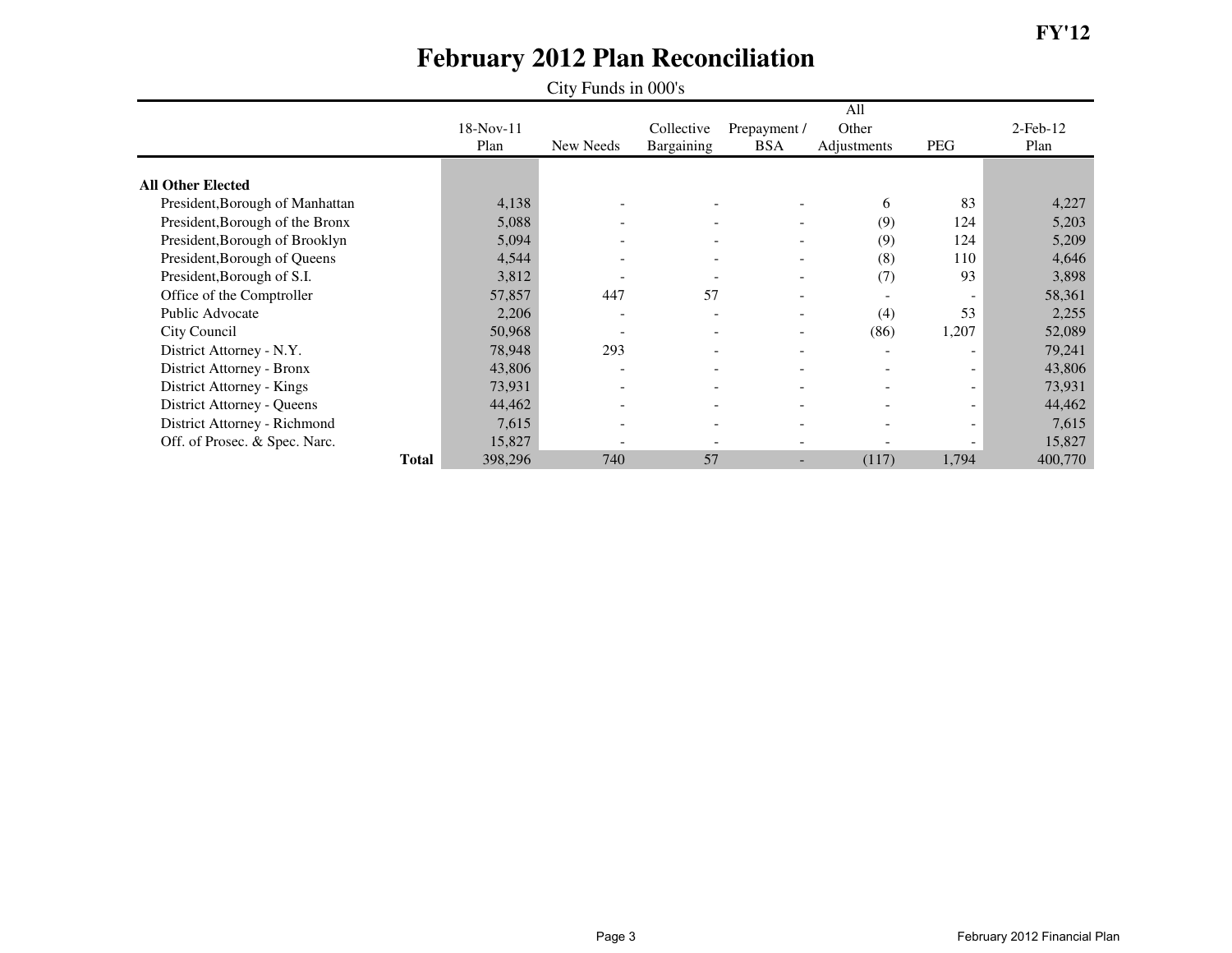#### **FY'13**

## **February 2012 Plan Reconciliation**

|                                       |              |            | City Funds in 000's |                          |                |             |                          |                |
|---------------------------------------|--------------|------------|---------------------|--------------------------|----------------|-------------|--------------------------|----------------|
|                                       |              |            |                     |                          |                | All         |                          |                |
|                                       |              | 18-Nov-11  |                     | Collective               | Prepayment /   | Other       |                          | $2$ -Feb- $12$ |
|                                       |              | Plan       | New Needs           | Bargaining               | <b>BSA</b>     | Adjustments | PEG                      | Plan           |
| <b>Uniformed Forces</b>               |              |            |                     |                          |                |             |                          |                |
| Police Department                     |              | 4,277,154  | 1,210               |                          |                | 50          |                          | 4,278,414      |
| Fire Department                       |              | 1,456,516  | 2,328               | 372                      |                | (232)       | 852                      | 1,459,836      |
| Department of Correction              |              | 1,023,558  | 9,593               | 34                       |                | (27)        |                          | 1,033,158      |
| Department of Sanitation              |              | 1,295,338  | 21,584              | 189                      |                | 194         |                          | 1,317,305      |
| <b>Health and Welfare</b>             |              |            |                     |                          |                |             |                          |                |
| Admin. for Children Services          |              | 781,724    |                     |                          |                | 20          |                          | 781,744        |
| Department of Social Services         |              | 7,229,130  | 182                 | 1,059                    |                | (4,752)     |                          | 7,225,619      |
| Dept. of Homeless Services            |              | 390,778    |                     |                          |                | (68)        | $\blacksquare$           | 390,710        |
| Dept Health & Mental Hygiene          |              | 580,532    | 2,921               | 159                      | $\blacksquare$ | (1,516)     | $\blacksquare$           | 582,096        |
| <b>Other Mayoral</b>                  |              |            |                     |                          |                |             |                          |                |
| N.Y.P.L.- Research Libraries          |              | 15,729     |                     |                          |                |             |                          | 15,729         |
| New York Public Library               |              | 76,722     |                     |                          |                | 350         |                          | 77,072         |
| <b>Brooklyn Public Library</b>        |              | 57,311     |                     |                          |                | 350         |                          | 57,661         |
| Queens Borough Public Library         |              | 56,158     |                     |                          |                | 350         |                          | 56,508         |
| Department for the Aging              |              | 116,034    |                     | 3                        |                | (11)        | $\blacksquare$           | 116,026        |
| Department of Cultural Affairs        |              | 94,000     |                     |                          |                |             |                          | 94,000         |
| Housing Preservation & Dev.           |              | 53,615     |                     |                          |                | (67)        |                          | 53,548         |
| Dept of Environmental Prot.           |              | 954,304    |                     |                          |                |             |                          | 954,304        |
| Department of Finance                 |              | 219,760    |                     | 83                       |                |             |                          | 219,843        |
| Department of Transportation          |              | 429,369    | 1,056               | 477                      |                |             |                          | 430,902        |
| Dept of Parks and Recreation          |              | 234,162    |                     |                          |                |             | $\overline{\phantom{a}}$ | 234,162        |
| Dept of Citywide Admin. Srvces        |              | 203,676    | 14                  | $\overline{\phantom{a}}$ |                |             | $\blacksquare$           | 203,690        |
| All Other Mayoral                     |              | 1,156,634  | 30,890              | 65                       |                | 44,496      | $\blacksquare$           | 1,232,085      |
| <b>Major Organizations</b>            |              |            |                     |                          |                |             |                          |                |
| Department of Education               |              | 9,243,921  |                     |                          |                | (21, 813)   |                          | 9,222,108      |
| <b>City University</b>                |              | 540,630    |                     |                          |                | 6,691       | $\overline{\phantom{a}}$ | 547,321        |
| Health and Hospitals Corp.            |              | 67,349     |                     |                          |                | 1,005       |                          | 68,354         |
| Other                                 |              |            |                     |                          |                |             |                          |                |
| <b>Citywide Pension Contributions</b> |              | 8,404,969  |                     |                          |                | (419,600)   |                          | 7,985,369      |
| Miscellaneous                         |              | 5,347,245  | 6,856               | (2, 498)                 |                | (52, 233)   | $\blacksquare$           | 5,299,370      |
| Debt Service                          |              | 5,997,204  |                     |                          | (1,284,732)    | (99, 293)   |                          | 4,613,179      |
| Prior Payable Adjustment              |              |            |                     | $\overline{\phantom{a}}$ |                |             | $\overline{\phantom{a}}$ |                |
| <b>General Reserve</b>                |              | 300,000    |                     |                          |                |             |                          | 300,000        |
| <b>Energy Adjustment</b>              |              | 57,434     |                     |                          |                | (10, 171)   |                          | 47,263         |
| Lease Adjustment                      |              | 24,906     |                     |                          |                |             |                          | 24,906         |
| <b>OTPS</b> Inflators                 |              |            |                     |                          |                |             |                          |                |
| <b>Elected Officials</b>              |              |            |                     |                          |                |             |                          |                |
| Mayoralty                             |              | 65,327     |                     |                          |                | 329         |                          | 65,656         |
| All Other Elected                     |              | 381,290    | 386                 | 57                       |                |             |                          | 381,733        |
|                                       | <b>Total</b> | 51,132,479 | 77,020              | $\overline{\phantom{a}}$ | (1, 284, 732)  | (555,948)   | 852                      | 49,369,671     |

February 2012 Financial Plan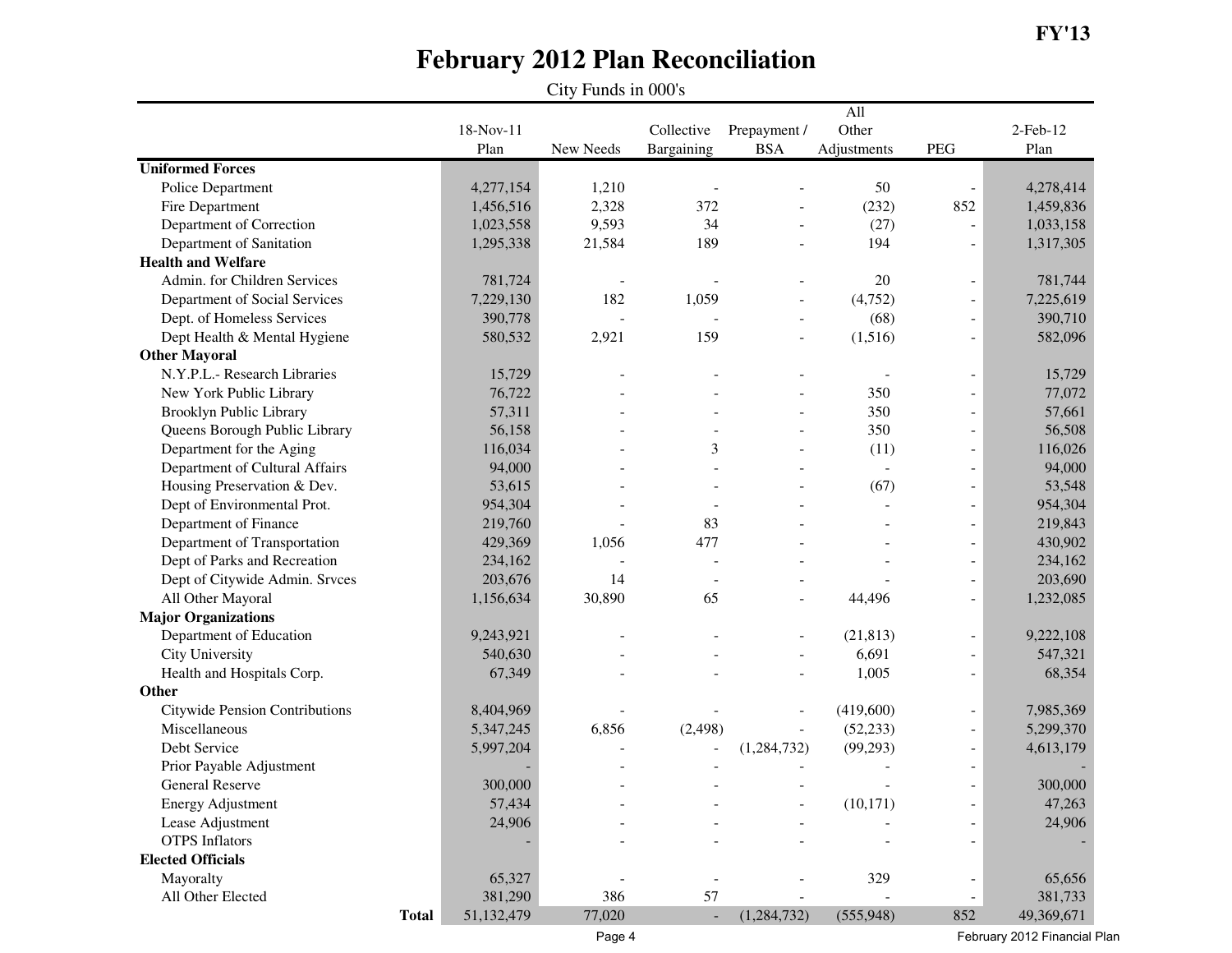City Funds in 000's

|                                       |           |           |                |                          | $\overline{All}$ |                          |                |
|---------------------------------------|-----------|-----------|----------------|--------------------------|------------------|--------------------------|----------------|
|                                       | 18-Nov-11 |           | Collective     | Prepayment /             | Other            |                          | $2$ -Feb- $12$ |
|                                       | Plan      | New Needs | Bargaining     | <b>BSA</b>               | Adjustments      | PEG                      | Plan           |
|                                       |           |           |                |                          |                  |                          |                |
| <b>All Other Mayoral</b>              |           |           |                |                          |                  |                          |                |
| <b>Board of Elections</b>             | 71,888    |           |                |                          |                  |                          | 71,888         |
| Campaign Finance Board                | 13,288    |           |                |                          |                  |                          | 13,288         |
| Office of the Actuary                 | 6,300     |           | 1              |                          |                  |                          | 6,301          |
| Dept. of Emergency Management         | 4,701     |           |                |                          |                  | $\blacksquare$           | 4,701          |
| Office of Admin. Tax Appeals          | 4,098     |           | $\overline{2}$ |                          |                  |                          | 4,100          |
| Law Department                        | 132,568   | 2,163     | 17             |                          |                  |                          | 134,748        |
| Department of City Planning           | 6,907     |           |                | $\overline{\phantom{a}}$ | 1,152            | $\overline{\phantom{a}}$ | 8,059          |
| Department of Investigation           | 15,238    | 340       |                |                          |                  | $\overline{\phantom{a}}$ | 15,578         |
| Civilian Complaint Review Bd.         | 9,750     |           |                |                          |                  | $\overline{\phantom{a}}$ | 9,750          |
| <b>Board of Correction</b>            | 940       |           |                |                          |                  |                          | 940            |
| <b>City Clerk</b>                     | 4,349     |           |                |                          |                  | $\overline{\phantom{a}}$ | 4,349          |
| Financial Info. Serv. Agency          | 88,075    |           |                |                          |                  | $\overline{\phantom{a}}$ | 88,075         |
| Office of Payroll Admin.              | 45,331    |           | 8              |                          |                  | $\overline{\phantom{a}}$ | 45,339         |
| Independent Budget Office             | 4,368     |           |                |                          |                  | $\overline{\phantom{a}}$ | 4,368          |
| <b>Equal Employment Practices Com</b> | 790       |           |                |                          |                  |                          | 790            |
| Civil Service Commission              | 751       |           |                |                          |                  |                          | 751            |
| Landmarks Preservation Comm.          | 4,164     |           |                |                          |                  | $\overline{\phantom{a}}$ | 4,164          |
| Districting Commission                |           | 1,660     |                |                          |                  | $\overline{\phantom{a}}$ | 1,660          |
| Taxi & Limousine Commission           | 37,177    | 23,090    |                |                          |                  |                          | 60,268         |
| Commission on Human Rights            | 2,446     |           |                |                          |                  |                          | 2,446          |
| Department of Youth Services          | 138,837   |           |                | $\overline{\phantom{a}}$ | 11,200           | $\blacksquare$           | 150,037        |
| Conflicts of Interest Board           | 2,084     |           |                |                          |                  | $\overline{\phantom{a}}$ | 2,084          |
| Office of Collective Barg.            | 2,000     |           |                |                          |                  | $\overline{\phantom{a}}$ | 2,000          |
| Community Boards (All)                | 14,372    |           |                |                          |                  | $\overline{\phantom{a}}$ | 14,372         |
| Department of Probation               | 58,474    |           |                |                          | 1,561            | $\overline{\phantom{a}}$ | 60,035         |
| Dept. Small Business Services         | 50,584    |           |                | $\overline{\phantom{a}}$ | 11,950           | $\overline{\phantom{a}}$ | 62,534         |
| Department of Buildings               | 89,624    | 2,000     |                |                          |                  | $\blacksquare$           | 91,624         |
| Office Admin Trials & Hearings        | 35,437    |           | 3              |                          |                  | $\overline{\phantom{a}}$ | 35,440         |
| <b>Business Integrity Commission</b>  | 7,117     |           | $\overline{c}$ |                          |                  | $\overline{\phantom{a}}$ | 7,119          |
| Dept. of Design & Construction        | 6,537     |           | $\blacksquare$ |                          |                  | $\overline{\phantom{a}}$ | 6,537          |
| D.O.I.T.T.                            | 267,141   | 1,637     | 30             | $\overline{\phantom{a}}$ | 18,633           | $\overline{\phantom{a}}$ | 287,441        |
| Dept of Records & Info Serv.          | 4,928     |           | 1              |                          |                  | $\overline{\phantom{a}}$ | 4,929          |
| Department of Consumer Affairs        | 23,527    |           |                |                          |                  |                          | 23,527         |
| Public Administrator - N.Y.           | 1,181     |           |                |                          |                  | $\overline{\phantom{a}}$ | 1,181          |
| Public Administrator - Bronx          | 425       |           |                |                          |                  |                          | 425            |
| Public Administrator- Brooklyn        | 526       |           |                |                          |                  |                          | 526            |
| Public Administrator - Queens         | 400       |           |                |                          |                  |                          | 400            |
| Public Administrator -Richmond        | 311       |           |                |                          |                  |                          | 311            |
| <b>Total</b>                          | 1,156,634 | 30,890    | 65             | $\overline{\phantom{a}}$ | 44,496           | ٠                        | 1,232,085      |

Page 5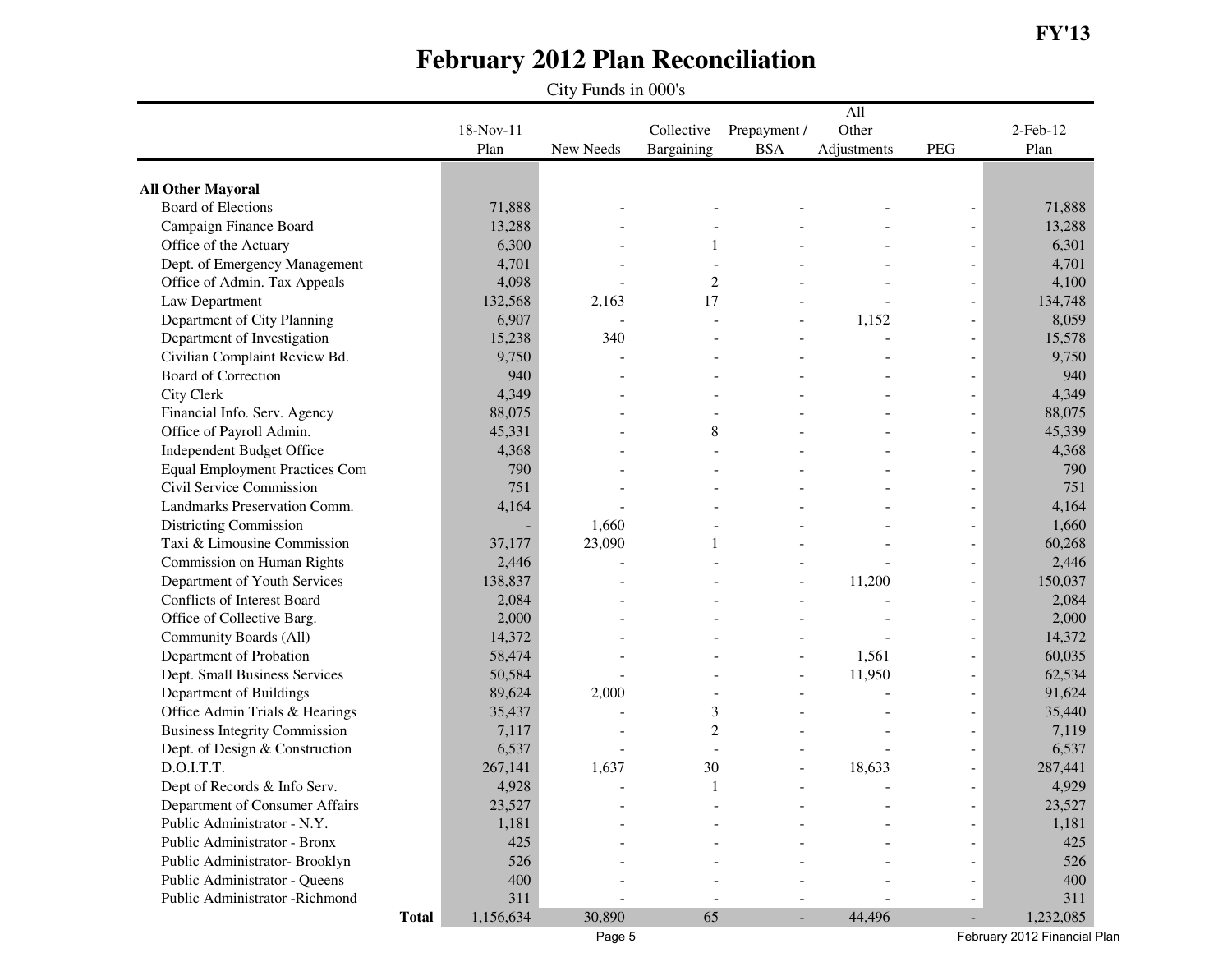|                                 | City Funds in 000's |                   |           |                          |                            |                             |                          |                        |  |  |
|---------------------------------|---------------------|-------------------|-----------|--------------------------|----------------------------|-----------------------------|--------------------------|------------------------|--|--|
|                                 |                     | 18-Nov-11<br>Plan | New Needs | Collective<br>Bargaining | Prepayment /<br><b>BSA</b> | All<br>Other<br>Adjustments | PEG                      | $2$ -Feb- $12$<br>Plan |  |  |
| <b>All Other Elected</b>        |                     |                   |           |                          |                            |                             |                          |                        |  |  |
| President, Borough of Manhattan |                     | 2,564             |           |                          |                            |                             |                          | 2,564                  |  |  |
| President, Borough of the Bronx |                     | 3,420             |           |                          |                            |                             | Ξ.                       | 3,420                  |  |  |
| President, Borough of Brooklyn  |                     | 3,146             |           |                          |                            | $\overline{\phantom{m}}$    | Ξ.                       | 3,146                  |  |  |
| President, Borough of Queens    |                     | 2,980             |           | $\overline{\phantom{a}}$ | $\overline{\phantom{0}}$   | $\sim$                      | $\sim$                   | 2,980                  |  |  |
| President, Borough of S.I.      |                     | 2,425             |           | $\overline{\phantom{a}}$ | $\sim$                     | $\overline{\phantom{a}}$    | Ξ.                       | 2,425                  |  |  |
| Office of the Comptroller       |                     | 58,198            | 337       | 57                       | $\overline{\phantom{0}}$   | $\blacksquare$              | Ξ.                       | 58,592                 |  |  |
| Public Advocate                 |                     | 1,602             |           |                          |                            | $\blacksquare$              | ۰                        | 1,602                  |  |  |
| City Council                    |                     | 49,441            |           | $\overline{\phantom{0}}$ | $\overline{\phantom{0}}$   | $\blacksquare$              | ۰                        | 49,441                 |  |  |
| District Attorney - N.Y.        |                     | 72,465            | 49        |                          | $\overline{\phantom{a}}$   |                             | $\overline{\phantom{0}}$ | 72,514                 |  |  |
| District Attorney - Bronx       |                     | 43,796            |           | $\overline{\phantom{0}}$ | $\overline{\phantom{0}}$   | $\overline{\phantom{a}}$    | ۰                        | 43,796                 |  |  |
|                                 |                     |                   |           |                          |                            |                             |                          | 73,932                 |  |  |
| District Attorney - Kings       |                     | 73,932            |           | $\overline{\phantom{a}}$ | $\overline{\phantom{a}}$   | $\sim$                      | Ξ.                       |                        |  |  |
| District Attorney - Queens      |                     | 44,215            |           | $\overline{\phantom{a}}$ | $\sim$                     | $\overline{\phantom{a}}$    | Ξ.                       | 44,215                 |  |  |
| District Attorney - Richmond    |                     | 7,350             |           | $\overline{\phantom{a}}$ | $\overline{\phantom{0}}$   | $\blacksquare$              | Ξ.                       | 7,350                  |  |  |
| Off. of Prosec. & Spec. Narc.   |                     | 15,756            |           |                          |                            | $\blacksquare$              | Ξ.                       | 15,756                 |  |  |
|                                 | <b>Total</b>        | 381,290           | 386       | 57                       |                            |                             |                          | 381,733                |  |  |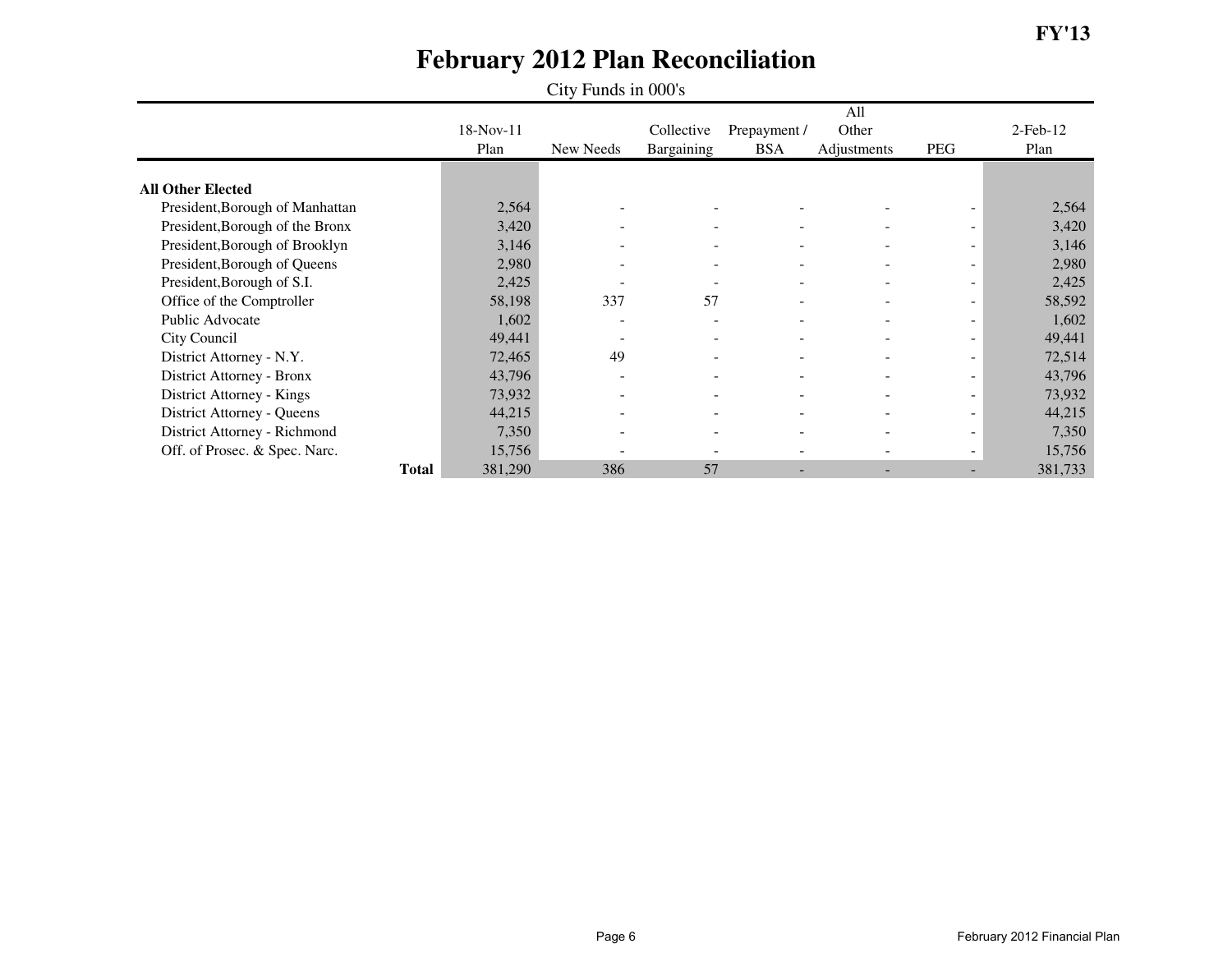#### **FY'14**

### **February 2012 Plan Reconciliation**

|                                |              | City Funds in 000's |           |                          |                            |                             |                          |                        |  |  |  |  |
|--------------------------------|--------------|---------------------|-----------|--------------------------|----------------------------|-----------------------------|--------------------------|------------------------|--|--|--|--|
|                                |              | 18-Nov-11<br>Plan   | New Needs | Collective<br>Bargaining | Prepayment /<br><b>BSA</b> | All<br>Other<br>Adjustments | <b>PEG</b>               | $2$ -Feb- $12$<br>Plan |  |  |  |  |
| <b>Uniformed Forces</b>        |              |                     |           |                          |                            |                             |                          |                        |  |  |  |  |
| Police Department              |              | 4,290,167           | 1,244     |                          |                            | 50                          |                          | 4,291,461              |  |  |  |  |
| Fire Department                |              | 1,429,294           | 291       | 372                      |                            | (248)                       | 867                      | 1,430,576              |  |  |  |  |
| Department of Correction       |              | 1,023,167           | 19,185    | 34                       |                            | (51)                        | $\overline{a}$           | 1,042,335              |  |  |  |  |
| Department of Sanitation       |              | 1,436,916           |           | 189                      |                            | 194                         | $\overline{a}$           | 1,437,299              |  |  |  |  |
| <b>Health and Welfare</b>      |              |                     |           |                          |                            |                             |                          |                        |  |  |  |  |
| Admin. for Children Services   |              | 784,000             |           |                          |                            |                             |                          | 784,000                |  |  |  |  |
| Department of Social Services  |              | 7,339,178           | 209       | 1,059                    |                            | 1,820                       | $\overline{\phantom{a}}$ | 7,342,266              |  |  |  |  |
| Dept. of Homeless Services     |              | 387,521             |           |                          | $\overline{a}$             | (68)                        | $\overline{\phantom{a}}$ | 387,453                |  |  |  |  |
| Dept Health & Mental Hygiene   |              | 581,455             | 5,320     | 159                      | $\blacksquare$             | (7,099)                     | $\overline{\phantom{a}}$ | 579,835                |  |  |  |  |
| <b>Other Mayoral</b>           |              |                     |           |                          |                            |                             |                          |                        |  |  |  |  |
| N.Y.P.L.- Research Libraries   |              | 15,729              |           |                          |                            |                             |                          | 15,729                 |  |  |  |  |
| New York Public Library        |              | 76,722              |           |                          |                            |                             | $\overline{a}$           | 76,722                 |  |  |  |  |
| <b>Brooklyn Public Library</b> |              | 57,311              |           |                          |                            |                             | $\overline{a}$           | 57,311                 |  |  |  |  |
| Queens Borough Public Library  |              | 56,158              |           |                          |                            |                             | $\overline{\phantom{a}}$ | 56,158                 |  |  |  |  |
| Department for the Aging       |              | 116,034             |           | 3                        |                            | (11)                        | $\blacksquare$           | 116,026                |  |  |  |  |
| Department of Cultural Affairs |              | 94,000              |           |                          |                            |                             | $\overline{\phantom{a}}$ | 94,000                 |  |  |  |  |
| Housing Preservation & Dev.    |              | 53,063              |           |                          |                            | (67)                        |                          | 52,996                 |  |  |  |  |
| Dept of Environmental Prot.    |              | 954,666             |           |                          |                            |                             | $\blacksquare$           | 954,666                |  |  |  |  |
| Department of Finance          |              | 218,944             |           | 83                       |                            |                             | $\overline{a}$           | 219,027                |  |  |  |  |
| Department of Transportation   |              | 445,945             | 1,056     | 477                      |                            |                             | $\blacksquare$           | 447,478                |  |  |  |  |
| Dept of Parks and Recreation   |              | 242,256             |           |                          |                            |                             | $\overline{a}$           | 242,256                |  |  |  |  |
| Dept of Citywide Admin. Srvces |              | 202,671             | 28        |                          |                            |                             | $\overline{a}$           | 202,699                |  |  |  |  |
| All Other Mayoral              |              | 1,132,913           | 22,977    | 65                       | $\blacksquare$             | 18,594                      | $\overline{\phantom{m}}$ | 1,174,549              |  |  |  |  |
| <b>Major Organizations</b>     |              |                     |           |                          |                            |                             |                          |                        |  |  |  |  |
| Department of Education        |              | 9,686,833           |           |                          |                            | (23, 646)                   | $\overline{a}$           | 9,663,187              |  |  |  |  |
| <b>City University</b>         |              | 524,624             |           |                          |                            | (334)                       | $\blacksquare$           | 524,290                |  |  |  |  |
| Health and Hospitals Corp.     |              | 67,349              |           |                          |                            |                             | $\blacksquare$           | 67,349                 |  |  |  |  |
| Other                          |              |                     |           |                          |                            |                             |                          |                        |  |  |  |  |
| Citywide Pension Contributions |              | 8,283,518           | 131,000   |                          |                            | (495,600)                   | $\overline{\phantom{m}}$ | 7,918,918              |  |  |  |  |
| Miscellaneous                  |              | 5,945,181           | 6,920     | (2, 498)                 |                            | (26, 476)                   | $\overline{\phantom{a}}$ | 5,923,127              |  |  |  |  |
| Debt Service                   |              | 6,565,220           |           |                          |                            | (64, 144)                   | $\overline{\phantom{m}}$ | 6,501,076              |  |  |  |  |
| Prior Payable Adjustment       |              |                     |           |                          | $\blacksquare$             |                             | $\blacksquare$           |                        |  |  |  |  |
| <b>General Reserve</b>         |              | 300,000             |           |                          |                            |                             |                          | 300,000                |  |  |  |  |
| <b>Energy Adjustment</b>       |              | 97,915              |           |                          |                            | 2,498                       |                          | 100,413                |  |  |  |  |
| Lease Adjustment               |              | 86,821              |           |                          |                            |                             |                          | 86,821                 |  |  |  |  |
| <b>OTPS</b> Inflators          |              | 55,519              |           |                          |                            |                             |                          | 55,519                 |  |  |  |  |
| <b>Elected Officials</b>       |              |                     |           |                          |                            |                             |                          |                        |  |  |  |  |
| Mayoralty                      |              | 64,705              |           | $\overline{a}$           |                            |                             |                          | 64,705                 |  |  |  |  |
| All Other Elected              |              | 381,457             | 664       | 57                       |                            |                             | $\frac{1}{2}$            | 382,178                |  |  |  |  |
|                                | <b>Total</b> | 52,997,252          | 188,894   | $\overline{\phantom{a}}$ | $\overline{\phantom{a}}$   | (594, 588)                  | 867                      | 52,592,425             |  |  |  |  |

February 2012 Financial Plan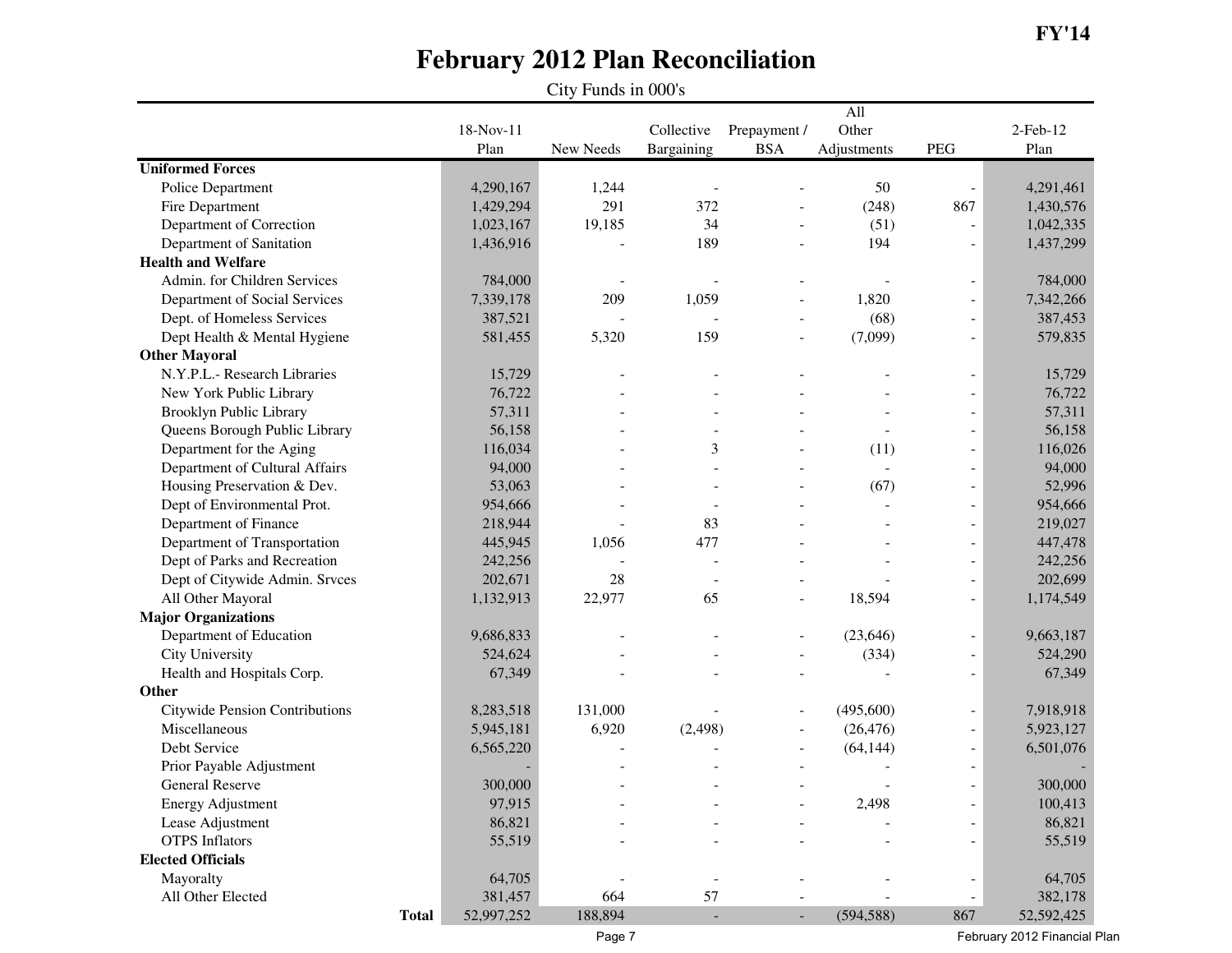|                                       |           |           |                |                          | $\overline{All}$ |                          |                |
|---------------------------------------|-----------|-----------|----------------|--------------------------|------------------|--------------------------|----------------|
|                                       | 18-Nov-11 |           | Collective     | Prepayment /             | Other            |                          | $2$ -Feb- $12$ |
|                                       | Plan      | New Needs | Bargaining     | <b>BSA</b>               | Adjustments      | PEG                      | Plan           |
|                                       |           |           |                |                          |                  |                          |                |
| <b>All Other Mayoral</b>              |           |           |                |                          |                  |                          |                |
| <b>Board of Elections</b>             | 71,888    |           |                |                          |                  |                          | 71,888         |
| Campaign Finance Board                | 13,288    |           |                |                          |                  |                          | 13,288         |
| Office of the Actuary                 | 6,252     |           | 1              |                          |                  |                          | 6,253          |
| Dept. of Emergency Management         | 4,715     |           |                |                          |                  | $\overline{\phantom{a}}$ | 4,715          |
| Office of Admin. Tax Appeals          | 4,098     |           | $\overline{2}$ |                          |                  | $\overline{\phantom{a}}$ | 4,100          |
| Law Department                        | 125,905   |           | 17             |                          |                  | $\overline{\phantom{a}}$ | 125,922        |
| Department of City Planning           | 7,016     |           |                |                          |                  | $\overline{\phantom{a}}$ | 7,016          |
| Department of Investigation           | 15,238    | 340       |                |                          |                  | $\overline{\phantom{a}}$ | 15,578         |
| Civilian Complaint Review Bd.         | 9,781     |           |                |                          |                  |                          | 9,781          |
| <b>Board of Correction</b>            | 999       |           |                |                          |                  |                          | 999            |
| <b>City Clerk</b>                     | 4,352     |           |                |                          |                  | $\overline{\phantom{a}}$ | 4,352          |
| Financial Info. Serv. Agency          | 89,926    |           |                |                          |                  |                          | 89,926         |
| Office of Payroll Admin.              | 30,609    |           | 8              |                          |                  | $\overline{\phantom{a}}$ | 30,617         |
| Independent Budget Office             | 4,369     |           |                |                          |                  | $\overline{\phantom{a}}$ | 4,369          |
| <b>Equal Employment Practices Com</b> | 790       |           |                |                          |                  |                          | 790            |
| Civil Service Commission              | 751       |           |                |                          |                  |                          | 751            |
| Landmarks Preservation Comm.          | 4,170     |           |                |                          |                  |                          | 4,170          |
| Districting Commission                |           |           |                |                          |                  |                          |                |
| Taxi & Limousine Commission           | 37,177    | 19,000    |                |                          |                  |                          | 56,178         |
| Commission on Human Rights            | 2,446     |           |                |                          |                  | $\overline{\phantom{a}}$ | 2,446          |
| Department of Youth Services          | 138,837   |           |                |                          |                  | $\overline{\phantom{a}}$ | 138,837        |
| Conflicts of Interest Board           | 2,084     |           |                |                          |                  |                          | 2,084          |
| Office of Collective Barg.            | 2,002     |           |                |                          |                  | $\overline{\phantom{a}}$ | 2,002          |
| Community Boards (All)                | 14,372    |           |                |                          |                  |                          | 14,372         |
| Department of Probation               | 58,570    |           |                |                          | (39)             | $\overline{\phantom{a}}$ | 58,531         |
| Dept. Small Business Services         | 46,028    |           |                |                          |                  | $\overline{\phantom{a}}$ | 46,028         |
| Department of Buildings               | 89,642    | 2,000     |                |                          |                  | $\blacksquare$           | 91,642         |
| Office Admin Trials & Hearings        | 35,439    |           | 3              |                          |                  | $\overline{\phantom{a}}$ | 35,442         |
| <b>Business Integrity Commission</b>  | 7,117     |           | $\overline{c}$ |                          |                  | $\overline{\phantom{a}}$ | 7,119          |
| Dept. of Design & Construction        | 6,537     |           | $\overline{a}$ |                          |                  | $\blacksquare$           | 6,537          |
| D.O.I.T.T.                            | 267,443   | 1,637     | 30             | $\overline{\phantom{a}}$ | 18,633           | $\overline{\phantom{a}}$ | 287,743        |
| Dept of Records & Info Serv.          | 4,932     |           | 1              |                          |                  | $\overline{\phantom{a}}$ | 4,933          |
| Department of Consumer Affairs        | 23,297    |           |                |                          |                  |                          | 23,297         |
| Public Administrator - N.Y.           | 1,181     |           |                |                          |                  |                          | 1,181          |
| Public Administrator - Bronx          | 425       |           |                |                          |                  |                          | 425            |
| Public Administrator-Brooklyn         | 526       |           |                |                          |                  |                          | 526            |
| Public Administrator - Queens         | 400       |           |                |                          |                  |                          | 400            |
| Public Administrator -Richmond        | 311       |           |                |                          |                  |                          | 311            |
| <b>Total</b>                          | 1,132,913 | 22,977    | 65             | $\overline{\phantom{a}}$ | 18,594           | ٠                        | 1,174,549      |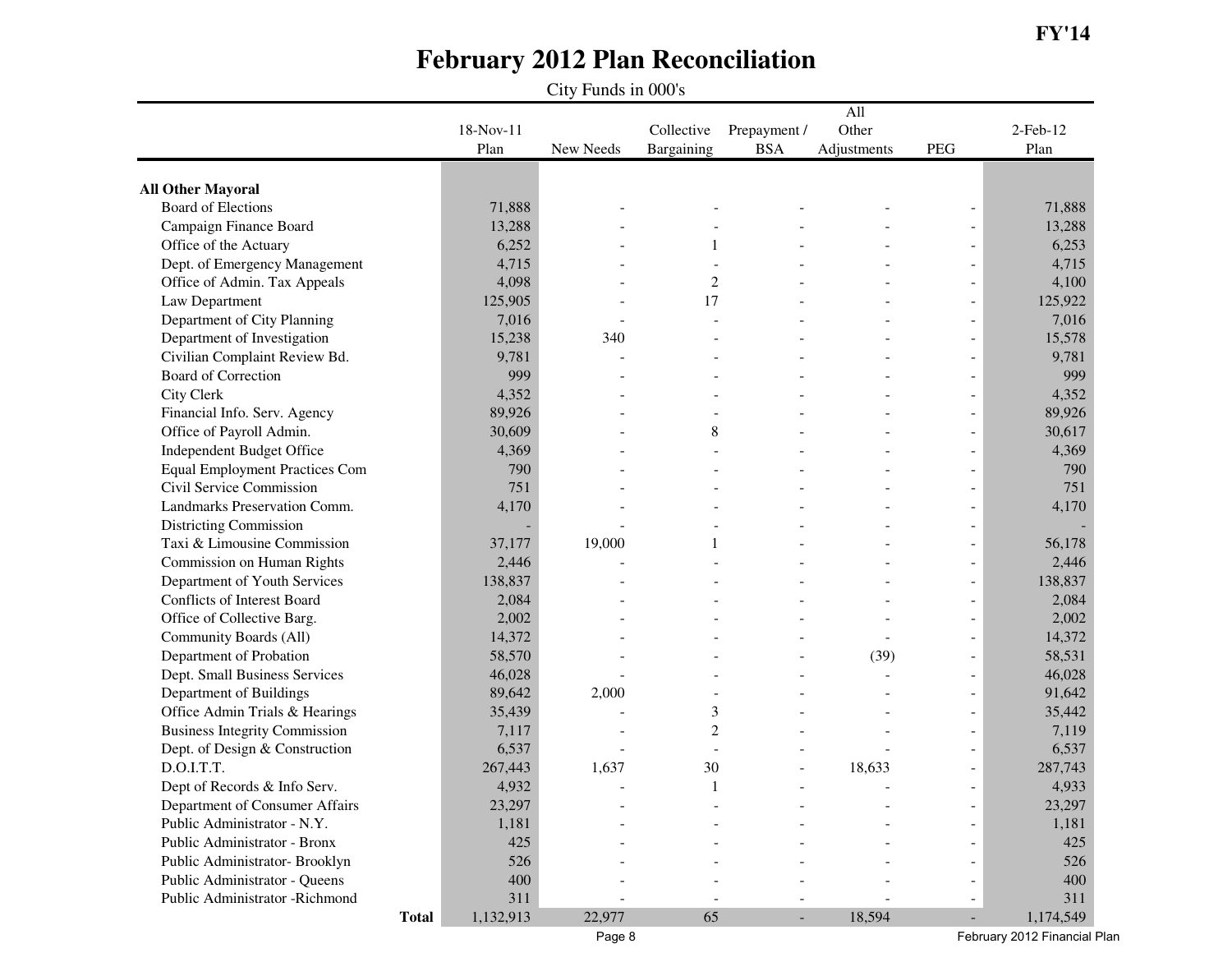| City Funds in 000's             |       |                   |                          |                          |                            |                             |                          |                        |  |
|---------------------------------|-------|-------------------|--------------------------|--------------------------|----------------------------|-----------------------------|--------------------------|------------------------|--|
|                                 |       | 18-Nov-11<br>Plan | New Needs                | Collective<br>Bargaining | Prepayment /<br><b>BSA</b> | All<br>Other<br>Adjustments | PEG                      | $2$ -Feb- $12$<br>Plan |  |
| <b>All Other Elected</b>        |       |                   |                          |                          |                            |                             |                          |                        |  |
| President, Borough of Manhattan |       | 2,591             |                          |                          |                            |                             |                          | 2,591                  |  |
| President, Borough of the Bronx |       | 3,428             |                          |                          |                            | $\overline{\phantom{a}}$    |                          | 3,428                  |  |
| President, Borough of Brooklyn  |       | 3,154             |                          |                          |                            | $\blacksquare$              |                          | 3,154                  |  |
| President, Borough of Queens    |       | 2,986             |                          | $\sim$                   |                            | $\blacksquare$              | $\sim$                   | 2,986                  |  |
| President, Borough of S.I.      |       | 2,431             |                          | $\overline{\phantom{0}}$ |                            | ۰                           |                          | 2,431                  |  |
| Office of the Comptroller       |       | 58,306            | 566                      | 57                       |                            |                             |                          | 58,929                 |  |
| Public Advocate                 |       | 1,606             |                          | $\overline{\phantom{a}}$ |                            |                             |                          | 1,606                  |  |
| City Council                    |       | 49,441            |                          | $\overline{\phantom{a}}$ | $\sim$                     | $\overline{\phantom{a}}$    | $\sim$                   | 49,441                 |  |
| District Attorney - N.Y.        |       | 72,465            | 98                       |                          |                            | ۰                           |                          | 72,563                 |  |
| District Attorney - Bronx       |       | 43,796            |                          |                          |                            | ۰                           |                          | 43,796                 |  |
| District Attorney - Kings       |       | 73,932            |                          |                          |                            | $\overline{\phantom{a}}$    |                          | 73,932                 |  |
| District Attorney - Queens      |       | 44,215            | $\overline{\phantom{a}}$ | $\overline{\phantom{a}}$ | $\overline{\phantom{a}}$   | ۰.                          | $\overline{\phantom{a}}$ | 44,215                 |  |
| District Attorney - Richmond    |       | 7,350             |                          | $\overline{\phantom{a}}$ |                            | $\overline{\phantom{a}}$    | $\overline{\phantom{a}}$ | 7,350                  |  |
| Off. of Prosec. & Spec. Narc.   |       | 15,756            |                          |                          |                            |                             | $\overline{\phantom{a}}$ | 15,756                 |  |
|                                 | Total | 381,457           | 664                      | 57                       |                            |                             |                          | 382,178                |  |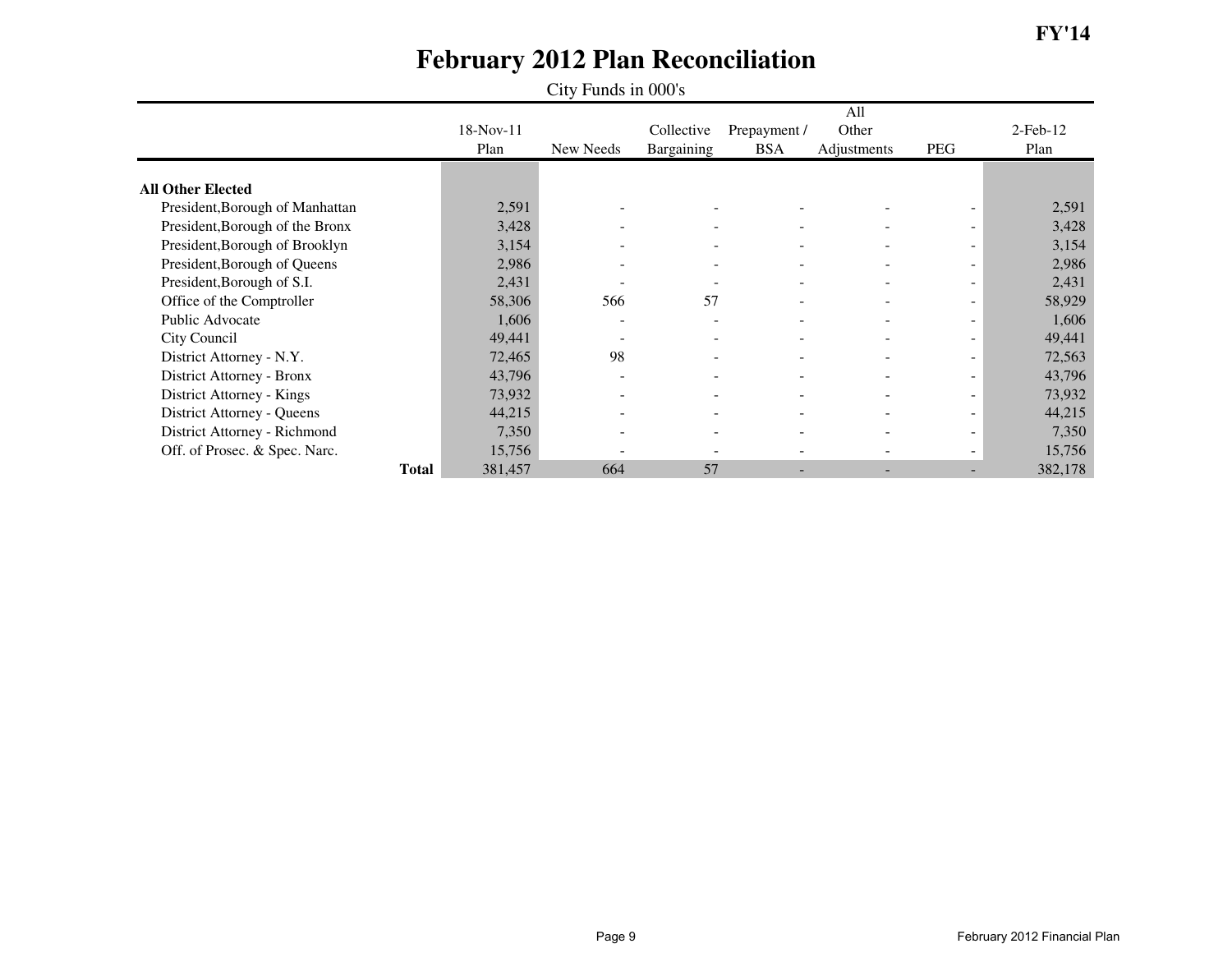|                                       |              |                   | City Funds in 000's |                          |                            |                             |                          |                        |
|---------------------------------------|--------------|-------------------|---------------------|--------------------------|----------------------------|-----------------------------|--------------------------|------------------------|
|                                       |              | 18-Nov-11<br>Plan | New Needs           | Collective<br>Bargaining | Prepayment /<br><b>BSA</b> | All<br>Other<br>Adjustments | <b>PEG</b>               | $2$ -Feb- $12$<br>Plan |
| <b>Uniformed Forces</b>               |              |                   |                     |                          |                            |                             |                          |                        |
| Police Department                     |              | 4,288,861         | 1,318               |                          |                            | 50                          | $\overline{a}$           | 4,290,229              |
| Fire Department                       |              | 1,384,222         | 491                 | 372                      |                            | (263)                       | 883                      | 1,385,705              |
| Department of Correction              |              | 1,022,986         |                     | 34                       | $\overline{a}$             | (51)                        | $\overline{a}$           | 1,022,969              |
| Department of Sanitation              |              | 1,435,974         |                     | 189                      | $\overline{a}$             | 194                         | $\overline{a}$           | 1,436,357              |
| <b>Health and Welfare</b>             |              |                   |                     |                          |                            |                             |                          |                        |
| Admin. for Children Services          |              | 784,461           |                     |                          |                            |                             | $\overline{\phantom{0}}$ | 784,461                |
| Department of Social Services         |              | 7,535,126         | 209                 | 1,059                    | $\overline{a}$             | 1,820                       | $\overline{a}$           | 7,538,214              |
| Dept. of Homeless Services            |              | 387,499           |                     |                          | $\overline{a}$             | (68)                        | $\overline{\phantom{a}}$ | 387,431                |
| Dept Health & Mental Hygiene          |              | 581,072           |                     | 159                      | $\overline{\phantom{a}}$   | (12, 299)                   | $\overline{a}$           | 568,932                |
| <b>Other Mayoral</b>                  |              |                   |                     |                          |                            |                             |                          |                        |
| N.Y.P.L.- Research Libraries          |              | 15,729            |                     |                          |                            |                             | $\blacksquare$           | 15,729                 |
| New York Public Library               |              | 76,722            |                     |                          |                            |                             | $\overline{a}$           | 76,722                 |
| Brooklyn Public Library               |              | 57,311            |                     |                          |                            |                             | $\overline{a}$           | 57,311                 |
| Queens Borough Public Library         |              | 56,158            |                     |                          |                            |                             | $\overline{a}$           | 56,158                 |
| Department for the Aging              |              | 116,034           |                     | 3                        |                            | (11)                        | $\overline{a}$           | 116,026                |
| Department of Cultural Affairs        |              | 94,000            |                     |                          |                            |                             | $\overline{\phantom{a}}$ | 94,000                 |
| Housing Preservation & Dev.           |              | 53,062            |                     |                          |                            | (67)                        | $\overline{a}$           | 52,995                 |
| Dept of Environmental Prot.           |              | 955,543           |                     |                          |                            |                             | $\overline{a}$           | 955,543                |
| Department of Finance                 |              | 218,694           |                     | 83                       |                            |                             | $\overline{\phantom{a}}$ | 218,777                |
| Department of Transportation          |              | 445,944           | 1,056               | 477                      |                            |                             | $\overline{a}$           | 447,477                |
| Dept of Parks and Recreation          |              | 242,340           |                     |                          |                            |                             | $\overline{a}$           | 242,340                |
| Dept of Citywide Admin. Srvces        |              | 202,321           | 28                  |                          |                            |                             | $\overline{a}$           | 202,349                |
| All Other Mayoral                     |              | 1,110,785         | 16,386              | 65                       | $\blacksquare$             | 18,594                      | $\overline{a}$           | 1,145,830              |
| <b>Major Organizations</b>            |              |                   |                     |                          |                            |                             |                          |                        |
| Department of Education               |              | 9,914,067         |                     |                          |                            | (24, 866)                   | $\overline{a}$           | 9,889,201              |
| <b>City University</b>                |              | 522,501           |                     |                          | $\overline{a}$             | (638)                       | $\overline{\phantom{a}}$ | 521,863                |
| Health and Hospitals Corp.            |              | 66,849            |                     |                          |                            |                             | $\overline{a}$           | 66,849                 |
| Other                                 |              |                   |                     |                          |                            |                             |                          |                        |
| <b>Citywide Pension Contributions</b> |              | 8,529,291         | 172,000             |                          |                            | (896, 600)                  | $\overline{a}$           | 7,804,691              |
| Miscellaneous                         |              | 7,730,892         | 2,378               | (2, 498)                 | $\blacksquare$             | (29, 383)                   | $\overline{\phantom{a}}$ | 7,701,389              |
| Debt Service                          |              | 6,912,492         |                     |                          |                            | (42, 230)                   | $\overline{a}$           | 6,870,262              |
| Prior Payable Adjustment              |              |                   |                     |                          | $\overline{\phantom{a}}$   | $\overline{a}$              | $\overline{\phantom{a}}$ |                        |
| <b>General Reserve</b>                |              | 300,000           |                     |                          |                            | $\overline{\phantom{a}}$    | $\overline{\phantom{a}}$ | 300,000                |
| <b>Energy Adjustment</b>              |              | 119,286           |                     |                          |                            | 17,190                      |                          | 136,476                |
| Lease Adjustment                      |              | 114,332           |                     |                          |                            |                             | $\overline{\phantom{a}}$ | 114,332                |
| <b>OTPS</b> Inflators                 |              | 111,038           |                     |                          |                            |                             | $\overline{\phantom{a}}$ | 111,038                |
| <b>Elected Officials</b>              |              |                   |                     |                          |                            |                             |                          |                        |
| Mayoralty                             |              | 64,574            |                     | $\blacksquare$           |                            |                             | $\overline{\phantom{a}}$ | 64,574                 |
| All Other Elected                     |              | 381,561           | 813                 | 57                       |                            |                             | $\overline{\phantom{a}}$ | 382,431                |
|                                       | <b>Total</b> | 55,831,727        | 194,679             | $\overline{\phantom{a}}$ | $\blacksquare$             | (968, 628)                  | 883                      | 55,058,661             |

Page 10

February 2012 Financial Plan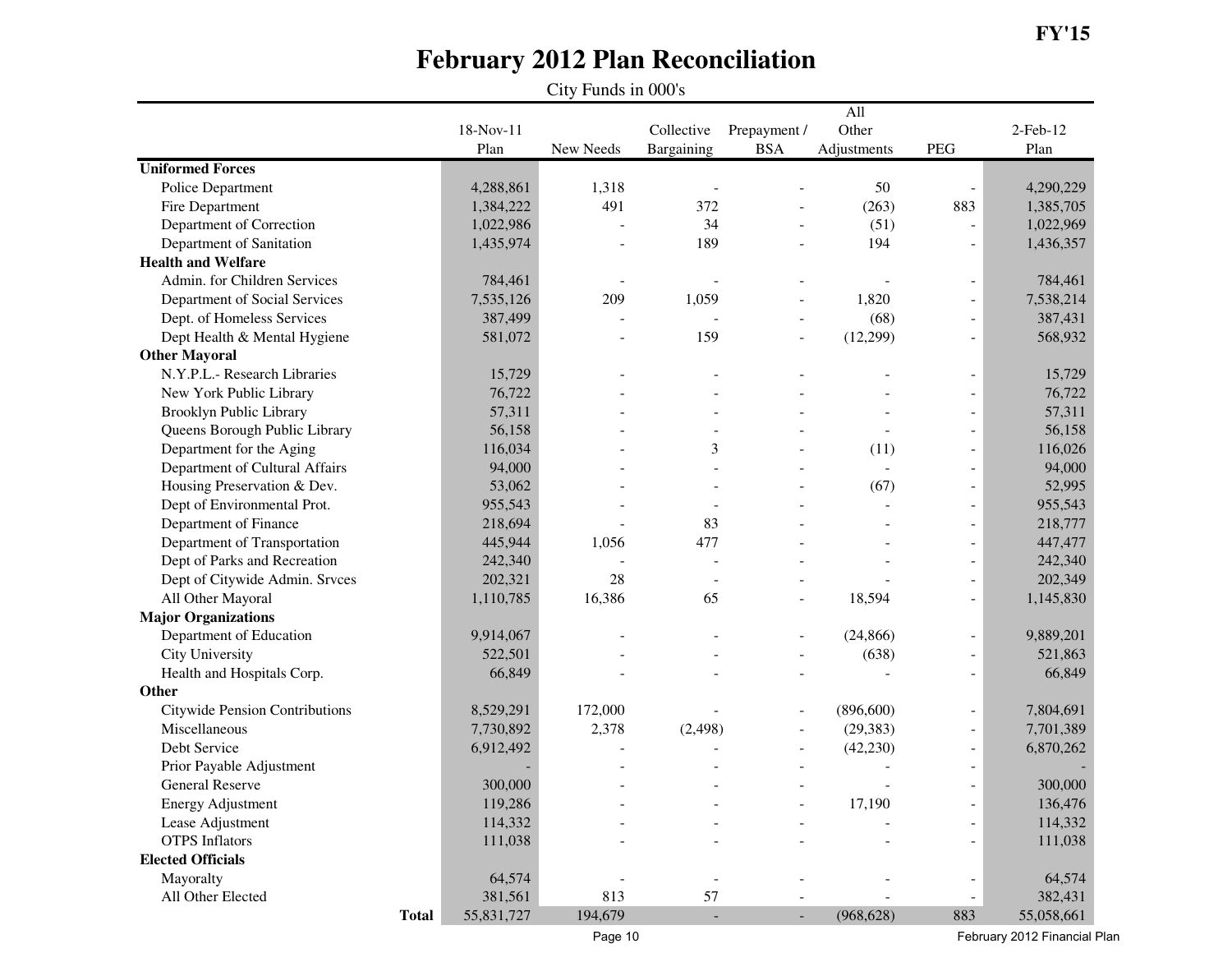|                                       |           |           |                |                          | $\overline{All}$ |                          |                |
|---------------------------------------|-----------|-----------|----------------|--------------------------|------------------|--------------------------|----------------|
|                                       | 18-Nov-11 |           | Collective     | Prepayment /             | Other            |                          | $2$ -Feb- $12$ |
|                                       | Plan      | New Needs | Bargaining     | <b>BSA</b>               | Adjustments      | PEG                      | Plan           |
|                                       |           |           |                |                          |                  |                          |                |
| <b>All Other Mayoral</b>              |           |           |                |                          |                  |                          |                |
| <b>Board of Elections</b>             | 71,888    |           |                |                          |                  |                          | 71,888         |
| Campaign Finance Board                | 13,288    |           |                |                          |                  |                          | 13,288         |
| Office of the Actuary                 | 6,255     |           | 1              |                          |                  |                          | 6,256          |
| Dept. of Emergency Management         | 4,725     |           |                |                          |                  | $\overline{\phantom{a}}$ | 4,725          |
| Office of Admin. Tax Appeals          | 3,863     |           | $\overline{2}$ |                          |                  | $\overline{\phantom{a}}$ | 3,865          |
| Law Department                        | 125,905   |           | 17             |                          |                  | $\overline{\phantom{a}}$ | 125,922        |
| Department of City Planning           | 6,912     |           |                |                          |                  | $\overline{\phantom{a}}$ | 6,912          |
| Department of Investigation           | 15,238    | 340       |                |                          |                  | $\overline{\phantom{a}}$ | 15,578         |
| Civilian Complaint Review Bd.         | 9,784     |           |                |                          |                  |                          | 9,784          |
| <b>Board of Correction</b>            | 999       |           |                |                          |                  |                          | 999            |
| <b>City Clerk</b>                     | 4,355     |           |                |                          |                  | $\overline{\phantom{a}}$ | 4,355          |
| Financial Info. Serv. Agency          | 88,693    |           |                |                          |                  | $\overline{\phantom{a}}$ | 88,693         |
| Office of Payroll Admin.              | 30,662    |           | 8              |                          |                  | $\overline{\phantom{a}}$ | 30,670         |
| Independent Budget Office             | 4,369     |           |                |                          |                  | $\overline{\phantom{a}}$ | 4,369          |
| <b>Equal Employment Practices Com</b> | 790       |           |                |                          |                  |                          | 790            |
| Civil Service Commission              | 751       |           |                |                          |                  |                          | 751            |
| Landmarks Preservation Comm.          | 4,170     |           |                |                          |                  |                          | 4,170          |
| Districting Commission                |           |           |                |                          |                  |                          |                |
| Taxi & Limousine Commission           | 37,177    | 14,409    |                |                          |                  |                          | 51,587         |
| Commission on Human Rights            | 2,446     |           |                |                          |                  | $\overline{\phantom{a}}$ | 2,446          |
| Department of Youth Services          | 133,902   |           |                |                          |                  | $\overline{\phantom{a}}$ | 133,902        |
| Conflicts of Interest Board           | 2,084     |           |                |                          |                  |                          | 2,084          |
| Office of Collective Barg.            | 2,004     |           |                |                          |                  | $\overline{\phantom{a}}$ | 2,004          |
| Community Boards (All)                | 14,372    |           |                |                          |                  |                          | 14,372         |
| Department of Probation               | 54,175    |           |                |                          | (39)             | $\overline{\phantom{a}}$ | 54,136         |
| Dept. Small Business Services         | 39,893    |           |                |                          |                  | $\overline{\phantom{a}}$ | 39,893         |
| Department of Buildings               | 89,624    |           |                |                          |                  | $\blacksquare$           | 89,624         |
| Office Admin Trials & Hearings        | 35,440    |           | 3              |                          |                  | $\overline{\phantom{a}}$ | 35,443         |
| <b>Business Integrity Commission</b>  | 7,117     |           | $\overline{c}$ |                          |                  | $\overline{\phantom{a}}$ | 7,119          |
| Dept. of Design & Construction        | 6,537     |           | $\overline{a}$ |                          |                  | $\blacksquare$           | 6,537          |
| D.O.I.T.T.                            | 262,378   | 1,637     | 30             | $\overline{\phantom{a}}$ | 18,633           | $\overline{\phantom{a}}$ | 282,678        |
| Dept of Records & Info Serv.          | 4,935     |           | 1              |                          |                  | $\overline{\phantom{a}}$ | 4,936          |
| Department of Consumer Affairs        | 23,211    |           |                |                          |                  |                          | 23,211         |
| Public Administrator - N.Y.           | 1,181     |           |                |                          |                  | $\overline{\phantom{a}}$ | 1,181          |
| Public Administrator - Bronx          | 425       |           |                |                          |                  |                          | 425            |
| Public Administrator-Brooklyn         | 526       |           |                |                          |                  |                          | 526            |
| Public Administrator - Queens         | 400       |           |                |                          |                  |                          | 400            |
| Public Administrator -Richmond        | 311       |           |                |                          |                  |                          | 311            |
| <b>Total</b>                          | 1,110,785 | 16,386    | 65             | $\overline{\phantom{a}}$ | 18,594           | ٠                        | 1,145,830      |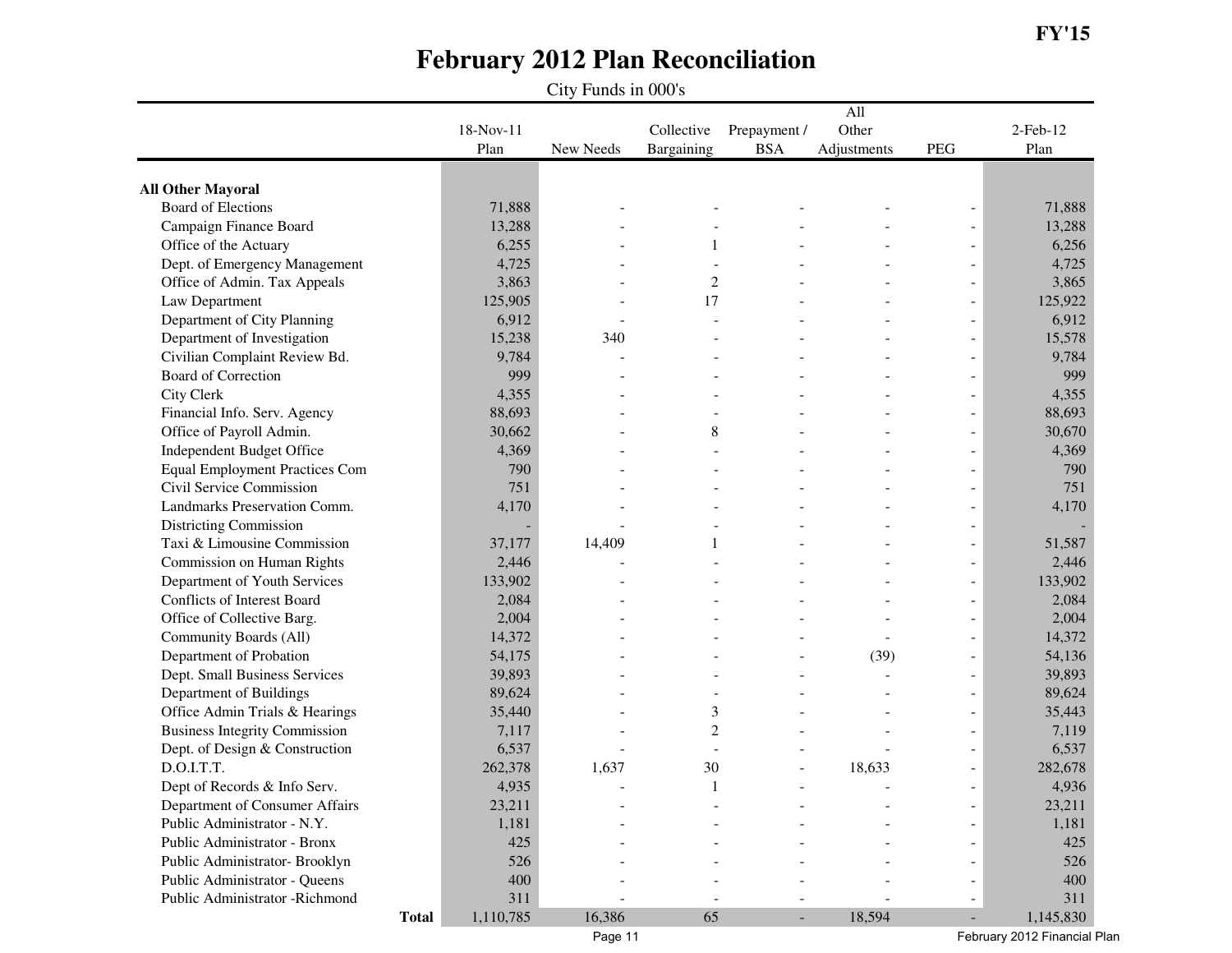| City Funds in 000's             |       |                   |                          |                          |                            |                             |                          |                        |  |
|---------------------------------|-------|-------------------|--------------------------|--------------------------|----------------------------|-----------------------------|--------------------------|------------------------|--|
|                                 |       | 18-Nov-11<br>Plan | New Needs                | Collective<br>Bargaining | Prepayment /<br><b>BSA</b> | All<br>Other<br>Adjustments | PEG                      | $2$ -Feb- $12$<br>Plan |  |
| <b>All Other Elected</b>        |       |                   |                          |                          |                            |                             |                          |                        |  |
| President, Borough of Manhattan |       | 2,595             |                          |                          |                            |                             |                          | 2,595                  |  |
| President, Borough of the Bronx |       | 3,428             |                          |                          |                            | $\overline{\phantom{a}}$    |                          | 3,428                  |  |
| President, Borough of Brooklyn  |       | 3,154             |                          |                          |                            | ۰                           |                          | 3,154                  |  |
| President, Borough of Queens    |       | 2,986             |                          | $\sim$                   |                            | $\blacksquare$              | $\sim$                   | 2,986                  |  |
| President, Borough of S.I.      |       | 2,431             |                          | $\overline{\phantom{0}}$ |                            | ۰                           |                          | 2,431                  |  |
| Office of the Comptroller       |       | 58,406            | 715                      | 57                       |                            |                             |                          | 59,178                 |  |
| Public Advocate                 |       | 1,606             |                          | $\overline{\phantom{a}}$ |                            |                             |                          | 1,606                  |  |
| City Council                    |       | 49,441            |                          | $\overline{\phantom{a}}$ | $\sim$                     | $\overline{\phantom{a}}$    | $\overline{\phantom{a}}$ | 49,441                 |  |
| District Attorney - N.Y.        |       | 72,465            | 98                       |                          |                            | $\overline{\phantom{0}}$    |                          | 72,563                 |  |
| District Attorney - Bronx       |       | 43,796            |                          |                          |                            | ۰                           |                          | 43,796                 |  |
| District Attorney - Kings       |       | 73,932            |                          |                          |                            | $\overline{\phantom{a}}$    |                          | 73,932                 |  |
| District Attorney - Queens      |       | 44,215            | $\overline{\phantom{a}}$ | $\overline{\phantom{a}}$ | -                          | ۰.                          | $\overline{\phantom{a}}$ | 44,215                 |  |
| District Attorney - Richmond    |       | 7,350             |                          | $\overline{\phantom{a}}$ |                            | $\overline{\phantom{a}}$    | $\overline{\phantom{a}}$ | 7,350                  |  |
| Off. of Prosec. & Spec. Narc.   |       | 15,756            |                          |                          |                            |                             | $\overline{\phantom{a}}$ | 15,756                 |  |
|                                 | Total | 381,561           | 813                      | 57                       |                            |                             |                          | 382,431                |  |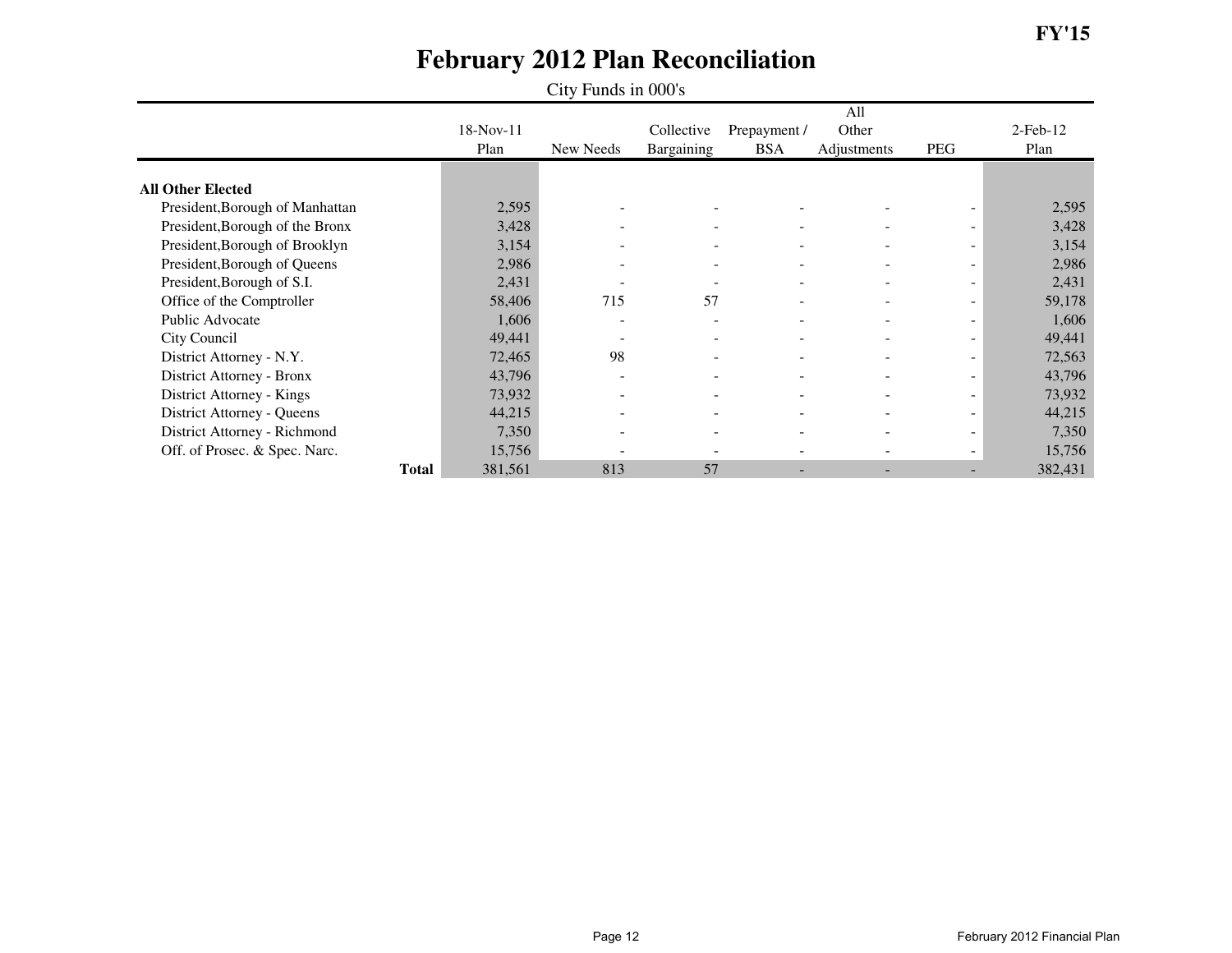|                                |                   | City Funds in 000's |                          |                            |                             |                          |                        |
|--------------------------------|-------------------|---------------------|--------------------------|----------------------------|-----------------------------|--------------------------|------------------------|
|                                | 18-Nov-11<br>Plan | New Needs           | Collective<br>Bargaining | Prepayment /<br><b>BSA</b> | All<br>Other<br>Adjustments | PEG                      | $2$ -Feb- $12$<br>Plan |
| <b>Uniformed Forces</b>        |                   |                     |                          |                            |                             |                          |                        |
| Police Department              | 4,288,032         | 1,318               |                          |                            | 50                          |                          | 4,289,400              |
| Fire Department                | 1,384,222         | 491                 | 372                      |                            | (281)                       | 901                      | 1,385,705              |
| Department of Correction       | 1,022,805         |                     | 34                       |                            | (51)                        | $\overline{a}$           | 1,022,788              |
| Department of Sanitation       | 1,435,974         |                     | 189                      | $\overline{a}$             | 194                         | $\overline{\phantom{m}}$ | 1,436,357              |
| <b>Health and Welfare</b>      |                   |                     |                          |                            |                             |                          |                        |
| Admin. for Children Services   | 784,461           |                     |                          |                            |                             |                          | 784,461                |
| Department of Social Services  | 7,632,607         | 209                 | 1,059                    |                            | 1,820                       | $\frac{1}{2}$            | 7,635,695              |
| Dept. of Homeless Services     | 387,499           |                     |                          | $\overline{a}$             | (68)                        | $\overline{\phantom{a}}$ | 387,431                |
| Dept Health & Mental Hygiene   | 581,059           |                     | 159                      | $\overline{\phantom{a}}$   | (12,299)                    | $\overline{\phantom{a}}$ | 568,919                |
| <b>Other Mayoral</b>           |                   |                     |                          |                            |                             |                          |                        |
| N.Y.P.L.- Research Libraries   | 15,729            |                     |                          |                            |                             |                          | 15,729                 |
| New York Public Library        | 76,722            |                     |                          |                            |                             | $\blacksquare$           | 76,722                 |
| Brooklyn Public Library        | 57,311            |                     |                          |                            |                             | $\overline{a}$           | 57,311                 |
| Queens Borough Public Library  | 56,158            |                     |                          |                            |                             | $\blacksquare$           | 56,158                 |
| Department for the Aging       | 116,034           |                     | 3                        |                            | (11)                        | $\overline{a}$           | 116,026                |
| Department of Cultural Affairs | 94,000            |                     |                          |                            |                             | $\overline{\phantom{a}}$ | 94,000                 |
| Housing Preservation & Dev.    | 53,062            |                     |                          |                            | (67)                        | $\overline{a}$           | 52,995                 |
| Dept of Environmental Prot.    | 955,543           |                     |                          |                            |                             | $\blacksquare$           | 955,543                |
| Department of Finance          | 218,694           |                     | 83                       |                            |                             | $\overline{a}$           | 218,777                |
| Department of Transportation   | 445,944           | 1,056               | 477                      |                            |                             | $\blacksquare$           | 447,477                |
| Dept of Parks and Recreation   | 242,340           |                     |                          |                            |                             | $\overline{a}$           | 242,340                |
| Dept of Citywide Admin. Srvces | 202,321           | 28                  |                          |                            |                             | $\overline{a}$           | 202,349                |
| All Other Mayoral              | 1,110,117         | 2,886               | 65                       | $\overline{a}$             | 18,594                      | $\overline{\phantom{m}}$ | 1,131,662              |
| <b>Major Organizations</b>     |                   |                     |                          |                            |                             |                          |                        |
| Department of Education        | 10,160,079        |                     |                          |                            | (26, 463)                   | $\blacksquare$           | 10,133,616             |
| City University                | 522,501           |                     |                          |                            | (696)                       | $\overline{\phantom{a}}$ | 521,805                |
| Health and Hospitals Corp.     | 66,849            |                     |                          |                            |                             | $\overline{a}$           | 66,849                 |
| Other                          |                   |                     |                          |                            |                             |                          |                        |
| Citywide Pension Contributions | 8,679,662         | 218,000             |                          |                            | (1,017,600)                 | $\overline{\phantom{m}}$ | 7,880,062              |
| Miscellaneous                  | 8,543,251         | 2,481               | (2, 498)                 |                            | (31,562)                    | $\overline{a}$           | 8,511,672              |
| Debt Service                   | 7,160,792         |                     |                          |                            | (14, 324)                   | $\overline{\phantom{m}}$ | 7,146,468              |
| Prior Payable Adjustment       |                   |                     |                          | $\overline{\phantom{a}}$   |                             | $\blacksquare$           |                        |
| <b>General Reserve</b>         | 300,000           |                     |                          |                            |                             | $\overline{\phantom{m}}$ | 300,000                |
| <b>Energy Adjustment</b>       | 151,808           |                     |                          |                            | 8,500                       |                          | 160,308                |
| Lease Adjustment               | 142,668           |                     |                          |                            |                             | $\overline{\phantom{m}}$ | 142,668                |
| <b>OTPS</b> Inflators          | 166,557           |                     |                          |                            |                             | $\blacksquare$           | 166,557                |
| <b>Elected Officials</b>       |                   |                     |                          |                            |                             |                          |                        |
| Mayoralty                      | 64,593            |                     | $\blacksquare$           |                            |                             |                          | 64,593                 |
| All Other Elected              | 381,582           | 1,208               | 57                       |                            |                             | $\overline{\phantom{a}}$ | 382,847                |
| <b>Total</b>                   | 57,500,976        | 227,677             | $\overline{\phantom{a}}$ |                            | (1,074,264)                 | 901                      | 56,655,290             |

Page 13

February 2012 Financial Plan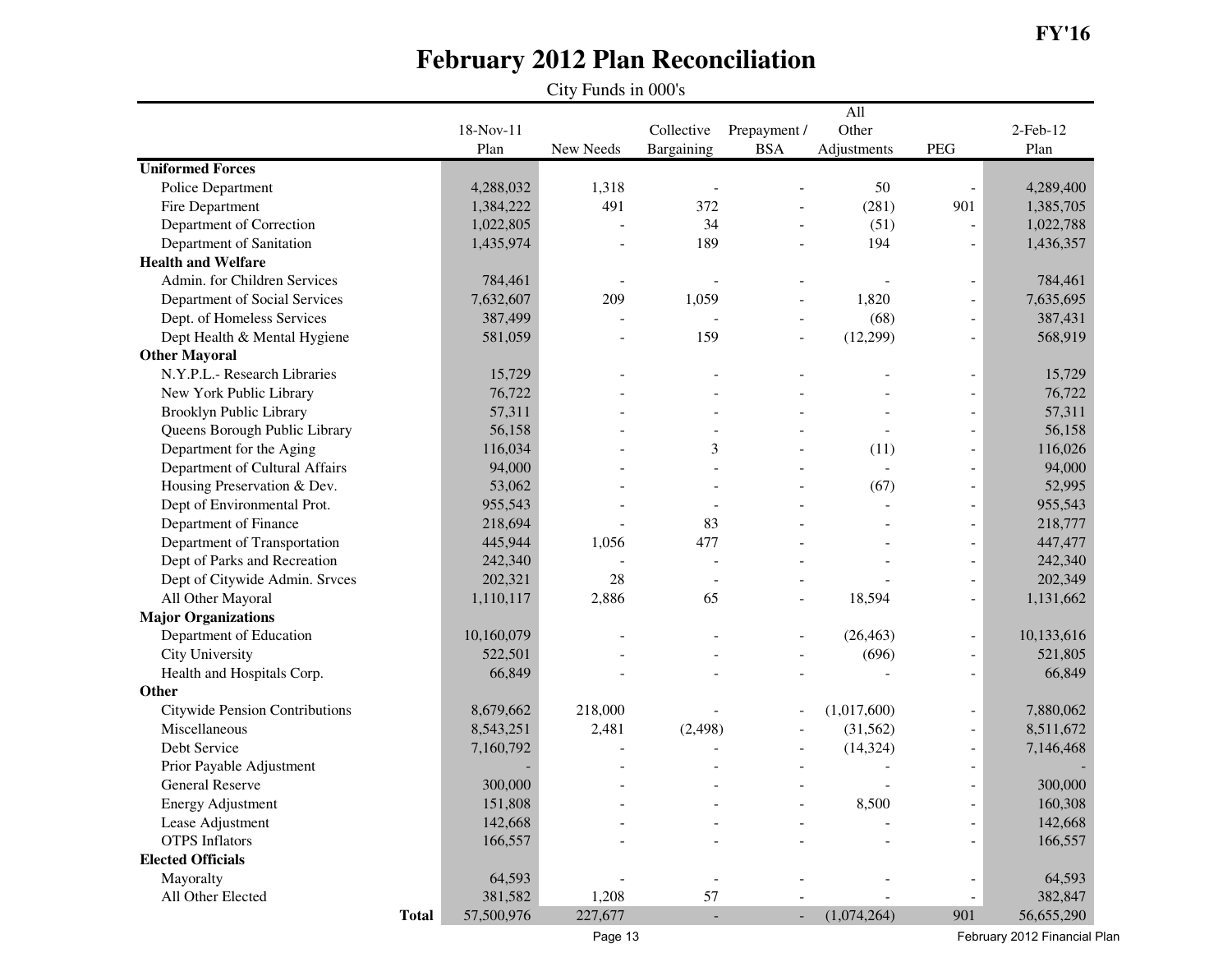|                                       |           |           |                |                          | $\overline{All}$ |                          |                |
|---------------------------------------|-----------|-----------|----------------|--------------------------|------------------|--------------------------|----------------|
|                                       | 18-Nov-11 |           | Collective     | Prepayment /             | Other            |                          | $2$ -Feb- $12$ |
|                                       | Plan      | New Needs | Bargaining     | <b>BSA</b>               | Adjustments      | PEG                      | Plan           |
|                                       |           |           |                |                          |                  |                          |                |
| <b>All Other Mayoral</b>              |           |           |                |                          |                  |                          |                |
| <b>Board of Elections</b>             | 71,888    |           |                |                          |                  |                          | 71,888         |
| Campaign Finance Board                | 13,288    |           |                |                          |                  |                          | 13,288         |
| Office of the Actuary                 | 6,257     |           | 1              |                          |                  |                          | 6,258          |
| Dept. of Emergency Management         | 4,728     |           |                |                          |                  | $\overline{\phantom{a}}$ | 4,728          |
| Office of Admin. Tax Appeals          | 3,863     |           | $\overline{2}$ |                          |                  | $\overline{\phantom{a}}$ | 3,865          |
| Law Department                        | 125,905   |           | 17             |                          |                  | $\overline{\phantom{a}}$ | 125,922        |
| Department of City Planning           | 6,921     |           |                |                          |                  | $\overline{\phantom{a}}$ | 6,921          |
| Department of Investigation           | 15,238    | 340       |                |                          |                  | $\overline{\phantom{a}}$ | 15,578         |
| Civilian Complaint Review Bd.         | 9,784     |           |                |                          |                  |                          | 9,784          |
| <b>Board of Correction</b>            | 999       |           |                |                          |                  |                          | 999            |
| <b>City Clerk</b>                     | 4,355     |           |                |                          |                  | $\overline{\phantom{a}}$ | 4,355          |
| Financial Info. Serv. Agency          | 89,193    |           |                |                          |                  | $\overline{\phantom{a}}$ | 89,193         |
| Office of Payroll Admin.              | 30,662    |           | 8              |                          |                  | $\overline{\phantom{a}}$ | 30,670         |
| Independent Budget Office             | 4,370     |           |                |                          |                  | $\overline{\phantom{a}}$ | 4,370          |
| <b>Equal Employment Practices Com</b> | 790       |           |                |                          |                  |                          | 790            |
| Civil Service Commission              | 751       |           |                |                          |                  |                          | 751            |
| Landmarks Preservation Comm.          | 4,170     |           |                |                          |                  |                          | 4,170          |
| Districting Commission                |           |           |                |                          |                  |                          |                |
| Taxi & Limousine Commission           | 37,177    | 909       |                |                          |                  |                          | 38,087         |
| Commission on Human Rights            | 2,446     |           |                |                          |                  | $\overline{\phantom{a}}$ | 2,446          |
| Department of Youth Services          | 133,902   |           |                |                          |                  | $\overline{\phantom{a}}$ | 133,902        |
| Conflicts of Interest Board           | 2,084     |           |                |                          |                  |                          | 2,084          |
| Office of Collective Barg.            | 2,006     |           |                |                          |                  | $\overline{\phantom{a}}$ | 2,006          |
| Community Boards (All)                | 14,372    |           |                |                          |                  |                          | 14,372         |
| Department of Probation               | 54,175    |           |                |                          | (39)             | $\overline{\phantom{a}}$ | 54,136         |
| Dept. Small Business Services         | 39,899    |           |                |                          |                  | $\overline{\phantom{a}}$ | 39,899         |
| Department of Buildings               | 89,624    |           |                |                          |                  | $\blacksquare$           | 89,624         |
| Office Admin Trials & Hearings        | 35,442    |           | 3              |                          |                  | $\overline{\phantom{a}}$ | 35,445         |
| <b>Business Integrity Commission</b>  | 7,117     |           | $\overline{c}$ |                          |                  | $\overline{\phantom{a}}$ | 7,119          |
| Dept. of Design & Construction        | 6,537     |           | $\overline{a}$ |                          |                  | $\blacksquare$           | 6,537          |
| D.O.I.T.T.                            | 261,181   | 1,637     | 30             | $\overline{\phantom{a}}$ | 18,633           | $\overline{\phantom{a}}$ | 281,481        |
| Dept of Records & Info Serv.          | 4,939     |           | 1              |                          |                  | $\overline{\phantom{a}}$ | 4,940          |
| Department of Consumer Affairs        | 23,211    |           |                |                          |                  |                          | 23,211         |
| Public Administrator - N.Y.           | 1,181     |           |                |                          |                  | $\blacksquare$           | 1,181          |
| Public Administrator - Bronx          | 425       |           |                |                          |                  | $\overline{\phantom{a}}$ | 425            |
| Public Administrator-Brooklyn         | 526       |           |                |                          |                  | $\overline{\phantom{a}}$ | 526            |
| Public Administrator - Queens         | 400       |           |                |                          |                  | $\overline{\phantom{a}}$ | 400            |
| Public Administrator -Richmond        | 311       |           |                |                          |                  |                          | 311            |
| <b>Total</b>                          | 1,110,117 | 2,886     | 65             | $\blacksquare$           | 18,594           | ٠                        | 1,131,662      |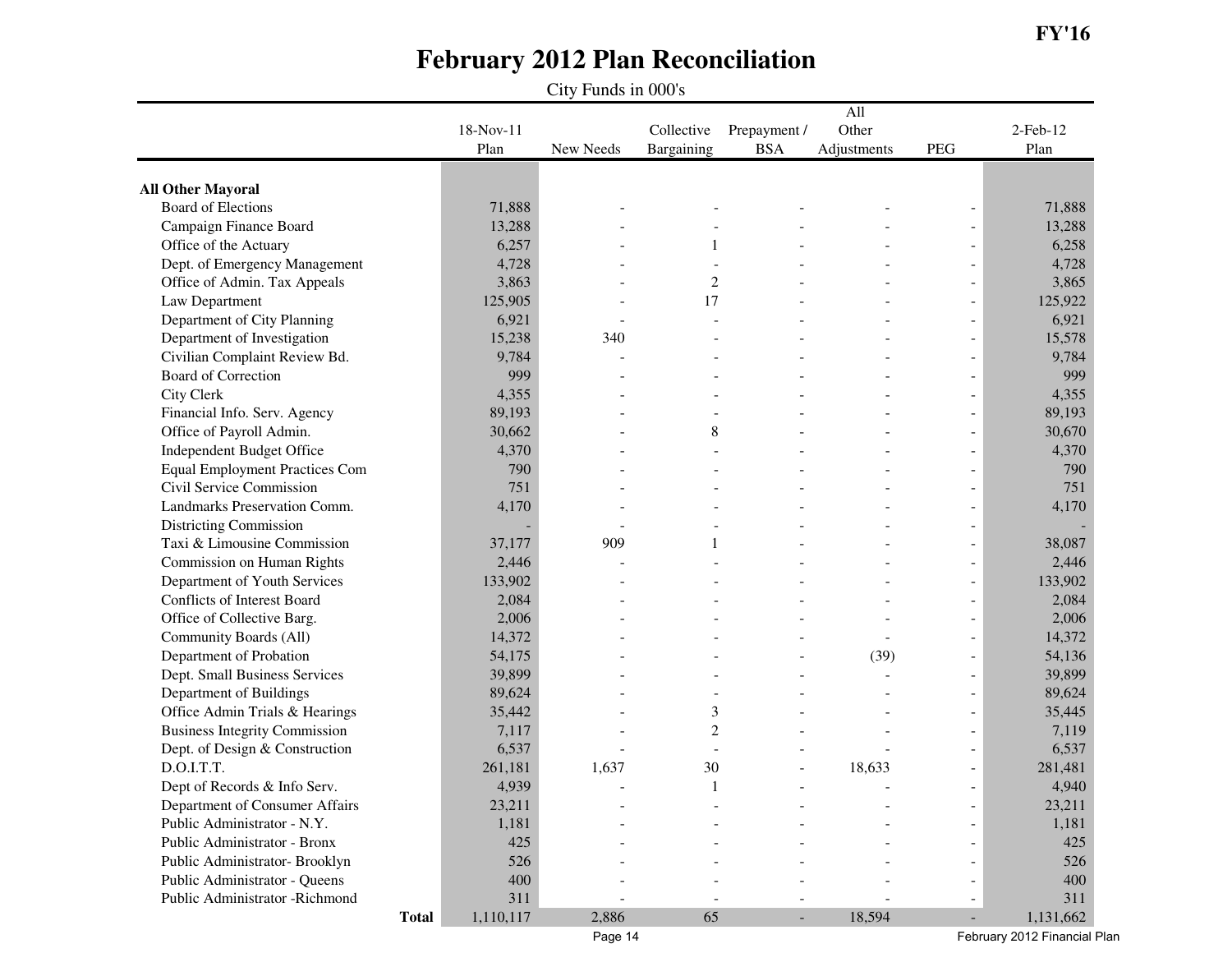| City Funds in 000's             |              |                   |           |                          |                            |                             |                          |                        |
|---------------------------------|--------------|-------------------|-----------|--------------------------|----------------------------|-----------------------------|--------------------------|------------------------|
|                                 |              | 18-Nov-11<br>Plan | New Needs | Collective<br>Bargaining | Prepayment /<br><b>BSA</b> | All<br>Other<br>Adjustments | PEG                      | $2$ -Feb- $12$<br>Plan |
| <b>All Other Elected</b>        |              |                   |           |                          |                            |                             |                          |                        |
| President, Borough of Manhattan |              | 2,600             |           |                          |                            |                             |                          | 2,600                  |
| President, Borough of the Bronx |              | 3,428             |           |                          |                            |                             | Ξ.                       | 3,428                  |
| President, Borough of Brooklyn  |              | 3,154             |           |                          |                            | $\overline{\phantom{m}}$    | Ξ.                       | 3,154                  |
| President, Borough of Queens    |              | 2,986             |           | $\overline{\phantom{a}}$ | $\overline{\phantom{0}}$   | $\sim$                      | Ξ.                       | 2,986                  |
| President, Borough of S.I.      |              | 2,431             |           | $\overline{\phantom{a}}$ | $\overline{\phantom{0}}$   | $\overline{\phantom{a}}$    | Ξ.                       | 2,431                  |
| Office of the Comptroller       |              | 58,422            | 1,110     | 57                       |                            | $\blacksquare$              | Ξ.                       | 59,589                 |
| Public Advocate                 |              | 1,606             |           |                          |                            | $\blacksquare$              | ۰                        | 1,606                  |
| City Council                    |              | 49,441            |           | -                        | $\overline{\phantom{0}}$   | $\blacksquare$              | ۰                        | 49,441                 |
| District Attorney - N.Y.        |              | 72,465            | 98        |                          | $\overline{\phantom{a}}$   |                             | $\overline{\phantom{0}}$ | 72,563                 |
| District Attorney - Bronx       |              | 43,796            |           | -                        | $\overline{\phantom{0}}$   | $\overline{\phantom{a}}$    | ۰                        | 43,796                 |
| District Attorney - Kings       |              | 73,932            |           | $\overline{\phantom{0}}$ | $\overline{\phantom{a}}$   | $\sim$                      | Ξ.                       | 73,932                 |
| District Attorney - Queens      |              | 44,215            |           | $\overline{\phantom{a}}$ | $\sim$                     | $\overline{\phantom{a}}$    | Ξ.                       | 44,215                 |
| District Attorney - Richmond    |              | 7,350             |           | $\overline{\phantom{a}}$ | $\overline{\phantom{0}}$   | $\blacksquare$              | Ξ.                       | 7,350                  |
| Off. of Prosec. & Spec. Narc.   |              | 15,756            |           |                          |                            | $\blacksquare$              | Ξ.                       | 15,756                 |
|                                 | <b>Total</b> | 381,582           | 1,208     | 57                       |                            |                             |                          | 382,847                |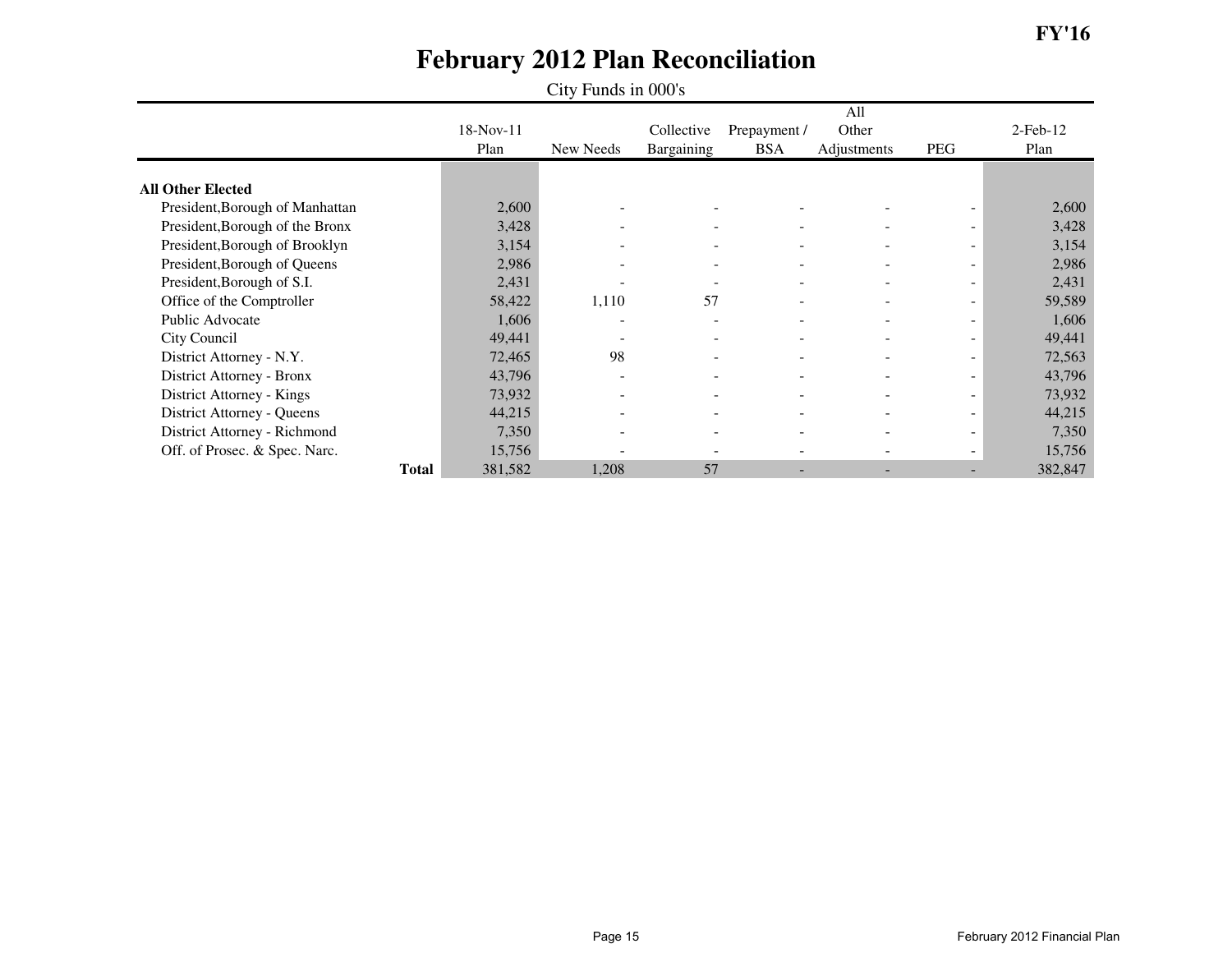| Run Date: 2/01/12<br>Run Time: 10:02:29 |                  |       | February 2012 Fin. Plan<br>PEG - Expense<br>(\$ in 000s) Funds: CITY |     |                                                                            | Report Page: 0004 |
|-----------------------------------------|------------------|-------|----------------------------------------------------------------------|-----|----------------------------------------------------------------------------|-------------------|
|                                         | Description      |       |                                                                      |     | -----2012----- -----2013----- -----2014----- -----2015----- -----2016----- |                   |
|                                         | City-Wide Totals | 5.294 | 852                                                                  | 868 | 884                                                                        | 902               |

 $\frac{1}{2}$ 

 $\mathcal{A}$  :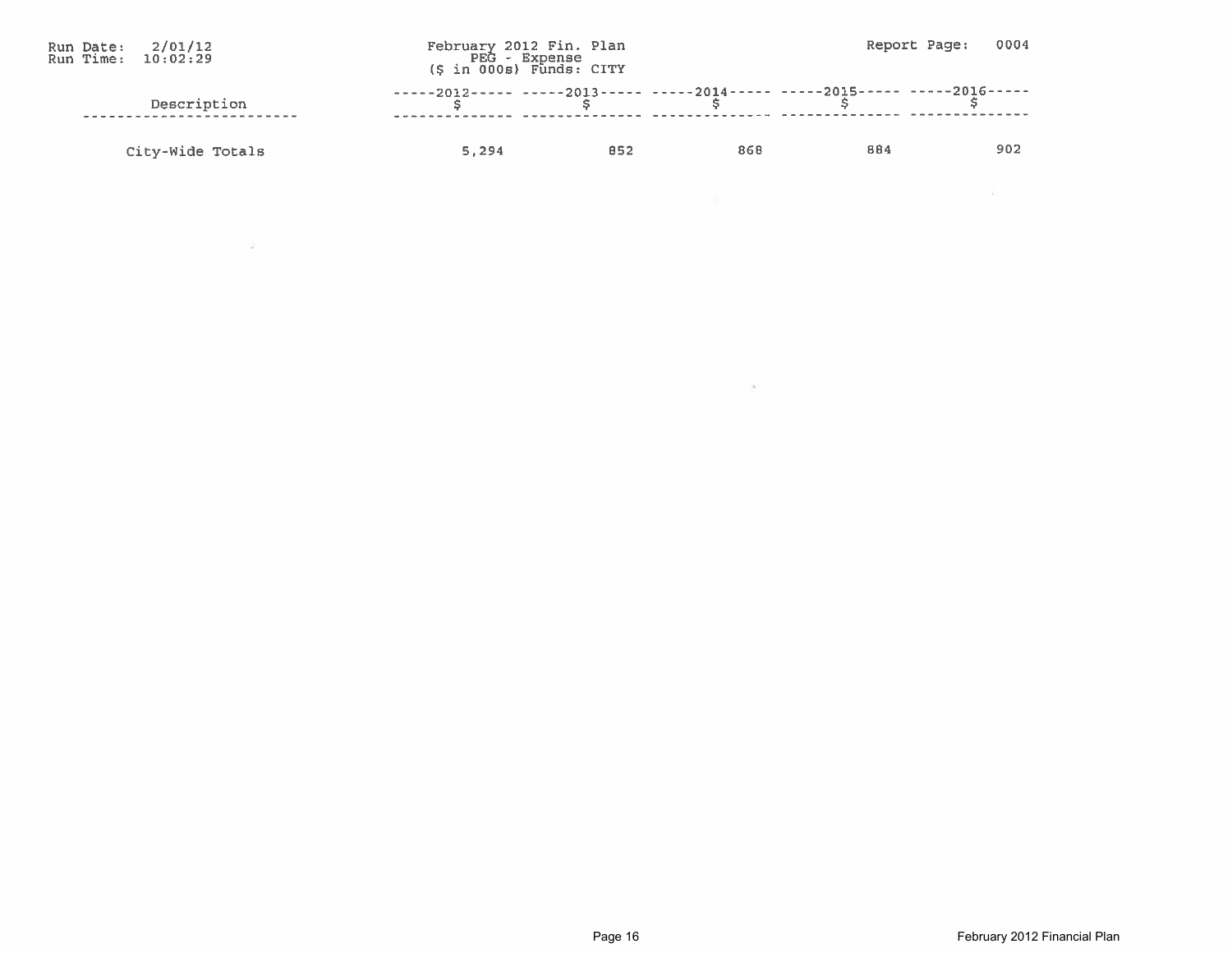| 2/01/12<br>Run Date:<br>Run Time:<br>10:02:29                                                                                                                                                                                                                                                                                                                                                                                                                                          |     | February 2012 Fin. Plan<br>PEG - Expense<br>(\$ in 000s) Funds: CITY |             |                                                                                                | Report Page:<br>0001 |
|----------------------------------------------------------------------------------------------------------------------------------------------------------------------------------------------------------------------------------------------------------------------------------------------------------------------------------------------------------------------------------------------------------------------------------------------------------------------------------------|-----|----------------------------------------------------------------------|-------------|------------------------------------------------------------------------------------------------|----------------------|
| Description                                                                                                                                                                                                                                                                                                                                                                                                                                                                            |     |                                                                      |             | $-$ ----2012----- -----2013----- -----2014----- -----2015----- -----2016-----<br>$\frac{1}{5}$ |                      |
| President, Borough of Manhattan<br>010<br>Agency:                                                                                                                                                                                                                                                                                                                                                                                                                                      |     |                                                                      |             |                                                                                                |                      |
| PS Reduction -<br>Restoration of Reduction                                                                                                                                                                                                                                                                                                                                                                                                                                             | 83  | $\Omega$                                                             | $\mathbf 0$ | $\Omega$                                                                                       | 0                    |
| Agency Subtotal                                                                                                                                                                                                                                                                                                                                                                                                                                                                        | 83  |                                                                      |             |                                                                                                |                      |
| President, Borough of the Bronx<br>011<br>Agency:                                                                                                                                                                                                                                                                                                                                                                                                                                      |     |                                                                      |             |                                                                                                |                      |
| PS Reduction -<br>Restoration of Reduction                                                                                                                                                                                                                                                                                                                                                                                                                                             | 124 | 0                                                                    | 0           | $\Omega$                                                                                       | $\mathbf{0}$         |
| Agency Subtotal                                                                                                                                                                                                                                                                                                                                                                                                                                                                        | 124 |                                                                      |             |                                                                                                |                      |
| President, Borough of Brooklyn<br>012<br>Agency:                                                                                                                                                                                                                                                                                                                                                                                                                                       |     |                                                                      |             |                                                                                                |                      |
| PS Reduction -<br>Restoration of Reduction                                                                                                                                                                                                                                                                                                                                                                                                                                             | 124 | $\Omega$                                                             | n.          | $\Omega$                                                                                       | $\Omega$             |
| Agency Subtotal                                                                                                                                                                                                                                                                                                                                                                                                                                                                        | 124 |                                                                      |             |                                                                                                |                      |
| President, Borough of Queens<br>013<br>Agency:                                                                                                                                                                                                                                                                                                                                                                                                                                         |     |                                                                      |             |                                                                                                |                      |
| PS Reduction -<br>Restoration of Reduction                                                                                                                                                                                                                                                                                                                                                                                                                                             | 110 | 0                                                                    | $^{\circ}$  | O.                                                                                             | $\Omega$             |
| Agency Subtotal                                                                                                                                                                                                                                                                                                                                                                                                                                                                        | 110 |                                                                      |             |                                                                                                |                      |
| President, Borough of S.I.<br>014<br>Agency:                                                                                                                                                                                                                                                                                                                                                                                                                                           |     |                                                                      |             |                                                                                                |                      |
| PS Reduction -<br>Restoration of Reduction                                                                                                                                                                                                                                                                                                                                                                                                                                             | 93  | $\Omega$                                                             | n.          |                                                                                                | $\Omega$             |
| Agency Subtotal                                                                                                                                                                                                                                                                                                                                                                                                                                                                        | 93  |                                                                      |             |                                                                                                |                      |
| Fire Department<br>Agency:<br>057                                                                                                                                                                                                                                                                                                                                                                                                                                                      |     |                                                                      |             |                                                                                                |                      |
| Partial Restoration of<br>$\mathcal{L} = \mathcal{L} + \mathcal{L} + \mathcal{L} + \mathcal{L} + \mathcal{L} + \mathcal{L} + \mathcal{L} + \mathcal{L} + \mathcal{L} + \mathcal{L} + \mathcal{L} + \mathcal{L} + \mathcal{L} + \mathcal{L} + \mathcal{L} + \mathcal{L} + \mathcal{L} + \mathcal{L} + \mathcal{L} + \mathcal{L} + \mathcal{L} + \mathcal{L} + \mathcal{L} + \mathcal{L} + \mathcal{L} + \mathcal{L} + \mathcal{L} + \mathcal{L} + \mathcal{L} + \mathcal{L} + \mathcal$ |     | 852                                                                  | 867         | 883                                                                                            | 901                  |

\*\*\*\*\*CONTINUED ON NEXT PAGE\*\*\*\*\*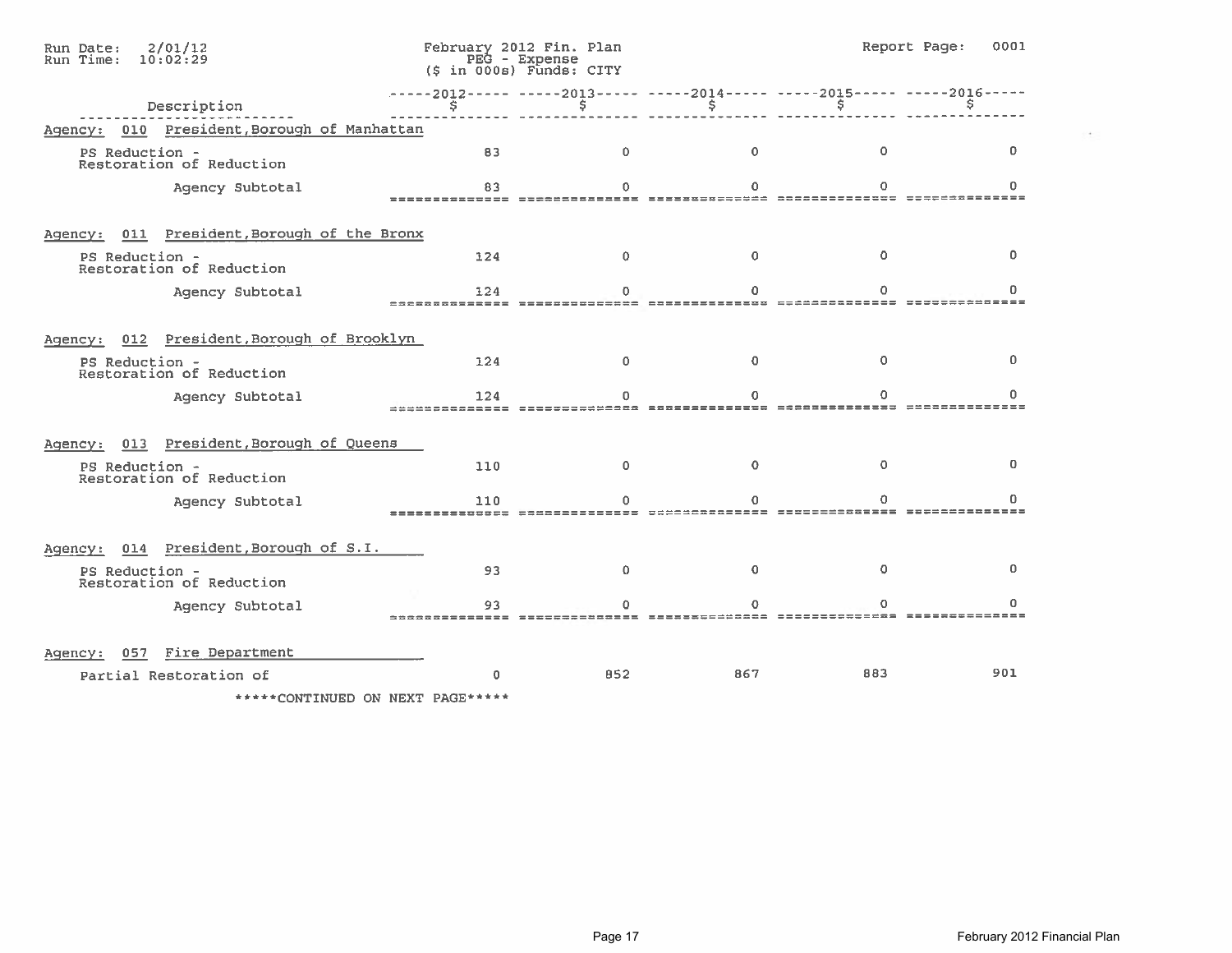| 2/01/12<br>Run Date:<br>Run Time:<br>10:02:29   |       | February 2012 Fin. Plan<br>PEG - Expense<br>$(S \in \{0.006\} )$ Funds: CITY |                |                                                                                 | Report Page:<br>0002    |
|-------------------------------------------------|-------|------------------------------------------------------------------------------|----------------|---------------------------------------------------------------------------------|-------------------------|
| Description                                     | Ş.    | \$.                                                                          | \$.            | -----2012----- -----2013----- -----2014----- -----2015----- -----2016-----<br>s |                         |
| Agency: 057 Fire Department                     |       |                                                                              |                |                                                                                 |                         |
| Elimination of Civilian<br>Vacancies PEG        |       |                                                                              |                |                                                                                 |                         |
| Agency Subtotal                                 |       | 852                                                                          | 867            | 883                                                                             | 901<br>, ============== |
| Public Advocate<br>Agency:<br>101               |       |                                                                              |                |                                                                                 |                         |
| PS Reduction -<br>Restoration of Reduction      | 53    | $\Omega$                                                                     | 0              | o                                                                               | 0.                      |
| Agency Subtotal                                 | 53    |                                                                              |                |                                                                                 |                         |
| City Council<br>Agency:<br>102                  |       |                                                                              |                |                                                                                 |                         |
| PS Reduction -<br>Restoration of Reduction      | 1,207 | $\mathbf{0}$                                                                 | $\overline{0}$ | 0                                                                               | $\Omega$                |
| Agency Subtotal                                 | 1,207 |                                                                              |                |                                                                                 |                         |
| Youth & Community Development<br>260<br>Agency: |       |                                                                              |                |                                                                                 |                         |
| Beacons Schools Contract<br>Restoration         | 535   | 0                                                                            | 0              | 0                                                                               | 0                       |
| Cornerstone Contract<br>Restoration             | 192   | 0                                                                            | 0              | 0                                                                               | 0                       |
| Agency Subtotal                                 | 727   |                                                                              |                |                                                                                 |                         |
| Community Boards (All)<br>499<br>Agency:        |       |                                                                              |                |                                                                                 |                         |
| Community Board Changes                         | 244   | 0                                                                            | o              | 0                                                                               | 0                       |
| Agency Subtotal                                 | 244   |                                                                              |                |                                                                                 |                         |
| Dept. Small Business Services<br>601<br>Agency: |       |                                                                              |                |                                                                                 |                         |
| City Council High Tech                          | 6     | 0                                                                            | $\Omega$       | Ω                                                                               | 0                       |
| *****CONTINUED ON NEXT PAGE*****                |       |                                                                              |                |                                                                                 |                         |

 $\sim 10^{-1}$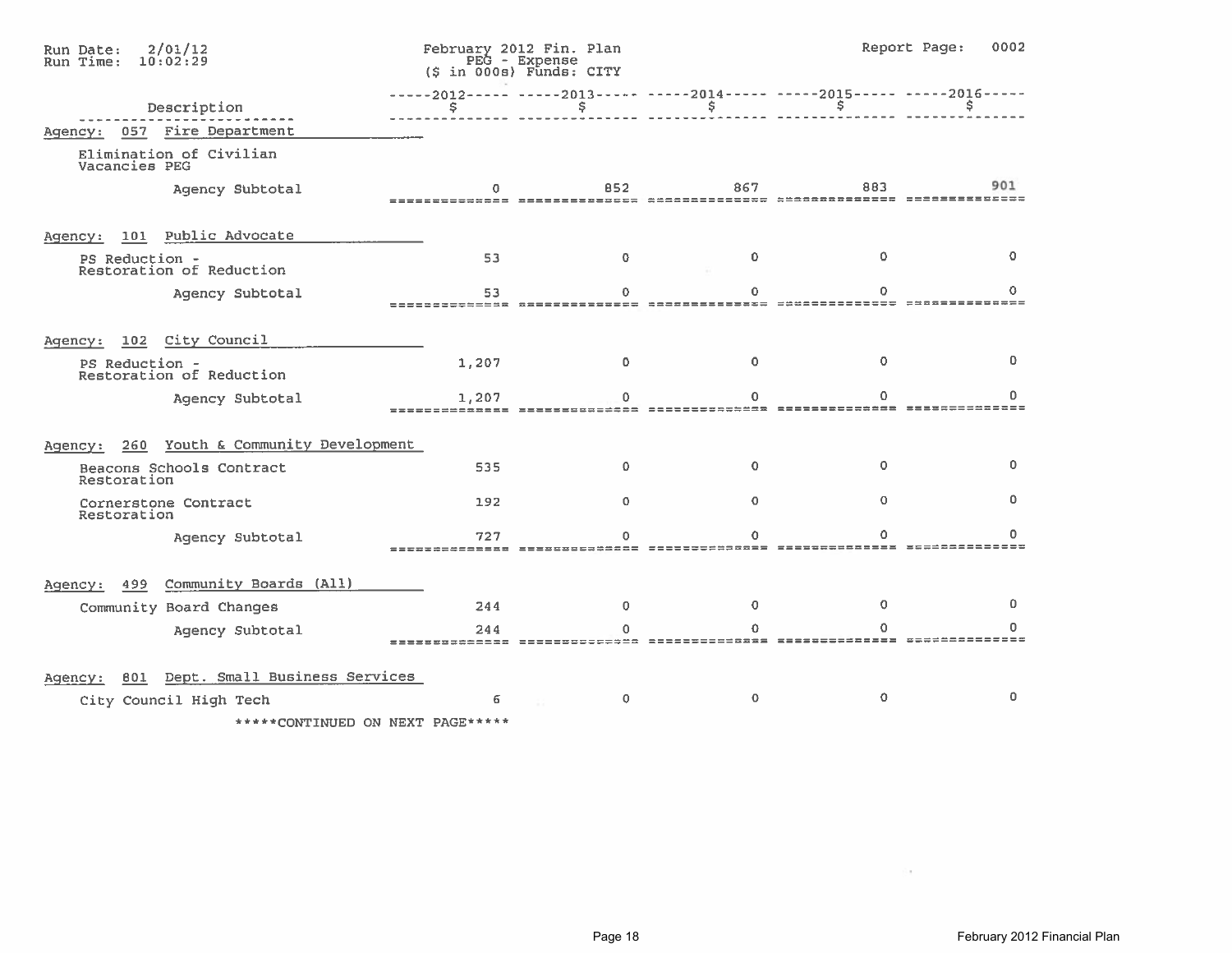| Run Date: 2/01/12<br>Run Time: 10:02:29           |       | February 2012 Fin. Plan<br>PEG - Expense<br>$(5 in 000s)$ Funds: CITY |              |                                                                       | Report Page:<br>0003 |
|---------------------------------------------------|-------|-----------------------------------------------------------------------|--------------|-----------------------------------------------------------------------|----------------------|
| Description                                       |       |                                                                       |              | -----2012----- -----2013----- -----2014----- -----2015----- -----2016 |                      |
| Agency: 801 Dept. Small Business Services         |       |                                                                       |              |                                                                       |                      |
| Connect Funding<br>Restoration                    |       |                                                                       |              |                                                                       |                      |
| EDC Community Court<br>Restoration                | 5     | $\Omega$                                                              | $\mathbf{0}$ | $\Omega$                                                              | 0                    |
| City Council Funds<br>Restoration                 | 162   | n.                                                                    | $\Omega$     | 0                                                                     | $\Omega$             |
| Agency Subtotal                                   | 173   |                                                                       |              |                                                                       |                      |
| Dept Health & Mental Hygiene<br>816<br>Agency:    |       |                                                                       |              |                                                                       |                      |
| OCME - Attrition &<br>Vacancy Reductions          | 730   | $^{\circ}$                                                            | $\Omega$     | o.                                                                    | $\Omega$             |
| Clinic & Outreach Layoffs                         | 81    |                                                                       |              |                                                                       | $\Omega$             |
| Agency Subtotal                                   | 811   |                                                                       |              |                                                                       |                      |
| Agency: 819 Health and Hospitals Corp.            |       |                                                                       |              |                                                                       |                      |
| Restoration of HHC's<br>Unrestricted City Subsidy | 1,545 | Ω                                                                     |              |                                                                       | $\Omega$             |
| Agency Subtotal                                   | 1,545 |                                                                       |              |                                                                       |                      |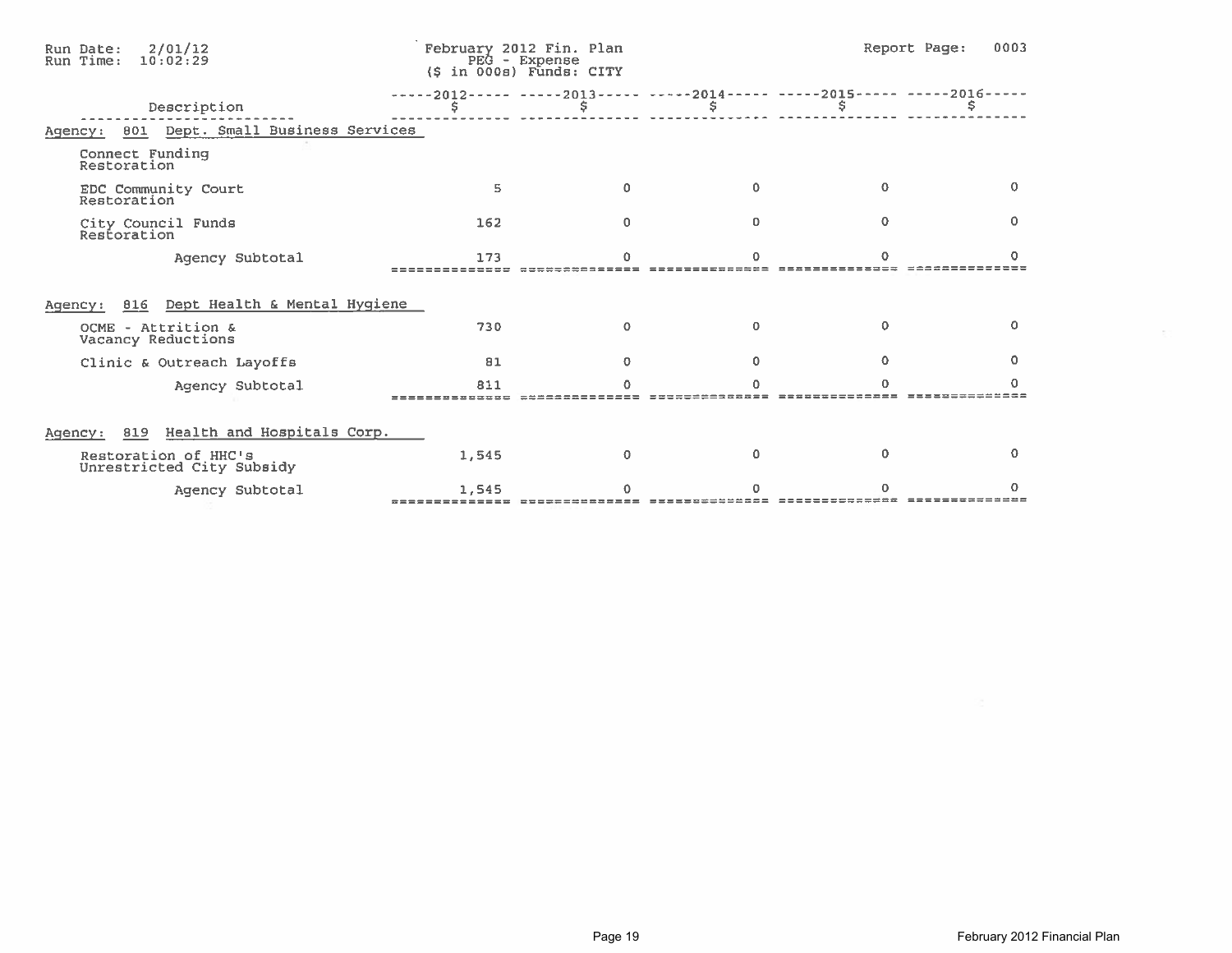| Run Date: $2/01/12$<br>Run Time: $10:02:52$ |                  | February 2012 Fin. Plan<br>PEG - Revenue<br>$(S \in \{S \mid 0.006\})$ Funds: $CITY$ |                                                                     |                                                                            | Report Page: 0001 |
|---------------------------------------------|------------------|--------------------------------------------------------------------------------------|---------------------------------------------------------------------|----------------------------------------------------------------------------|-------------------|
|                                             | Description      |                                                                                      | $\zeta$ and $\zeta$ and $\zeta$ and $\zeta$ and $\zeta$ and $\zeta$ | -----2012----- -----2013----- -----2014----- -----2015----- -----2016----- |                   |
|                                             | Cirv-Wide Totals |                                                                                      |                                                                     |                                                                            |                   |

 $\cdot$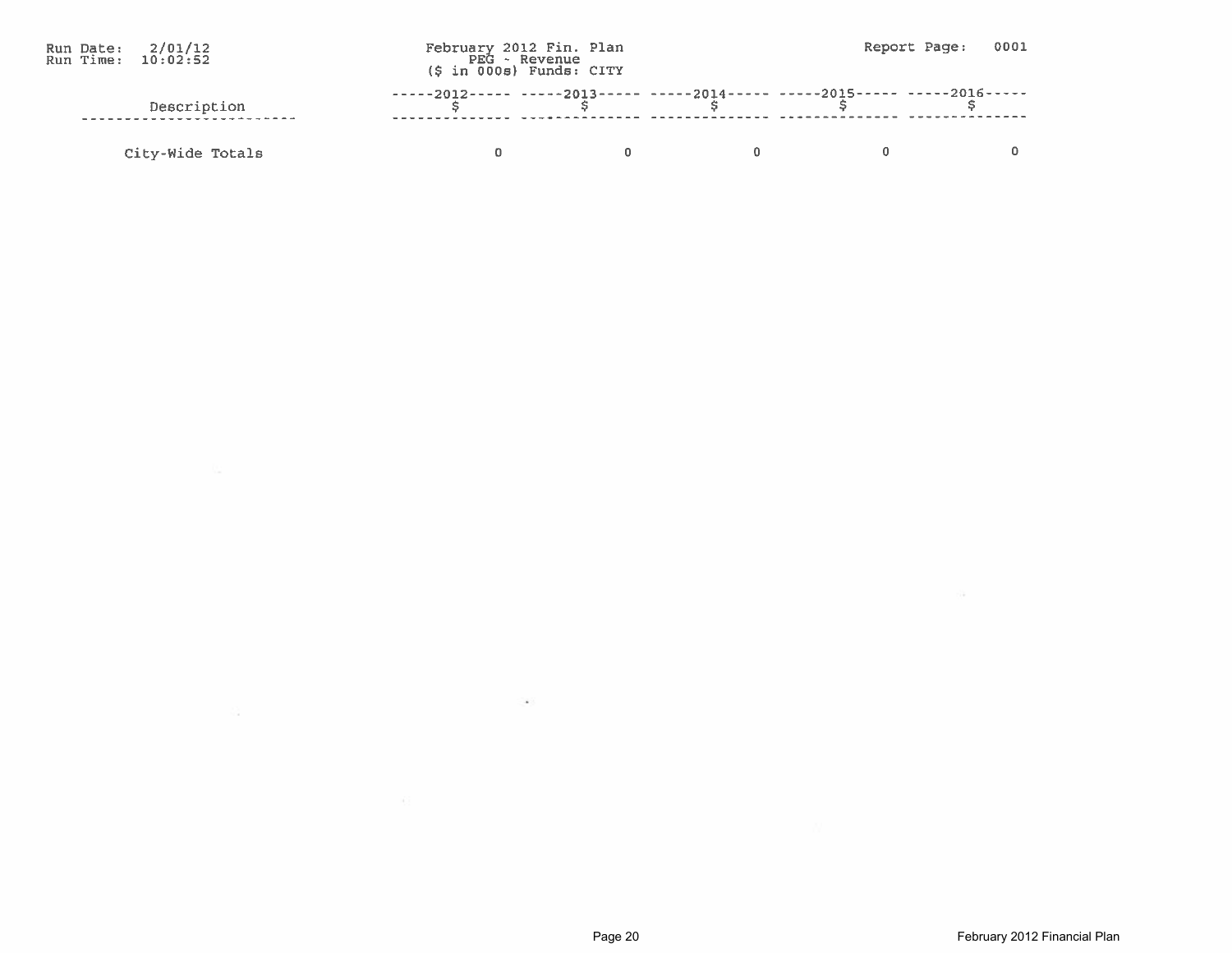| Run Date: 2/01/12<br>Run Time: 10:03:24 |                  |        | February 2012 Fin. Plan<br>New Needs<br>$(S in 000s)$ Funds: $CITY$ |        |                                                                            | 0005<br>Report Page: |
|-----------------------------------------|------------------|--------|---------------------------------------------------------------------|--------|----------------------------------------------------------------------------|----------------------|
|                                         | Description      |        |                                                                     |        | -----2012----- -----2013----- -----2014----- -----2015----- -----2016----- |                      |
|                                         | City-Wide Totals | 65.218 | 75,966                                                              | 56.840 | 21,624                                                                     | 8.623                |

 $\sim$ 

 $\mu(\lambda)$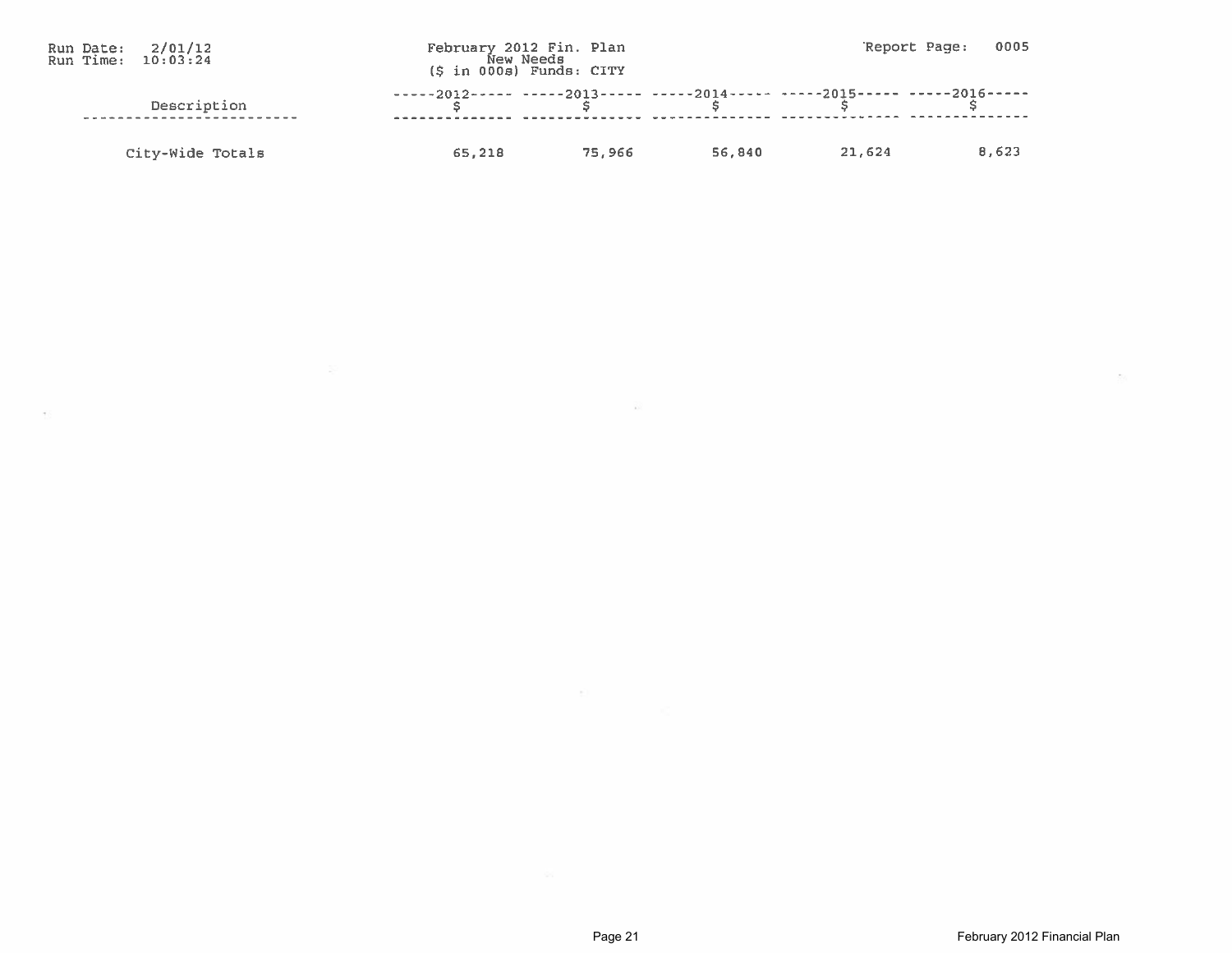| 2/01/12<br>Run Date:<br>Run Time:<br>10:03:24                  |                           | February 2012 Fin. Plan<br>New Needs<br>(\$ in 000s) Funds: CITY |              |                                                                                 | 0001<br>Report Page: |
|----------------------------------------------------------------|---------------------------|------------------------------------------------------------------|--------------|---------------------------------------------------------------------------------|----------------------|
| Description                                                    | s                         | $\mathsf{S}$ .                                                   | \$           | -----2012----- -----2013----- -----2014----- -----2015----- -----2016-----<br>s | s                    |
| 003 Board of Elections<br>Agency:                              |                           |                                                                  |              |                                                                                 |                      |
| Special Election Funding                                       | 840                       | $\mathbf 0$                                                      | 0            | 0                                                                               | $\Omega$             |
| Additional 2012 Election<br>Needs                              | 1,040                     | $\Omega$                                                         | 0            | $\Omega$                                                                        | 0                    |
| June Election                                                  | 23,000                    | $\Omega$                                                         | $\mathbf{0}$ | $\mathbf 0$                                                                     | 0                    |
| Agency Subtotal                                                | 24,880<br>--------------- | Λ                                                                | Λ            | Ω                                                                               |                      |
| Office of the Comptroller<br>015<br>Agency:                    |                           |                                                                  |              |                                                                                 |                      |
| OTPS for IT Maintenance                                        | 447                       | 337                                                              | 566          | 715                                                                             | 1,110                |
| Agency Subtotal                                                | 447<br>===========        | 337                                                              | 566          | 715                                                                             | 1,110                |
| 025<br>Law Department<br>Agency:                               |                           |                                                                  |              |                                                                                 |                      |
| Litigation-Related<br>Discovery                                | 708                       | 2,163                                                            | $\mathbf 0$  | 0                                                                               | 0                    |
| Agency Subtotal                                                | 708                       | 2,163                                                            |              |                                                                                 |                      |
| Department of Investigation<br>032<br>Agency:                  |                           |                                                                  |              |                                                                                 |                      |
| CCPC Funding Increase                                          | 139                       | 340                                                              | 340          | 340                                                                             | 340                  |
| Agency Subtotal                                                | 139                       | 340                                                              | 340          | 340                                                                             | 340                  |
| Police Department<br>056<br>Agency:                            |                           |                                                                  |              |                                                                                 |                      |
| Property and Evidence<br>Tracking System (PETS)<br>Maintenance | 2,395                     | 1,210                                                            | 1,244        | 1,318                                                                           | 1,318                |
| Agency Subtotal                                                | 2,395<br>--------------   | 1,210                                                            | 1,244        | 1,318                                                                           | 1,318                |
| Fire Department<br>Agency:<br>057<br>Risk Based Inspection     | ٥                         | 1,796                                                            | 0            | $\mathbf 0$                                                                     | 0                    |

\*\*\*\*\*CONTINUED ON NEXT PAGE\*\*\*\*\*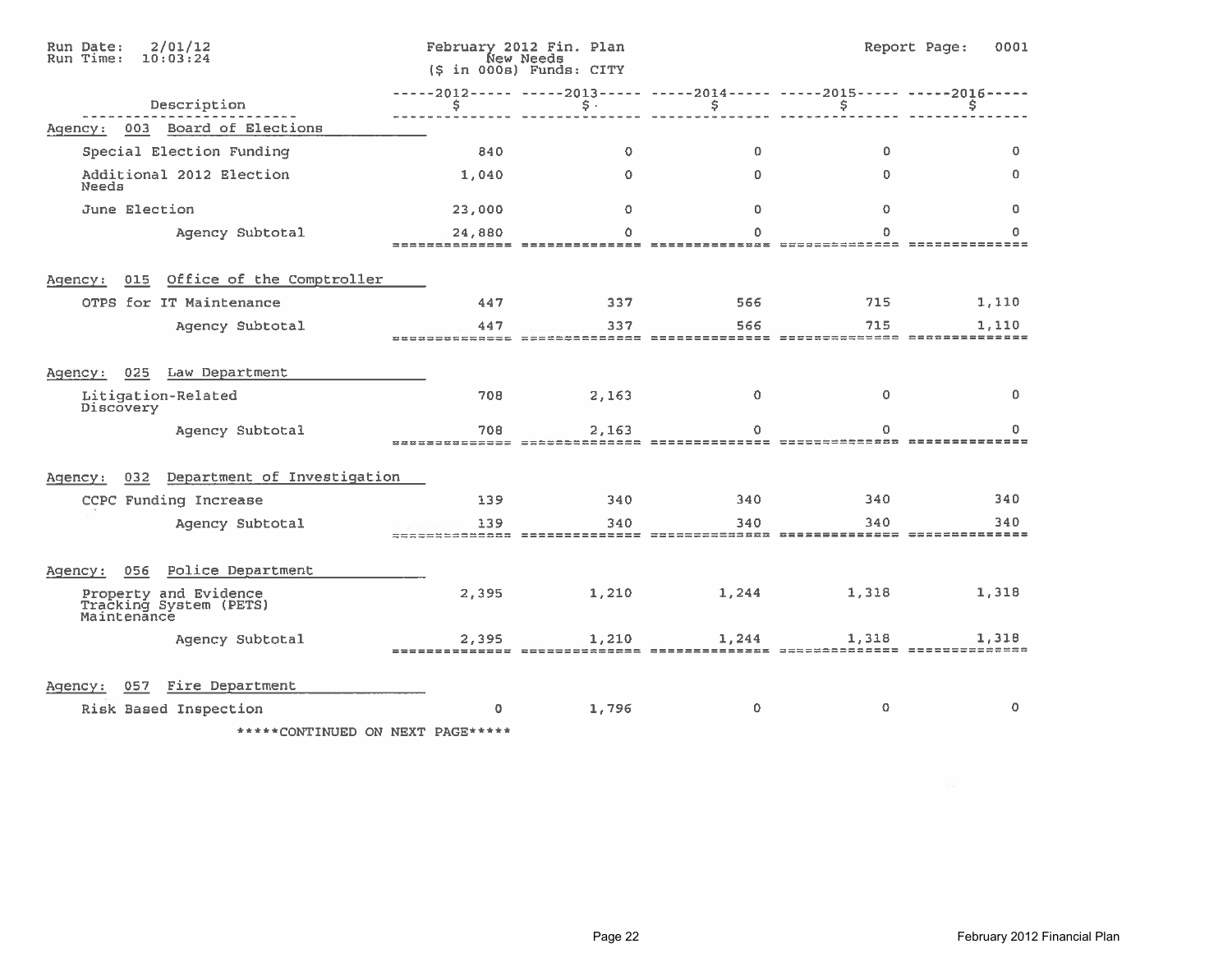| 2/01/12<br>Run Date:<br>Run Time:<br>10:03:24   |                          | February 2012 Fin. Plan<br>New Needs<br>(\$ in 000s) Funds: CITY |                                                                                  |             | Report Page:<br>0002         |
|-------------------------------------------------|--------------------------|------------------------------------------------------------------|----------------------------------------------------------------------------------|-------------|------------------------------|
| Description                                     | \$.                      | \$                                                               | -----2012----- -----2013----- -----2014----- -----2015----- -----2016-----<br>\$ | ş           | \$                           |
| 057<br>Fire Department<br>Agency:               |                          |                                                                  |                                                                                  |             |                              |
| System (RBIS) Uniform<br>Officer Training       |                          |                                                                  |                                                                                  |             |                              |
| Montefiore North<br>Ambulance Tours             | 337                      | 227                                                              | 291                                                                              | 491         | 491                          |
| OTPS Needs                                      | 556                      | 305                                                              | $\Omega$                                                                         | $\mathbf 0$ | 0                            |
| Hurricane Irene                                 | 99                       | $\Omega$                                                         | $\Omega$                                                                         | $\Omega$    | $\Omega$                     |
| Agency Subtotal                                 | 992<br>==============    | 2,328<br>----------                                              | 291                                                                              | 491         | 491<br>==========            |
| Department of Social Services<br>Agency:<br>069 |                          |                                                                  |                                                                                  |             |                              |
| City Funding for<br>Advantage Rental Subsidy    | 24,000                   | $^{\circ}$                                                       | $\mathbf 0$                                                                      | 0           | o                            |
| Family Justice Center -<br>Manhattan            | 53                       | 182                                                              | 209                                                                              | 209         | 209                          |
| Agency Subtotal                                 | 24,053<br>============== | 182<br>===========                                               | 209                                                                              | 209         | 209<br>============<br>$= 1$ |
| Department of Correction<br>072<br>Agency:      |                          |                                                                  |                                                                                  |             |                              |
| Queens Detention Complex<br>(QDC) Re-Opening    | $\mathbf{0}$             | 9,593                                                            | 19,185                                                                           | $\mathbf 0$ | $\mathbf 0$                  |
| Agency Subtotal                                 | $\Omega$                 | 9,593                                                            | 19,185<br><u>UURIIKAANAANA NOONEASOOGGOO HAAANNINNASSA IILIAAANNINNAST</u>       | 0           | n<br>==============          |
| Miscellaneous<br>098<br>Agency:                 |                          |                                                                  |                                                                                  |             |                              |
| OTPS for IT Maintenance                         | 10                       | 9                                                                | 19                                                                               | 22          | 24                           |
| Family Justice Center -<br>Manhattan            | $\mathbf 0$              | 469                                                              | 938                                                                              | 938         | 938                          |
| FB associated with HC -<br>NN                   | 780                      | 6,378                                                            | 5,963                                                                            | 1,418       | 1,519                        |
| Agency Subtotal                                 | 790                      | 6,856                                                            | 6,920                                                                            | 2,378       | 2,481<br>============        |
| Districting Commission<br>Agency:<br>138        |                          |                                                                  |                                                                                  |             |                              |
| Districting Commission                          | 0                        | 1,660                                                            | $\circ$                                                                          | $\mathbf 0$ | $\circ$                      |
| *****CONTINUED ON NEXT PAGE*****                |                          |                                                                  |                                                                                  |             |                              |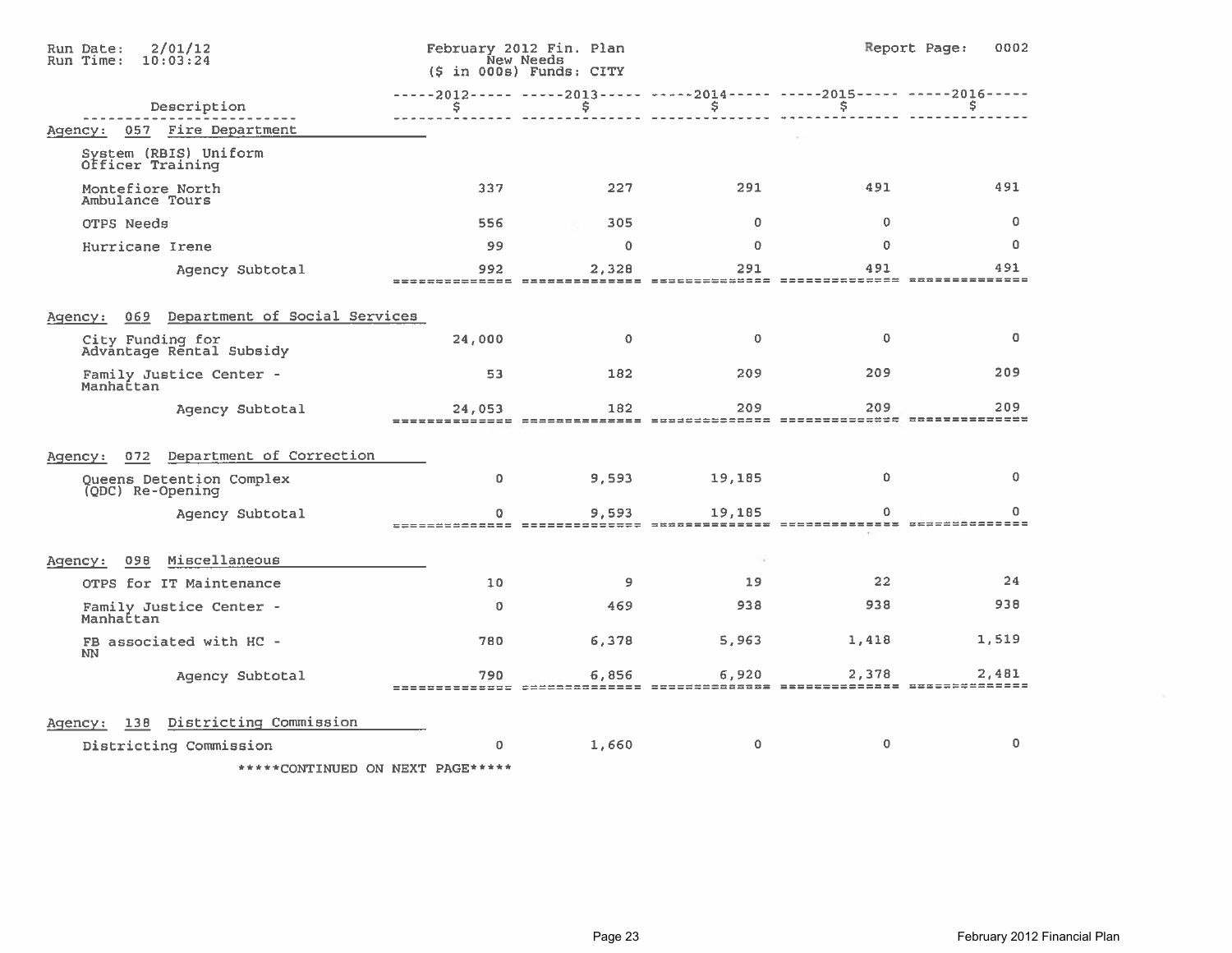| 2/01/12<br>Run Date:<br>Run Time:<br>10:03:24     |             | February 2012 Fin. Plan<br>New Needs<br>(\$ in 000s) Funds: CITY             |        |          | Report Page:<br>0003 |
|---------------------------------------------------|-------------|------------------------------------------------------------------------------|--------|----------|----------------------|
| Description                                       |             | -----2012----- -----2013----- -----2014----- -----2015----- -----2016<br>\$. | \$     | \$.      |                      |
| Districting Commission<br>138<br>Agency:          |             |                                                                              |        |          |                      |
| Funding                                           |             |                                                                              |        |          |                      |
| Agency Subtotal                                   | =========== | 1,660<br><b>BREEFEEEEEEEE</b>                                                |        |          |                      |
| Taxi & Limousine Commission<br>156<br>Agency:     |             |                                                                              |        |          |                      |
| TLC Five Boro<br>Accessibility                    | 2,043       | 23,090                                                                       | 19,000 | 14,409   | 909                  |
| Agency Subtotal                                   | 2,043       | 23,090                                                                       | 19,000 | 14,409   | 909                  |
|                                                   |             |                                                                              |        |          |                      |
| Dept. Small Business Services<br>801<br>Agency:   |             |                                                                              |        |          |                      |
| Clean Heat Initiative                             | 5,000       | 0                                                                            | 0      | $\Omega$ | o                    |
| Agency Subtotal                                   | 5,000       |                                                                              |        |          |                      |
| Department of Buildings<br>810<br>Agency:         |             |                                                                              |        |          |                      |
| HUB Expansion                                     | 0           | 2,000                                                                        | 2,000  | 0        | o                    |
| Agency Subtotal                                   |             | 2.000                                                                        | 2,000  |          |                      |
| Dept Health & Mental Hygiene<br>Agency:<br>816    |             |                                                                              |        |          |                      |
| Correctional Health -<br>Queens Detention Complex | 0           | 2,921                                                                        | 5,320  | 0        |                      |
| Agency Subtotal                                   |             | 2,921                                                                        | 5,320  |          |                      |
| Department of Sanitation<br>827<br>Agency:        |             |                                                                              |        |          |                      |
| Snow Budget Adjustment                            | $\mathbf 0$ | 21,584                                                                       | 0      | 0        | $^{\circ}$           |
| Implementation of<br>Non-Residential PEG          | 215         | $\circ$                                                                      | 0      | ٥        | o                    |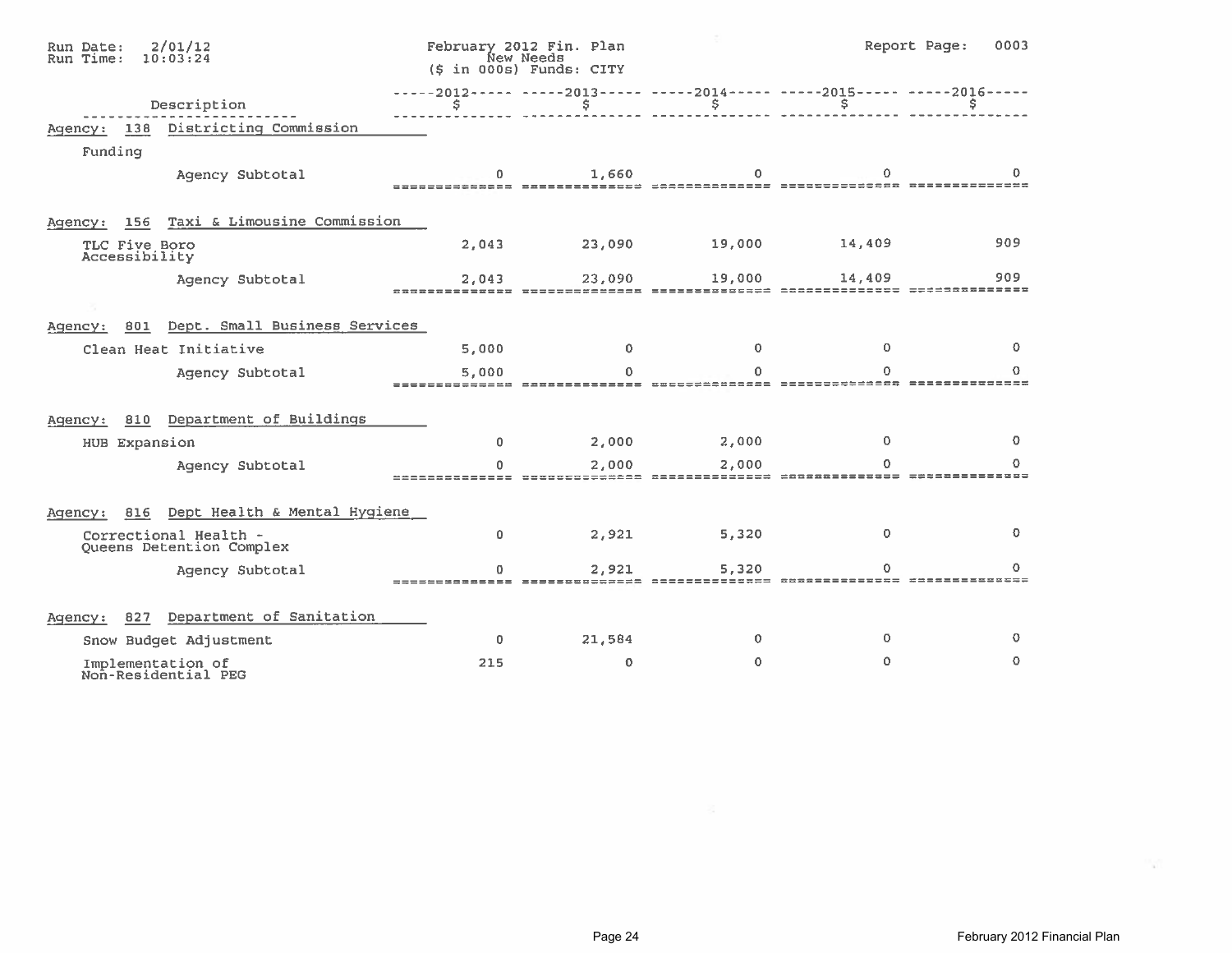| 2/01/12<br>Run Date:<br>Run Time:<br>10:03:24  |                         | February 2012 Fin. Plan<br>New Needs<br>(\$ in 000s) Funds: CITY |       |          | Report Page:<br>0004 |
|------------------------------------------------|-------------------------|------------------------------------------------------------------|-------|----------|----------------------|
| Description                                    | \$                      | \$.                                                              | Ŝ.    | \$       |                      |
| Department of Sanitation<br>827<br>Agency:     |                         |                                                                  |       |          |                      |
| Agency Subtotal                                | 215                     | 21,584                                                           |       |          |                      |
| Dept of Parks and Recreation<br>846<br>Agency: |                         |                                                                  |       |          |                      |
| October Snowstorm                              | 1,038                   | 0                                                                | O.    | $\Omega$ | 0                    |
| Agency Subtotal                                | 1,038<br>-------------- |                                                                  |       |          |                      |
| 856 Dept of Citywide Admin Sryces<br>Agency:   |                         |                                                                  |       |          |                      |
| Firefighter Exam                               | 590                     | $\mathbf 0$                                                      | 0     | $\Omega$ | $\mathbf{0}$         |
| Family Justice Center -<br>Manhattan           | $\mathbf 0$             | 14                                                               | 28    | 28       | 28                   |
| Agency Subtotal                                | 590                     | 14                                                               | 28    | 28       | 28                   |
| D.O.I.T.T.<br>858<br>Agency:                   |                         |                                                                  |       |          |                      |
| NYCWIN Personnel                               | 476                     | 476                                                              | 476   | 476      | 476                  |
| Oracle Maintenance                             | 1,161                   | 1,161                                                            | 1,161 | 1,161    | 1,161                |
| Agency Subtotal                                | 1.637                   | 1,637                                                            | 1,637 | 1,637    | 1.637                |
| District Attorney - N.Y.<br>901<br>Agency:     |                         |                                                                  |       |          |                      |
| Manhattan FJC New Need                         | $\mathbf 0$             | 49                                                               | 98    | 98       | 98                   |
| Temporary Staffing<br>Adjustment               | 293                     | $\Omega$                                                         | 0     | $\Omega$ | $\Omega$             |
| Agency Subtotal                                | 293                     | 49                                                               | 98    | 98       | 98                   |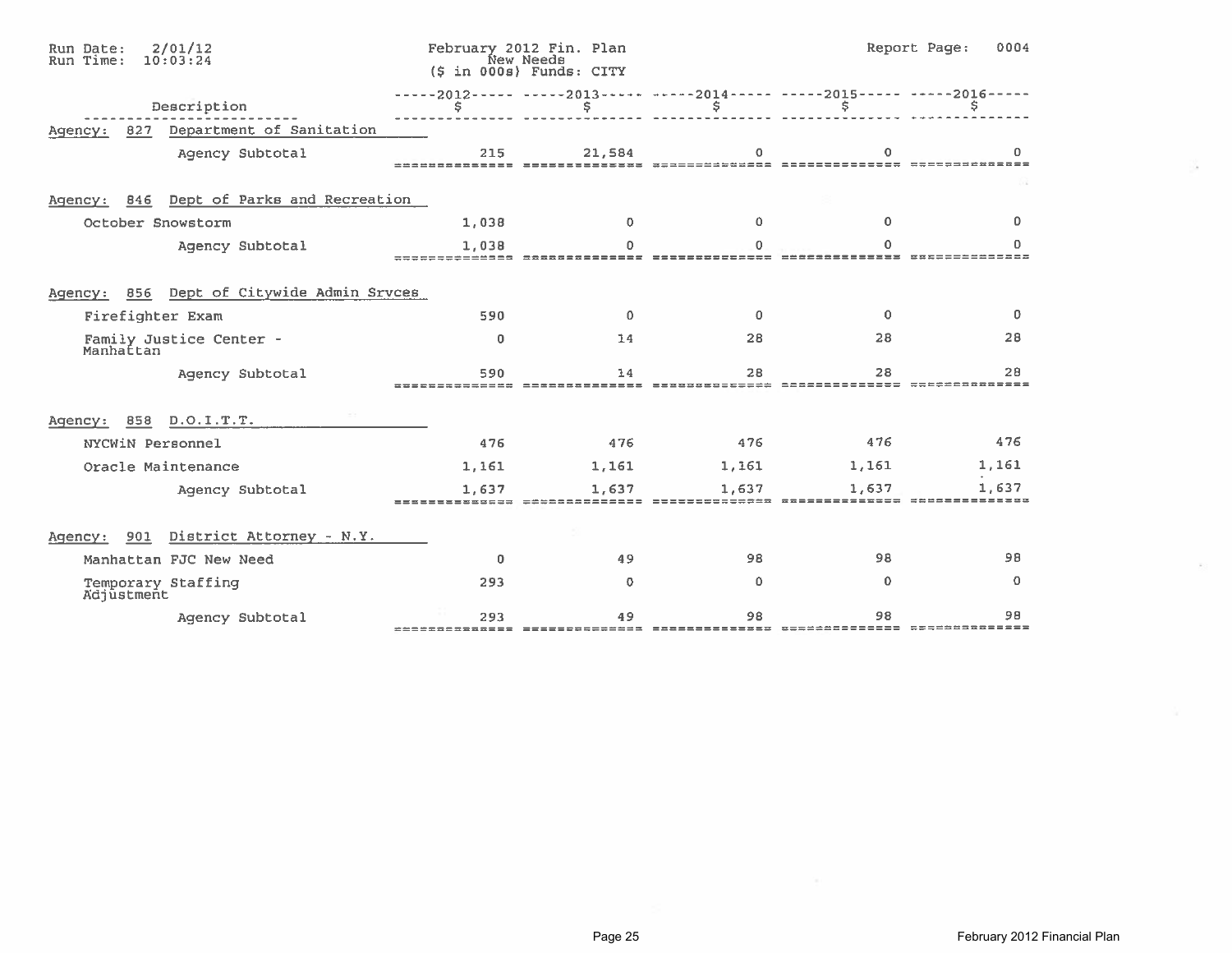| Run Date: 2/01/12<br>Run Time: $10:03:38$ |                  |       | February 2012 Fin. Plan<br>PEG Restor. & Substitutes<br>$(S \in \{0.005\})$ Funds: $CITY$ |         |                                                                                                                                                                                                      | Report Page: 0002 |         |
|-------------------------------------------|------------------|-------|-------------------------------------------------------------------------------------------|---------|------------------------------------------------------------------------------------------------------------------------------------------------------------------------------------------------------|-------------------|---------|
|                                           | Description      |       |                                                                                           |         | -----2012----- -----2013----- -----2014----- -----2015----- -----2016-----<br>$\begin{array}{cccccccccccccc} \epsilon & \epsilon & \epsilon & \epsilon & \epsilon & \epsilon & \epsilon \end{array}$ |                   |         |
|                                           | City-Wide Totals | 1,056 | 1,056                                                                                     | 132,056 | 173,056                                                                                                                                                                                              |                   | 219,056 |

 $\sim$ 

×

 $\mathcal{L}^{\mathcal{N}}$  .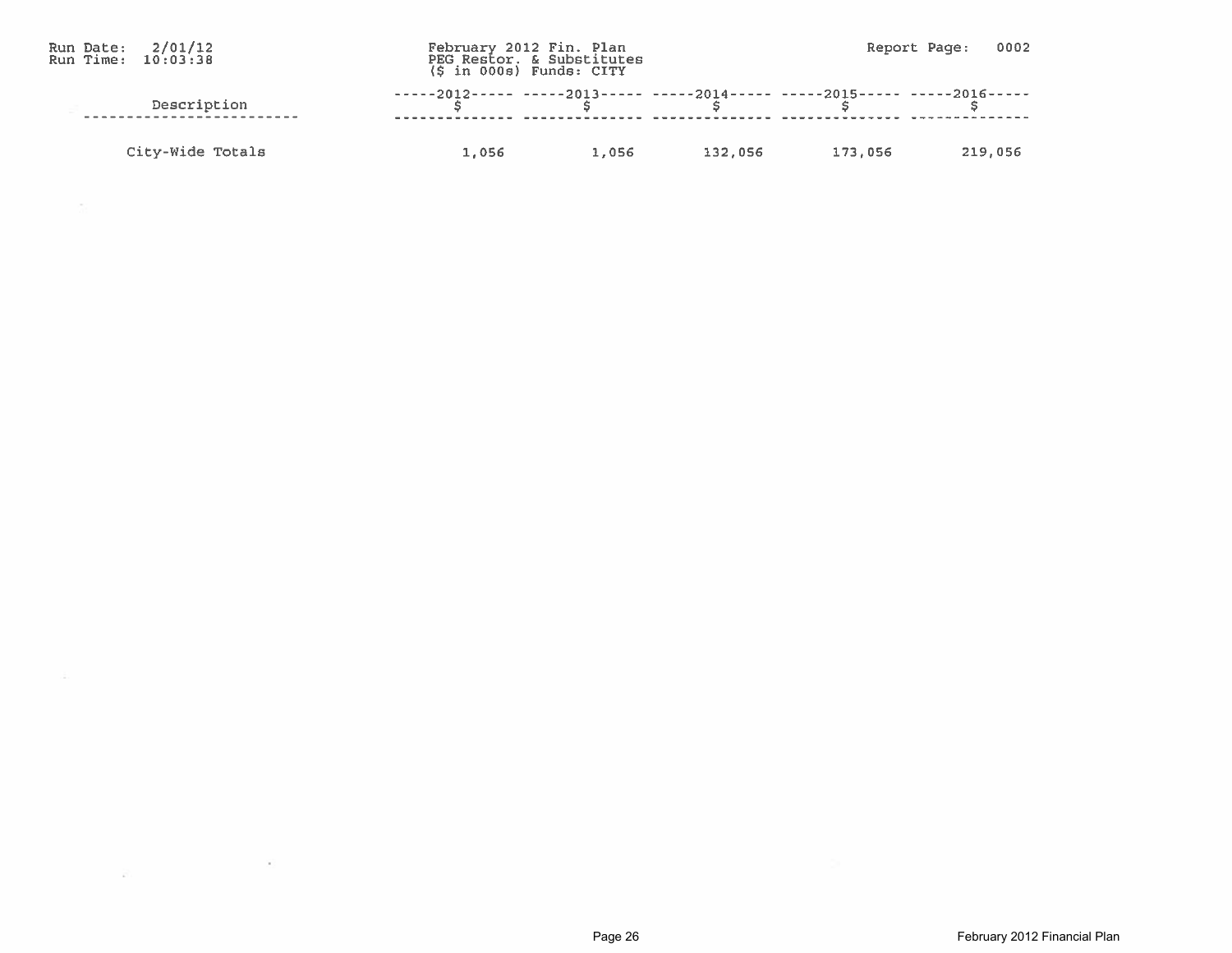| Run Date:<br>Run Time: 10:03:38 | 2/01/12                                                                                         |          | February 2012 Fin. Plan<br>PEG Restor. & Substitutes<br>(\$ in 000s) Funds: CITY |         |         | Report Page:<br>0001 |
|---------------------------------|-------------------------------------------------------------------------------------------------|----------|----------------------------------------------------------------------------------|---------|---------|----------------------|
|                                 | Description                                                                                     |          |                                                                                  |         |         |                      |
| Agency:                         | 095 Citywide Pension Contributions                                                              |          |                                                                                  |         |         |                      |
|                                 | Delay in Pension Reform                                                                         | $\circ$  | 0                                                                                | 131,000 | 172,000 | 218,000              |
|                                 | Agency Subtotal                                                                                 | $\Omega$ | 0                                                                                | 131,000 | 172,000 | 218,000              |
| 841<br>Agency:                  | Department of Transportation                                                                    |          |                                                                                  |         |         |                      |
| Resurfacing                     | Restore One-Week Winter<br>Layoff of Full-Time<br>Employees in Street<br>Mainténance & Arterial | 1,056    | 1,056                                                                            | 1,056   | 1,056   | 1,056                |
|                                 | Agency Subtotal                                                                                 | 1,056    | 1,056                                                                            | 1,056   | 1,056   | 1,056                |

55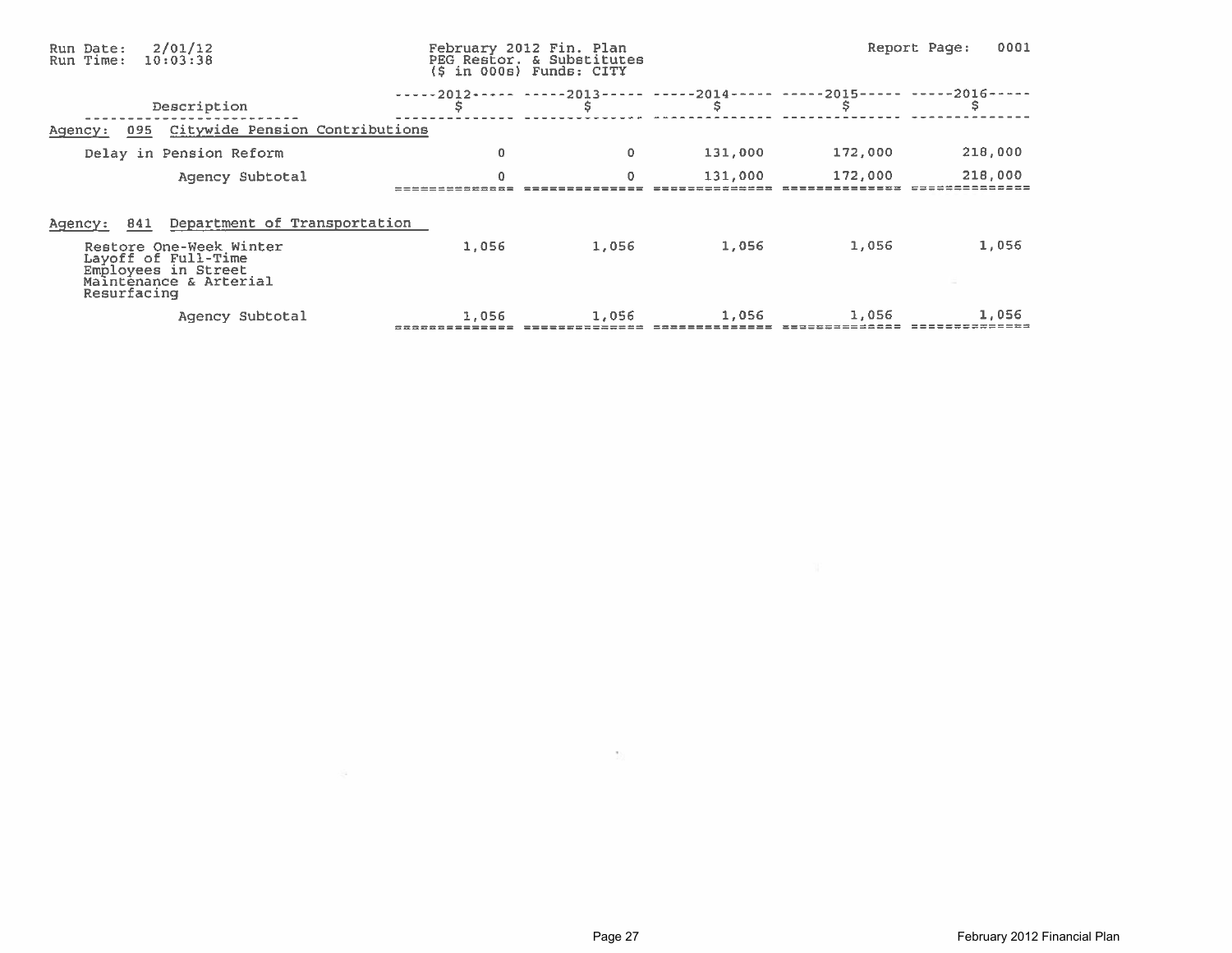| Run Date: 2/01/12<br>Run Time: $10:03:54$ |                  | February 2012 Fin. Plan<br>Other Adjustments<br>$(S \in \{0.005\})$ Funds: $CITY$ |          |                                                                                                                                                                                              | Report Page: 0015       |
|-------------------------------------------|------------------|-----------------------------------------------------------------------------------|----------|----------------------------------------------------------------------------------------------------------------------------------------------------------------------------------------------|-------------------------|
|                                           | Description      |                                                                                   |          | -----2012----- -----2013----- -----2014----- -----2015----- -----2016-----<br>e de la construction de la construction de la construction de la construction de la construction de la constru |                         |
|                                           | City-Wide Totals | 39,714 1,840,680-                                                                 | 594,586- |                                                                                                                                                                                              | $968,626 - 1,074,263 -$ |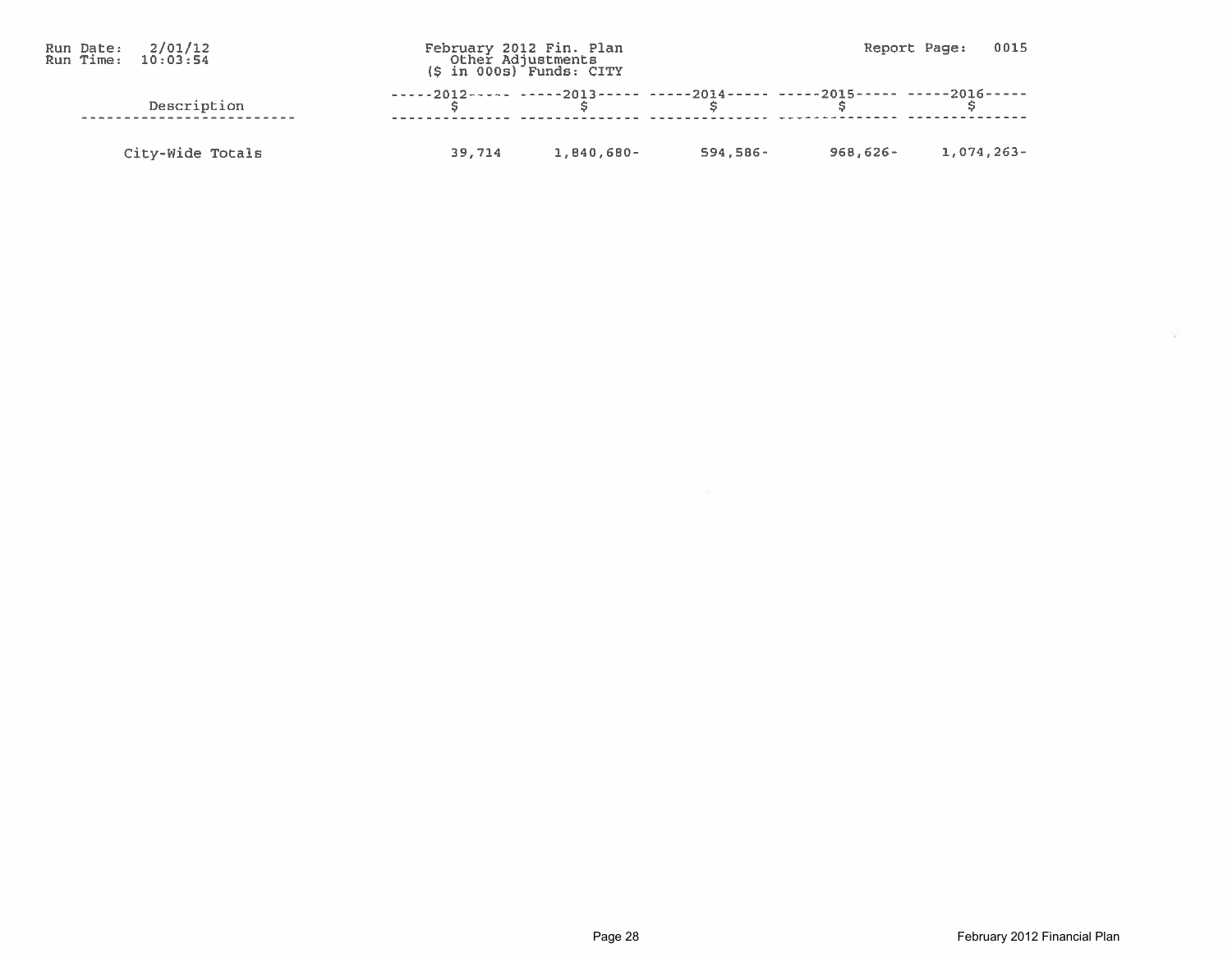| 2/01/12<br>Run Date:<br>Run Time:<br>10:03:54     |          | February 2012 Fin. Plan<br>Other Adjustments<br>$(5 in 000s)$ Funds: CITY |              |                                          | Report Page:<br>0001 |
|---------------------------------------------------|----------|---------------------------------------------------------------------------|--------------|------------------------------------------|----------------------|
| Description                                       | s        | $-2012 - - - - - - -2013 - - - -$<br>\$                                   | s            | $---2014--- ----2015--- ----2016-$<br>Ŝ. |                      |
| 002 Mayoralty<br>Agency:                          |          |                                                                           |              |                                          |                      |
| CEO Funding Adjustment                            | $\Omega$ | 92                                                                        | $\mathbf{0}$ | 0                                        |                      |
| CEO Funding Adjustment                            |          | 33                                                                        |              |                                          |                      |
| CEO Funding Adjustment                            | n        | 205                                                                       |              |                                          |                      |
| Agency Subtotal                                   |          | 330                                                                       |              |                                          |                      |
| Campaign Finance Board<br>004<br>Agency:          |          |                                                                           |              |                                          |                      |
| Agency Subtotal                                   |          |                                                                           |              |                                          |                      |
| Office of the Actuary<br>008<br>Agency:           |          |                                                                           |              |                                          |                      |
| CB DC37                                           |          | 1                                                                         | 1.           |                                          |                      |
| Agency Subtotal                                   |          |                                                                           |              |                                          |                      |
| President, Borough of Manhattan<br>010<br>Agency: |          |                                                                           |              |                                          |                      |
| FY'13 November Plan<br>Reduction Fringe           |          |                                                                           |              |                                          |                      |
| Agency Subtotal                                   |          |                                                                           |              |                                          |                      |
| President, Borough of the Bronx<br>011<br>Agency: |          |                                                                           |              |                                          |                      |
| FY'13 November Plan<br>Reduction Fringe           | $9-$     |                                                                           |              |                                          |                      |
| Agency Subtotal                                   |          |                                                                           |              |                                          |                      |
| President, Borough of Brooklyn<br>012<br>Agency:  |          |                                                                           |              |                                          |                      |
| FY'13 November Plan<br>Reduction Fringe           | $9 -$    | o                                                                         |              |                                          |                      |

 $\overline{\mathcal{C}}$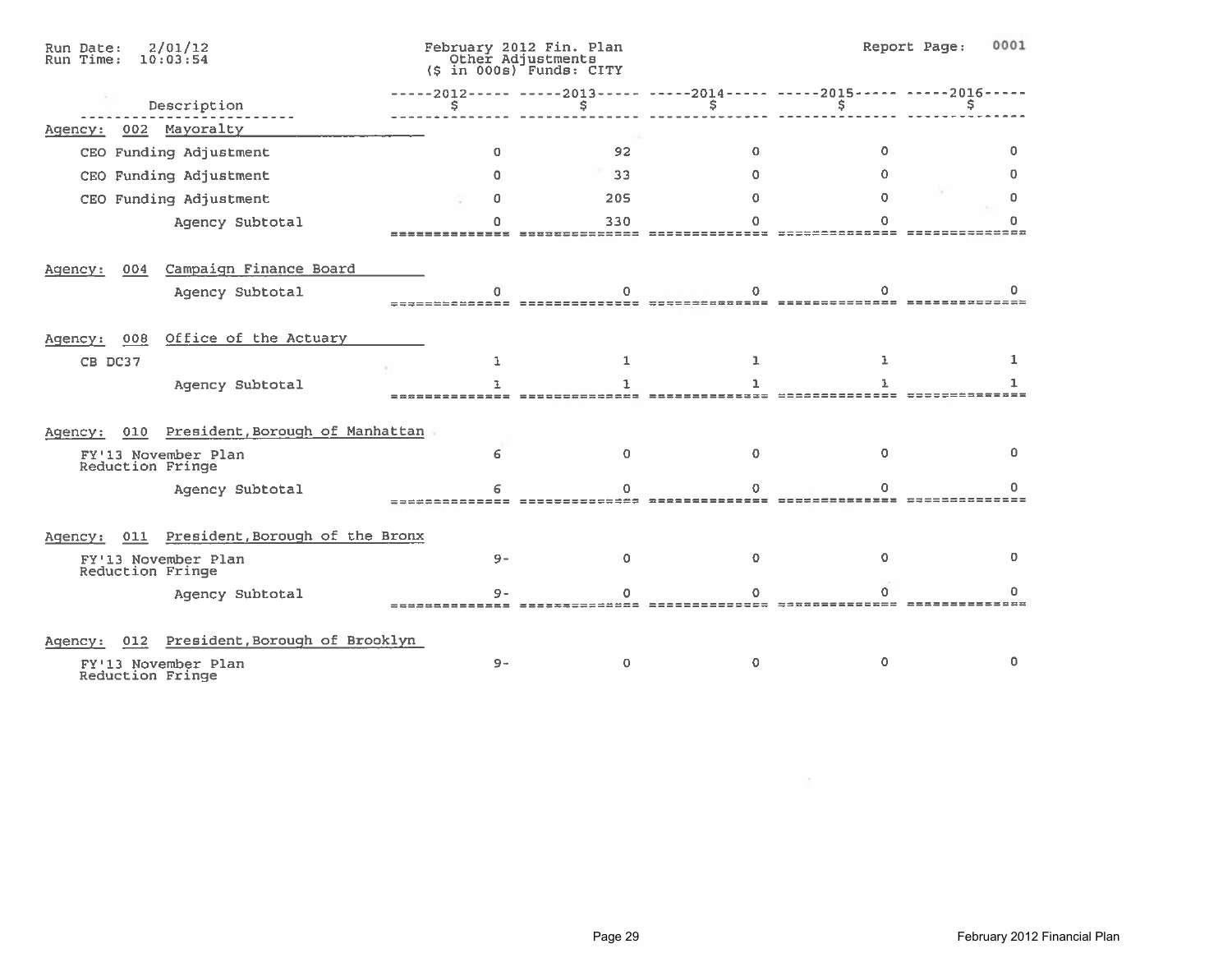| 2/01/12<br>Run Date:<br>Run Time:<br>10:03:54    |       | February 2012 Fin. Plan<br>Other Adjustments<br>$(S \in 000s)$ Funds: $CITY$ |                                                                              |             | Report Page:<br>0002 |
|--------------------------------------------------|-------|------------------------------------------------------------------------------|------------------------------------------------------------------------------|-------------|----------------------|
| Description                                      | \$    | s                                                                            | -----2012----- -----2013----- -----2014----- -----2015----- -----2016--<br>Ş | \$          | S                    |
| President, Borough of Brooklyn<br>012<br>Agency: |       |                                                                              |                                                                              |             |                      |
| Agency Subtotal                                  | 9.    |                                                                              |                                                                              |             |                      |
| President, Borough of Queens<br>013<br>Agency:   |       |                                                                              |                                                                              |             |                      |
| FY'13 November Plan<br>Reduction Fringe          | $B -$ | n.                                                                           | 0                                                                            | $^{\circ}$  | 0                    |
| Agency Subtotal                                  | я     |                                                                              |                                                                              |             |                      |
| President, Borough of S.I.<br>Agency:<br>014     |       |                                                                              |                                                                              |             |                      |
| FY'13 November Plan<br>Reduction Fringe          | $7 -$ | 0                                                                            | 0                                                                            | $\mathbf 0$ | o                    |
| Agency Subtotal                                  |       |                                                                              |                                                                              |             |                      |
| Office of the Comptroller<br>015<br>Agency:      |       |                                                                              |                                                                              |             |                      |
| CB DC37                                          | 57    | 57                                                                           | 57                                                                           | 57          | 57                   |
| Agency Subtotal                                  | 57    | 57                                                                           | 57                                                                           | 57          | 57                   |
| Dept. of Emergency Management<br>017<br>Agency:  |       |                                                                              |                                                                              |             |                      |
| Local Initiatives                                |       | 0.                                                                           | O.                                                                           | 0           | 0                    |
| Local Initiatives                                |       | 0.                                                                           |                                                                              | o           | 0                    |
| Local Initiatives                                |       | n.                                                                           | n                                                                            | Ω           | n                    |
| Agency Subtotal                                  |       |                                                                              |                                                                              |             |                      |
| Office of Admin. Tax Appeals<br>021<br>Agency:   |       |                                                                              |                                                                              |             |                      |
| CB DC 37                                         | 2     | 2                                                                            | 2                                                                            | 2           | 2                    |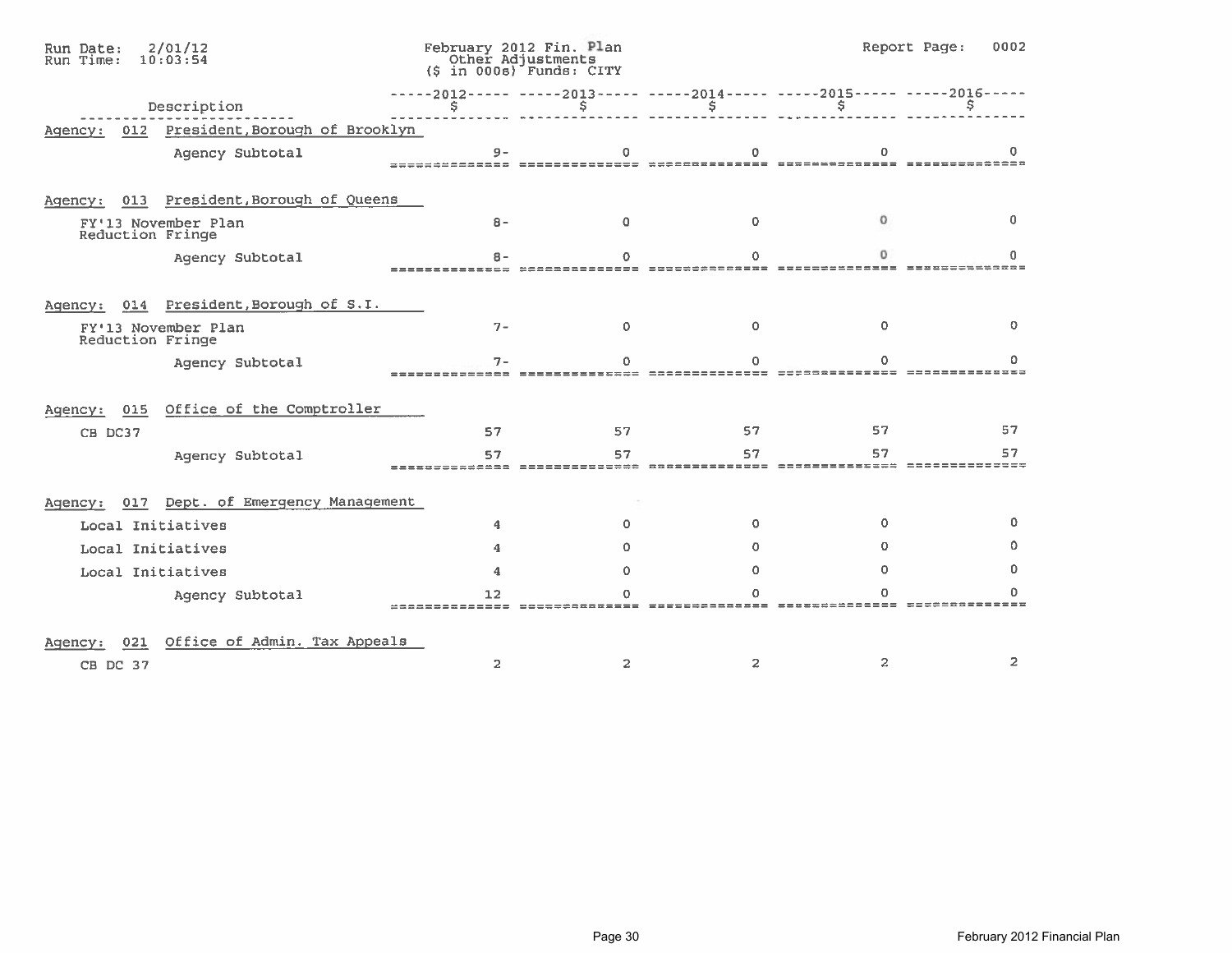| 2/01/12<br>Run Date:<br>Run Time:<br>10:03:54   |                       | February 2012 Fin. Plan<br>Other Adjustments<br>$(S \in \{S \mid 0.005\}^T)$ Funds: CITY |              |            | 0003<br>Report Page: |
|-------------------------------------------------|-----------------------|------------------------------------------------------------------------------------------|--------------|------------|----------------------|
| Description                                     | Ş                     | $---2012------2013------2014------2014------2015---------2016-$<br>\$                    | \$           | Ş          | s                    |
| Office of Admin. Tax Appeals<br>021<br>Agency:  |                       |                                                                                          |              |            |                      |
| Agency Subtotal                                 | -------------         |                                                                                          |              | ========== |                      |
| Law Department<br>025<br>Agency:                |                       |                                                                                          |              |            |                      |
| CB DC37                                         | 17                    | 17                                                                                       | 17           | 17         | 17                   |
| Agency Subtotal                                 | 17                    | 17                                                                                       | 17           | 17         | 17<br>========       |
| Department of City Planning<br>030<br>Agency:   |                       |                                                                                          |              |            |                      |
| <b>BluePrint Rollover</b>                       | $498 -$               | 498                                                                                      | $\mathbf{0}$ | $\Omega$   | 0                    |
| Reallocation of EIS<br>Contract Funding         | $654 -$               | 654                                                                                      | 0            | 0          | 0                    |
| Lease Adjustment                                | 40                    | $\mathbf 0$                                                                              | $\Omega$     | 0          | 0                    |
| Agency Subtotal                                 | $1, 112 -$            | 1,152                                                                                    |              |            | Ω                    |
| New York Public Library<br>037<br>Agency:       |                       |                                                                                          |              |            |                      |
| FY13 CEO Funding<br>Adjustment                  | 0                     | 350                                                                                      | 0            | 0          | $\Omega$             |
| CPSD Reimbursement for<br><b>NYPL</b>           | 249                   | $\mathbf 0$                                                                              | $\Omega$     | 0          | o                    |
| Agency Subtotal                                 | 249<br>-------------- | 350                                                                                      |              |            |                      |
| Brooklyn Public Library<br>038<br>Agency:       |                       |                                                                                          |              |            |                      |
| FY13 CEO Funding<br>Adjustment                  | $\mathbf 0$           | 350                                                                                      | $\Omega$     | 0          | 0                    |
| Agency Subtotal                                 |                       | 350                                                                                      |              |            |                      |
| Queens Borough Public Library<br>039<br>Agency: |                       |                                                                                          |              |            |                      |
| FY13 CEO Funding                                | 0                     | 350                                                                                      | 0            | 0          | 0                    |
|                                                 |                       |                                                                                          |              |            |                      |

\*\*\*\*\*CONTINUED ON NEXT PAGE\*\*\*\*\*

÷.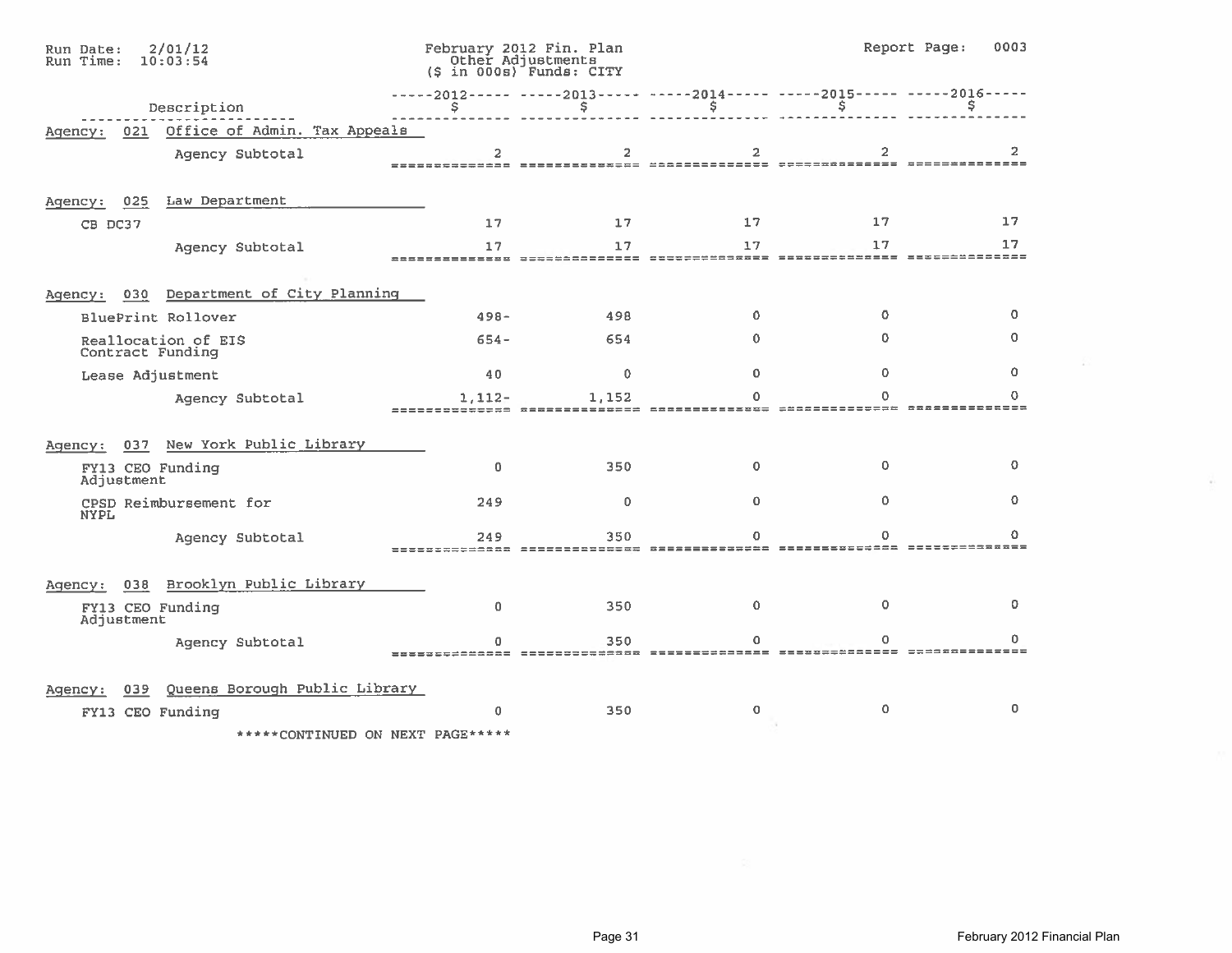| 2/01/12<br>Run Date:<br>Run Time:<br>10:03:54   |                        | February 2012 Fin. Plan<br>Other Adjustments<br>$(S \in 000s)$ Funds: CITY |              |              | Report Page:<br>0004 |
|-------------------------------------------------|------------------------|----------------------------------------------------------------------------|--------------|--------------|----------------------|
| Description                                     | s                      | -----2012----- -----2013----- -----2014----- -----2015----- -----2016----- | s            |              |                      |
| Agency: 039 Queens Borough Public Library       |                        |                                                                            |              |              |                      |
| Adjustment                                      |                        |                                                                            |              |              |                      |
| Agency Subtotal                                 |                        | 350                                                                        |              |              |                      |
| Department of Education<br>040<br>Agency:       |                        |                                                                            |              |              |                      |
| City Council Reallocation                       | 12 <sub>2</sub>        | $\circ$                                                                    | $\Omega$     | $\Omega$     | 0                    |
| Young Men's Initiative                          | $\mathbf{O}$           | $250 -$                                                                    | $250 -$      | o.           | $\mathbf 0$          |
| State Pension Adjustment                        | $5,400 -$              | $5,400-$                                                                   | $5,400-$     | $5,400-$     | $5,400-$             |
| CEO-LPN Funds                                   | $\Omega$               | 300                                                                        | $\mathbf{0}$ | $\circ$      | $\mathbf 0$          |
| HIP Rate Change                                 | $2,411-$               | $16,463-$                                                                  | $17,996-$    | $19,466 -$   | $21,063 -$           |
| Agency Subtotal                                 | $7,799-$               | $21,813-$                                                                  | $23,646-$    | $24,866-$    | $26,463-$            |
| City University<br>042<br>Agency:               |                        |                                                                            |              |              |                      |
| City Council Reallocation                       | $6 -$                  | n                                                                          | $\Omega$     | $\Omega$     |                      |
| Young Men's Initiative                          | o.                     | 250                                                                        | 250          | $\Omega$     | 0                    |
| CC HIP Rate Adjustment                          | O.                     | $534 -$                                                                    | $584 -$      | $638 -$      | 696-                 |
| CEO: CUNY Prep                                  | 0                      | 3,575                                                                      | 0            | $\mathbf{0}$ | $\mathbf 0$          |
| CEO: CUNY ASAP                                  | $\Omega$               | 300                                                                        | 0            | $\Omega$     | 0                    |
| CEO: Civic Justice Corps.                       | 0                      | 3,100                                                                      | 0            | $\bf{0}$     | $\overline{0}$       |
| Agency Subtotal                                 |                        | 6,691                                                                      | 334          | 63.R         | 696                  |
| Civilian Complaint Review Bd.<br>054<br>Agency: |                        |                                                                            |              |              |                      |
| Agency Subtotal                                 | =============== ====== |                                                                            |              |              |                      |
| Police Department<br>056<br>Agency:             |                        |                                                                            |              |              |                      |
| Funding for Criminal                            | 50                     | 50                                                                         | $-50$        | 50           | 50                   |

\*\*\*\*\*CONTINUED ON NEXT PAGE\*\*\*\*\*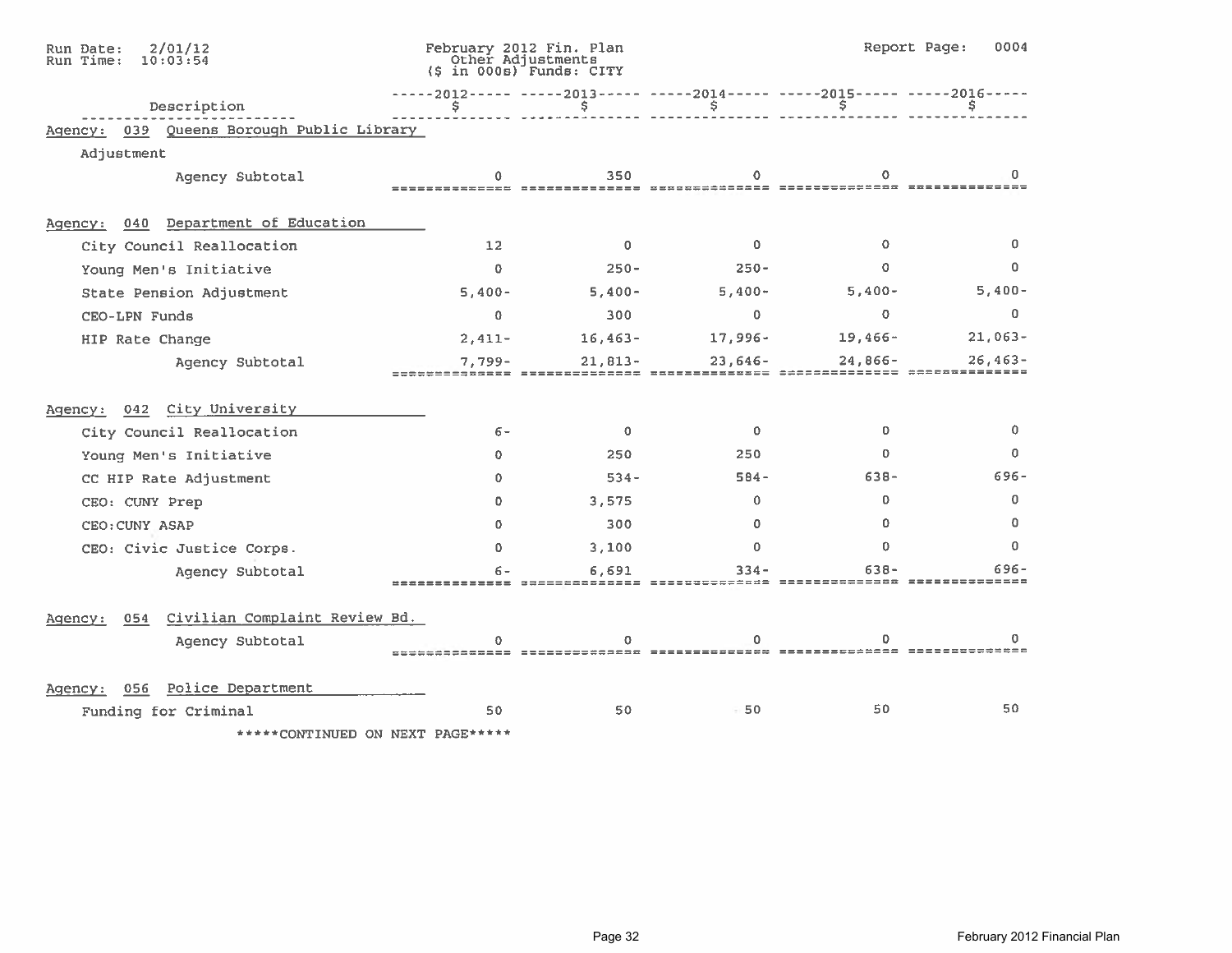| 2/01/12<br>Run Date:<br>Run Time: 10:03:54                                 |              | February 2012 Fin. Plan<br>Other Adjustments<br>(\$ in 000s) Funds: CITY |              |                                                                                   | Report Page:<br>0005 |
|----------------------------------------------------------------------------|--------------|--------------------------------------------------------------------------|--------------|-----------------------------------------------------------------------------------|----------------------|
| Description                                                                | \$           | \$                                                                       | \$           | -----2012----- -----2013----- -----2014----- -----2015----- -----2016-----<br>\$. |                      |
| Police Department<br>056<br>Agency:                                        |              |                                                                          |              |                                                                                   |                      |
| Court Summonses                                                            |              |                                                                          |              |                                                                                   |                      |
| Agency Subtotal                                                            | 50           | 50                                                                       | 50           | 50                                                                                | 50                   |
| Fire Department<br>057<br>Agency:                                          |              |                                                                          |              |                                                                                   |                      |
| DC-37 Collective<br>Bargaining                                             | 372          | 372                                                                      | 372          | 372                                                                               | 372                  |
| Local Initiatives                                                          | $\mathbf{1}$ | $\circ$                                                                  | 0            | 0                                                                                 | 0                    |
| Partial Restoration of<br>Elimination of Civilian<br>Vacancies PEG- Fringe | $\circ$      | $232 -$                                                                  | $248 -$      | $263 -$                                                                           | $281 -$              |
| Agency Subtotal                                                            | 373          | 140                                                                      | 124          | 109                                                                               | 91<br>-------        |
| Admin. for Children Services<br>068<br>Agency:                             |              |                                                                          |              |                                                                                   |                      |
| Additional Funds for<br>CONNECT Program                                    | 330          | $\Omega$                                                                 | $\circ$      | $\circ$                                                                           | $\mathbf{0}$         |
| CEO Funding Adjustment                                                     | $^{\circ}$   | 20                                                                       | $\mathbf{0}$ | $\mathbf{0}$                                                                      | $\mathbf{0}$         |
| HHS-Connect Technical<br>Adjustment                                        | $\mathbf 0$  | $89 -$                                                                   | $B9-$        | $89 -$                                                                            | $89 -$               |
| HHS-Connect Technical<br>Adjustment                                        | $\mathbf 0$  | 89                                                                       | 89           | 89                                                                                | 89                   |
| Agency Subtotal                                                            | 330          | 20                                                                       |              |                                                                                   | 0                    |
| Department of Social Services<br>069<br>Agency:                            |              |                                                                          |              |                                                                                   |                      |
| CEO Funding Adjustment                                                     | $\mathbf{o}$ | 1,760                                                                    | $\mathbf 0$  | $\Omega$                                                                          | 0                    |
| Collective Bargaining                                                      | 1,059        | 1,059                                                                    | 1,059        | 1,059                                                                             | 1,059                |
| State Budget: Child<br>Support Collections                                 | $7,700-$     | $15,400 -$                                                               | $15,400 -$   | $15,400 -$                                                                        | $15,400 -$           |

前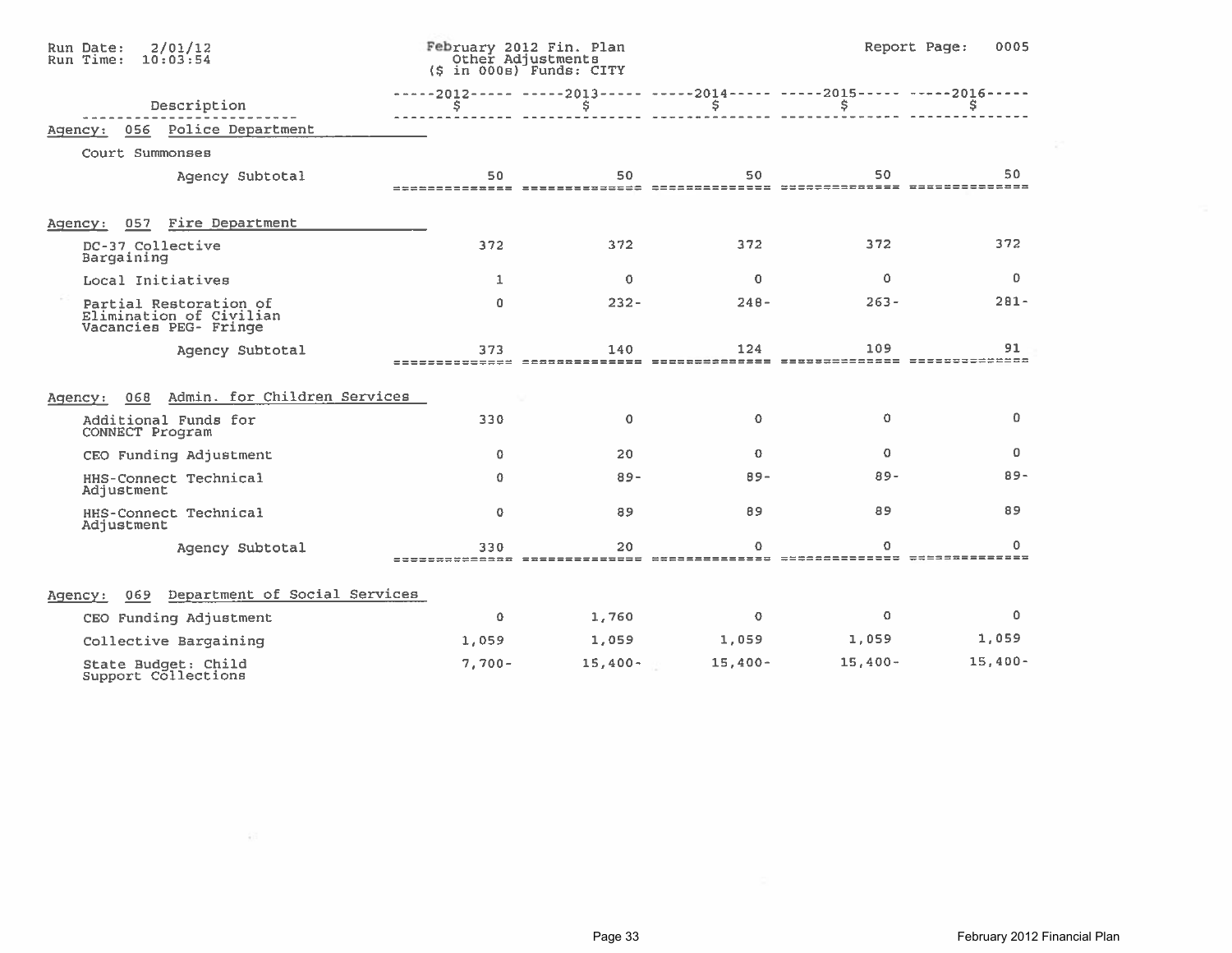| 2/01/12<br>Run Date:<br>Run Time:<br>10:03:54                   |                      | February 2012 Fin. Plan<br>Other Adjustments<br>$(S \in \{0.005\})$ Funds: CITY |                                                                                   | Report Page:<br>0006 |              |  |
|-----------------------------------------------------------------|----------------------|---------------------------------------------------------------------------------|-----------------------------------------------------------------------------------|----------------------|--------------|--|
| Description                                                     | \$                   | \$.                                                                             | -----2012----- -----2013----- -----2014----- -----2015----- -----2016-----<br>'ş. | \$                   |              |  |
| Department of Social Services<br>069<br>Agency:                 |                      |                                                                                 |                                                                                   |                      |              |  |
| State Budget: Child<br>Support Administration                   | 7,700                | 15,400                                                                          | 15,400                                                                            | 15,400               | 15,400       |  |
| HHS-Connect Technical<br>Adjustment                             | $\mathbf{0}$         | 1,820                                                                           | 1,820                                                                             | 1,820                | 1,820        |  |
| State Budget: Public<br>Assistance Base Grant<br>Increase Delay | $\mathbf{0}$         | $8,331-$                                                                        | 0                                                                                 | $\Omega$             | 0            |  |
| City Council Member Items                                       | $1 -$                | $\Omega$                                                                        | $\Omega$                                                                          | $\Omega$             | $\mathbf{0}$ |  |
| Title XX Adjustment                                             | $1,604-$             | $\Omega$                                                                        | $\Omega$                                                                          | 0                    | 0            |  |
| Agency Subtotal                                                 | 546-<br>============ | $3,692-$                                                                        | 2,879                                                                             | 2.879                | 2.879        |  |
| Dept. of Homeless Services<br>071<br>Agency:                    |                      |                                                                                 |                                                                                   |                      |              |  |
| Local Initiatives                                               | 9                    | $\mathbf{0}$                                                                    | $\mathbf 0$                                                                       | $\mathbf 0$          | 0            |  |
| HHS-Connect Technical<br>Adjustment                             | $\Omega$             | $63 -$                                                                          | $63 -$                                                                            | $63 -$               | $63 -$       |  |
| HHS-Connect Technical<br>Adjustment                             | $\Omega$             | $5 -$                                                                           | $5 -$                                                                             | $5 -$                | $5 -$        |  |
| Agency Subtotal                                                 | 9<br>==============  | 68-                                                                             | 68-                                                                               | 68-                  | $68 -$       |  |
| Department of Correction<br>072<br>Agency:                      |                      |                                                                                 |                                                                                   |                      |              |  |
| HHS-Connect Technical<br>Adjustment                             | 0                    | $51 -$                                                                          | $51 -$                                                                            | $51 -$               | $51 -$       |  |
| CEO Funding Adjustment                                          | $\Omega$             | 24                                                                              | $\Omega$                                                                          | $\overline{0}$       | $\Omega$     |  |
| CB- DC37 Titles                                                 | 34                   | 34                                                                              | 34                                                                                | 34                   | 34           |  |
| Agency Subtotal                                                 | 34                   | 7                                                                               | $17 -$                                                                            | $17 -$               | $17 -$       |  |
| Citywide Pension Contributions<br>095<br>Agency:                |                      |                                                                                 |                                                                                   |                      |              |  |
| State Pension Adjustment                                        | 5,400                | 5,400                                                                           | 5,400                                                                             | 5,400                | 5,400        |  |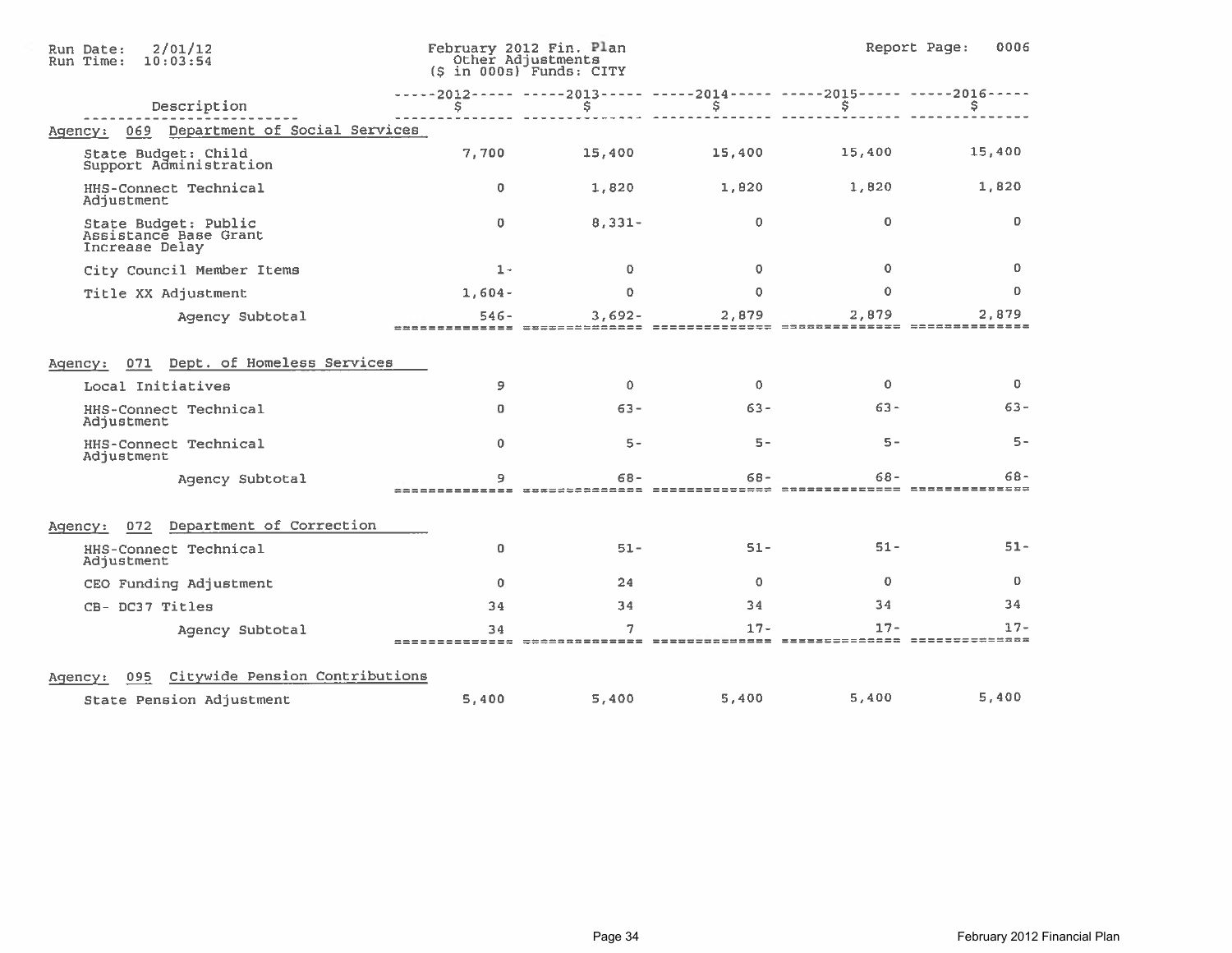| 2/01/12<br>Run Date:<br>Run Time:<br>10:03:54 |               | February 2012 Fin. Plan<br>Other Adjustments<br>$(S in 000s)$ Funds: CITY |               |                                                                                    | Report Page:<br>0007          |
|-----------------------------------------------|---------------|---------------------------------------------------------------------------|---------------|------------------------------------------------------------------------------------|-------------------------------|
| Description                                   | s             | \$                                                                        | \$            | -----2012----- -----2013----- -----2014----- -----2015----- -----2016-----<br>Ş    | Ş                             |
| Agency: 095 Citywide Pension Contributions    |               |                                                                           |               |                                                                                    |                               |
| Valuation Update                              | 575,000       | 605,000                                                                   | 539,000       | 148,000                                                                            | 37,000                        |
| Assumptions & Methods                         | $1,000,000 -$ | $1,030,000 -$                                                             | $1,040,000 -$ | $1,050,000 -$                                                                      | $1,060,000 -$                 |
| Agency Subtotal                               | $419,600 -$   | $419,600 -$                                                               | 495,600-      | $896,600 -$<br><u>sopocccicina apertestizace cinnadadense exitozocicas exteric</u> | $1,017,600 -$                 |
| Miscellaneous<br>098<br>Agency:               |               |                                                                           |               |                                                                                    |                               |
| DC37 ATG                                      | $1,882-$      | $1,882-$                                                                  | $1,882-$      | $1,882-$                                                                           | $1,882-$                      |
| Supervisor Highway<br>Repairer CB             | $444 -$       | $444 -$                                                                   | $444 -$       | $444 -$                                                                            | 444-                          |
| Sanitation Worker<br>Annuities                | $177 -$       | $177 -$                                                                   | $177 -$       | $177 -$                                                                            | $177 -$                       |
| Contract Re-estimate                          | $557 -$       | $557 -$                                                                   | 0             | 0                                                                                  | $\Omega$                      |
| Office of the Appellate<br>Defender           | 557           | 557                                                                       | 0             | 0                                                                                  | $\Omega$                      |
| Members' Item                                 | 167           | $\mathbf 0$                                                               | 0             | $\mathbf{0}$                                                                       | $\Omega$                      |
| FB Associated with PEG<br>Restoration         | 320           | $\circ$                                                                   | $\Omega$      | 0                                                                                  | $\Omega$                      |
| MTA Payroll Tax                               | 1,570         | 1,063                                                                     | 938           | 779                                                                                | 1,645                         |
| CPSD Re-estimate                              | $8,000 -$     | $\mathbf 0$                                                               | $\Omega$      | $\Omega$                                                                           | $\mathbf{0}$                  |
| CEO Distribution                              | 0             | $28,376 -$                                                                | 0             | 0                                                                                  | $\mathbf{0}$                  |
| DOT Fringe Adjustment                         | $13,445-$     | 0                                                                         | 0             | 0                                                                                  | $\circ$                       |
| HIP Rate Increase                             | 0             | $25, 153 -$                                                               | $27,661 -$    | $30,425 -$                                                                         | $33,489-$                     |
| FB associated with HC                         | $\mathbf{0}$  | 232                                                                       | 248           | 263                                                                                | 281                           |
| CPSP transfer to NYPL                         | $249 -$       | 0                                                                         | 0             | 0                                                                                  | $\Omega$                      |
| Agency Subtotal                               | $22,140-$     | 54,737-                                                                   | $28,978-$     | $31,886 -$                                                                         | 34,066-<br>=== ============== |
| Debt Service<br>099<br>Agency:                |               |                                                                           |               |                                                                                    |                               |
| Budget stabilization                          | $5,922 -$     | $\mathbf 0$                                                               | $\mathbf 0$   | $\mathbf 0$                                                                        | 0                             |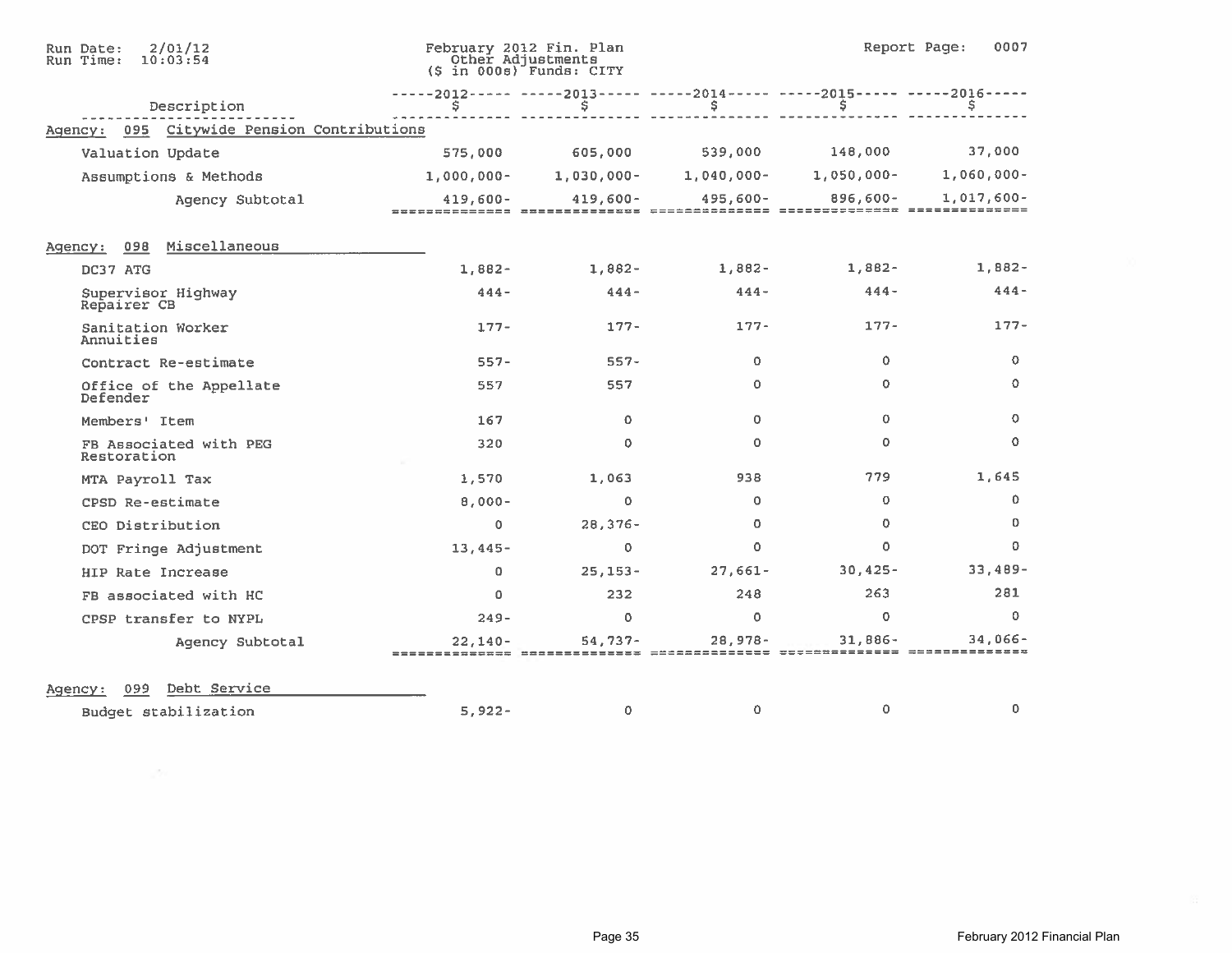| 2/01/12<br>Run Date:<br>Run Time:<br>10:03:54 |                     | February 2012 Fin. Plan<br>Other Adjustments<br>$(S$ in $000s)$ Funds: $CITY$ |                |                                                                                 | Report Page:<br>0008 |
|-----------------------------------------------|---------------------|-------------------------------------------------------------------------------|----------------|---------------------------------------------------------------------------------|----------------------|
| Description                                   | \$.                 | \$                                                                            | \$             | $-2012$ ----- -----2013----- -----2014----- -----2015----- -----2016-----<br>\$ | s                    |
| Debt Service<br>099<br>Agency:                |                     |                                                                               |                |                                                                                 |                      |
| LOC/Remarketing                               | $\ddot{\mathbf{0}}$ | 7,875                                                                         | 8,269          | 8,682                                                                           | 9,116                |
| Swap Receipts                                 | 12,073              | 25,954                                                                        | 25,954         | 25,094                                                                          | 24,015               |
| Swap payment                                  | $17,923 -$          | $12,095 -$                                                                    | $20,438-$      | $19,441-$                                                                       | $18,401 -$           |
| VRDB Interest Baseline                        | $42,373-$           | $14,500 -$                                                                    | $\Omega$       | 0                                                                               | $\mathbf 0$          |
| Proj FY12-16 GO DS                            | $\mathbf{0}$        | $41,020 -$                                                                    | $48,601 -$     | $40,496 -$                                                                      | 34,599-              |
| QSCB interest savings                         | o                   | 7,000                                                                         | 7,000          | 12,250                                                                          | 28,000               |
| BOE/I.S. 137X                                 | 0                   | $\mathbf 0$                                                                   | $1,254-$       | $1,254-$                                                                        | $1,254-$             |
| DASNY Court                                   | $\Omega$            | $335 -$                                                                       | $660 -$        | $660 -$                                                                         | $660 -$              |
| TFA DS                                        | $32,911-$           | $39,916 -$                                                                    | $29,289-$      | 21,205-                                                                         | $15,367-$            |
| Federal QSCB Subsidy                          | $\mathbf{0}$        | $5,417-$                                                                      | $5,000 -$      | $5,000 -$                                                                       | $5,000 -$            |
| DS prepayment                                 | $\Omega$            | 5,922                                                                         | $\Omega$       | 0                                                                               | $\mathbf 0$          |
| Hudson Yards Interest                         | $\mathbf{0}$        | $840 -$                                                                       | $840 -$        | $840 -$                                                                         | $840 -$              |
| HY Tax Equivalency<br>Payment                 | $\Omega$            | 840                                                                           | 840            | 840                                                                             | 840                  |
| Budget Stabilization                          | 1,290,655           | 1,290,655-                                                                    | $\Omega$       | $\Omega$                                                                        | 0                    |
| <b>BPCA/ECF</b>                               | $\Omega$            | $5,000 -$                                                                     | $\circ$        | $\Omega$                                                                        | $\Omega$             |
| RANs Interest Changes                         | $\circ$             | $21,840 -$                                                                    | $\overline{O}$ | $\Omega$                                                                        | $\Omega$             |
| Interest earnings on<br>Proceeds              | 94                  | $\mathbf{0}$                                                                  | $125 -$        | $200 -$                                                                         | $175 -$              |
| Agency Subtotal                               | 1,203,693           | $1,384,027-$                                                                  | $64, 144 -$    | $42,230 -$                                                                      | $14,325-$            |
| Public Advocate<br>101<br>Agency:             |                     |                                                                               |                |                                                                                 |                      |
| FY'13 November Plan<br>Reduction Fringe       | $4 -$               | 0                                                                             | $\circ$        | 0                                                                               | $\circ$              |
| Agency Subtotal                               |                     | $\Omega$                                                                      | $\Omega$       |                                                                                 | n                    |
| City Council<br>102<br>Agency:                |                     |                                                                               |                |                                                                                 |                      |
| FY'13 November Plan                           | $86 -$              | $\mathbf 0$                                                                   | $\Omega$       | $\circ$                                                                         | 0                    |
| *****CONTINUED ON NEXT PAGE*****              |                     |                                                                               |                |                                                                                 |                      |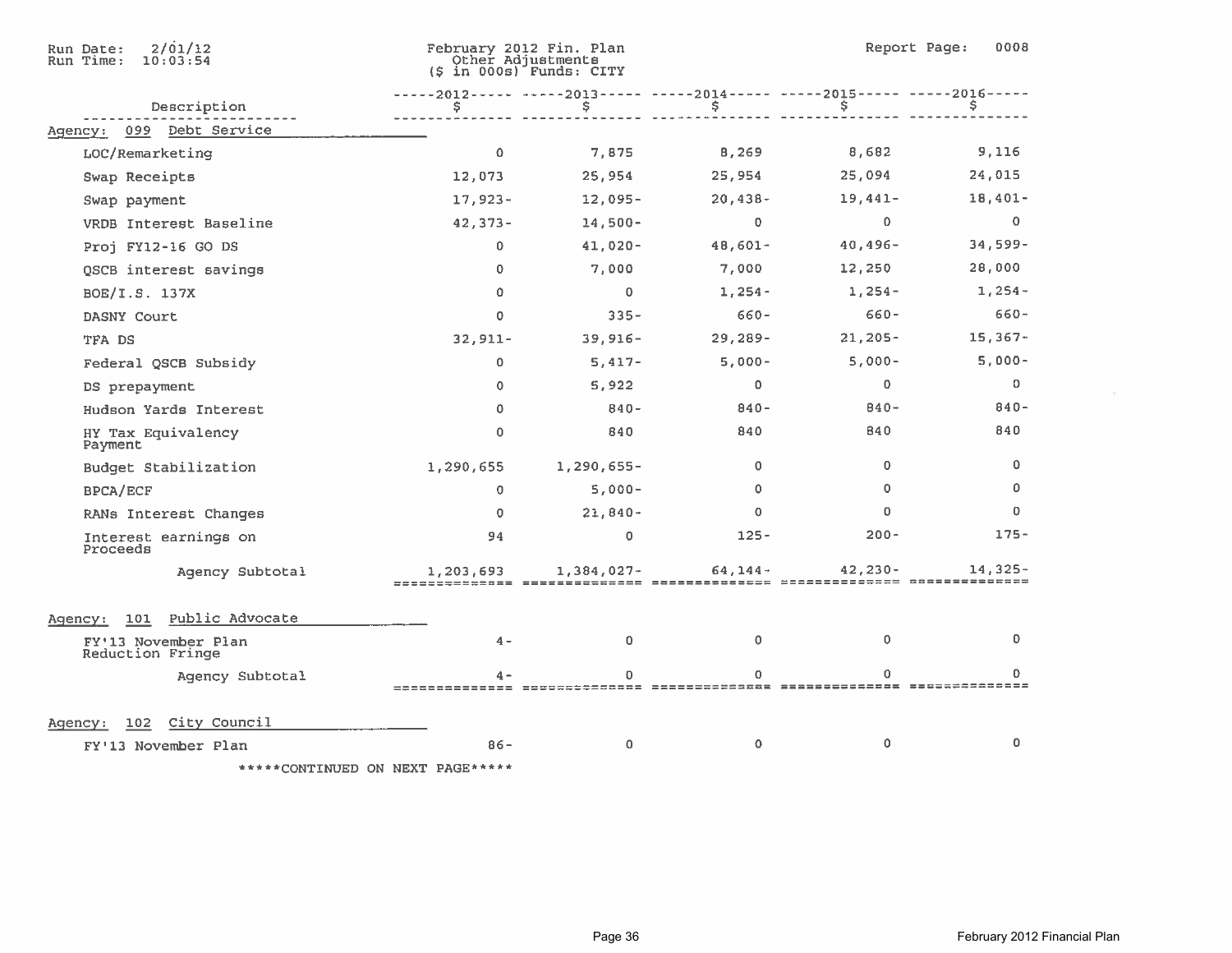| 2/01/12<br>Run Date:<br>Run Time:<br>10:03:54    |              | February 2012 Fin. Plan<br>Other Adjustments<br>$(S \in \{0.005\})$ Funds: CITY  |        |        | 0009<br>Report Page: |
|--------------------------------------------------|--------------|----------------------------------------------------------------------------------|--------|--------|----------------------|
| Description                                      | Ş.           | -----2012----- -----2013----- -----2014----- -----2015----- -----2016-----<br>\$ | \$     | Ş      |                      |
| Agency: 102 City Council                         |              |                                                                                  |        |        |                      |
| Reduction Fringe                                 |              |                                                                                  |        |        |                      |
| Agency Subtotal                                  | $86 -$       |                                                                                  |        |        |                      |
| City Clerk<br>Agency:<br>103                     |              |                                                                                  |        |        |                      |
| Agency Subtotal                                  |              |                                                                                  |        |        |                      |
| Department for the Aging<br>Agency:<br>125       |              |                                                                                  |        |        |                      |
| HHS-Connect Technical<br>Adjustment              | $\mathbf{0}$ | $10 -$                                                                           | $10 -$ | $10 -$ | $10 -$               |
| HHS-Connect Technical<br>Adjustment              | o.           | $1 -$                                                                            | $1 -$  | $1 -$  | $1 -$                |
| Collective Bargaining                            | 3            | 3                                                                                | 3      | 3.     | 3                    |
| Title XX Adjustment                              | 1,604        | 0                                                                                | 0      | o      | n                    |
| Local Initiatives                                | 23           |                                                                                  | O.     | Ω      |                      |
| Agency Subtotal                                  | 1,630        |                                                                                  |        |        |                      |
| Department of Cultural Affairs<br>126<br>Agency: |              |                                                                                  |        |        |                      |
| City Council Member Items                        | 30           | 0                                                                                | n      | o      |                      |
| Agency Subtotal                                  | 30           |                                                                                  |        |        |                      |
| Office of Payroll Admin.<br>Agency:<br>131       |              |                                                                                  |        |        |                      |
| CB DC37                                          | я            | 8                                                                                | 8      | я      |                      |
| Agency Subtotal                                  |              |                                                                                  |        |        |                      |
| Taxi & Limousine Commission<br>156<br>Agency:    |              |                                                                                  |        |        |                      |
| Collective Bargaining -                          | ı            | 1                                                                                | 1      | ٦      | 1                    |

\*\*\*\*\*CONTINUED ON NEXT PAGE\*\*\*\*\*

 $\sim$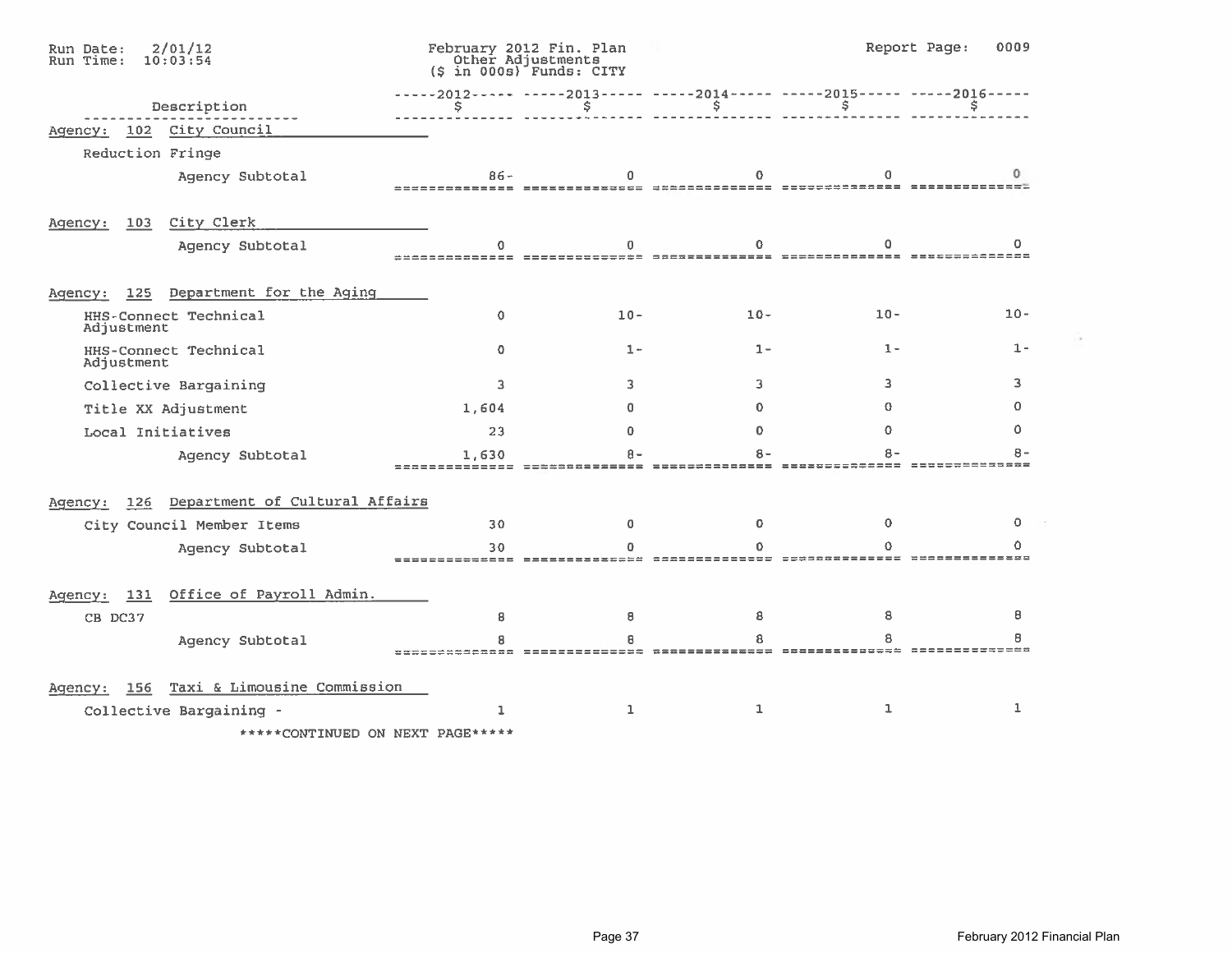| 2/01/12<br>Run Date:<br>Run Time:<br>10:03:54   | February 2012 Fin. Plan<br>Other Adjustments<br>(\$ in 000s) Funds: CITY |                                                                                  |             | Report Page:<br>0010 |          |  |
|-------------------------------------------------|--------------------------------------------------------------------------|----------------------------------------------------------------------------------|-------------|----------------------|----------|--|
| Description                                     | Ŝ.                                                                       | -----2012----- -----2013----- -----2014----- -----2015----- -----2016-----<br>Ŝ. | S.          | Ŝ.                   |          |  |
| Taxi & Limousine Commission<br>156<br>Agency:   |                                                                          |                                                                                  |             |                      |          |  |
| DC37 Additions to Gross<br>(ATG)                |                                                                          |                                                                                  |             |                      |          |  |
| Agency Subtotal                                 |                                                                          |                                                                                  |             |                      |          |  |
| 260 Youth & Community Development<br>Agency:    |                                                                          |                                                                                  |             |                      |          |  |
| CEO Funding Adjustment                          | $\Omega$                                                                 | 11,200                                                                           | $\Omega$    | 0                    |          |  |
| Local Member Items                              | 35                                                                       | $\Omega$                                                                         | n           |                      | 0        |  |
| Agency Subtotal                                 | 35                                                                       | 11,200                                                                           |             |                      |          |  |
| Office of Collective Barg.<br>Agency:<br>313    |                                                                          |                                                                                  |             |                      |          |  |
| Agency Subtotal                                 |                                                                          |                                                                                  |             |                      |          |  |
| Community Boards (All)<br>499<br>Agency:        |                                                                          |                                                                                  |             |                      |          |  |
| Community Board Changes                         | 16                                                                       | $\Omega$                                                                         | n           | 0                    | 0        |  |
| Agency Subtotal                                 | 16                                                                       |                                                                                  |             |                      |          |  |
| Department of Probation<br>781<br>Agency:       |                                                                          |                                                                                  |             |                      |          |  |
| HHS-Connect Technical<br>Adjustment             | $\Omega$                                                                 | $39 -$                                                                           | $39 -$      | $39 -$               | $39 -$   |  |
| CEO Funding Adjustment                          | 0                                                                        | 1,600                                                                            | $\mathbf 0$ | 0                    | 0        |  |
| Agency Subtotal                                 |                                                                          | 1,561                                                                            | 39          | 39-                  | 39       |  |
| Dept. Small Business Services<br>801<br>Agency: |                                                                          |                                                                                  |             |                      |          |  |
| DEC Heating Oil Tank<br>Penalty Reallocation    | $2,090 -$                                                                | 2,090                                                                            |             | 0                    | $\Omega$ |  |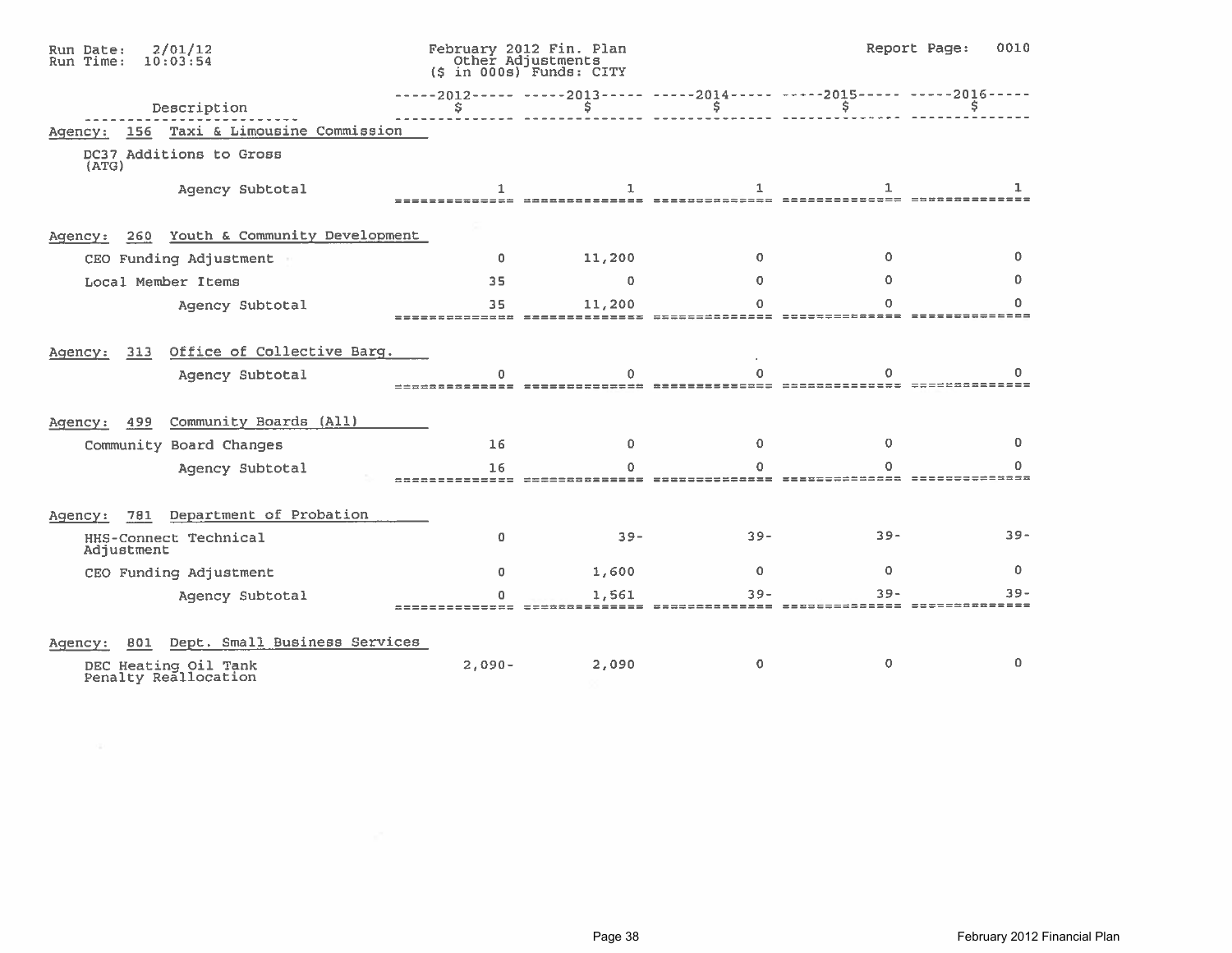| 2/01/12<br>Run Date:<br>Run Time:<br>10:03:54 |                       | February 2012 Fin. Plan<br>Other Adjustments<br>$(S \in \{0.005\})$ Funds: CITY |             |                                                                   | Report Page:<br>0011 |
|-----------------------------------------------|-----------------------|---------------------------------------------------------------------------------|-------------|-------------------------------------------------------------------|----------------------|
| Description                                   | s                     | \$                                                                              | \$          | $---2012--- ----2013--- ----2014--- ----2015--- ----2015---$<br>s | s                    |
| 801 Dept. Small Business Services<br>Agency:  |                       |                                                                                 |             |                                                                   |                      |
| Brownfields Fund<br>Reallocation              | $5,930-$              | 5,930                                                                           | $\Omega$    | $\mathbf{0}$                                                      | o                    |
| CEO Funding Adjustment                        | $\mathbf{0}$          | 3,930                                                                           | $\Omega$    | 0                                                                 | $\Omega$             |
| SBS City Council Member<br>Items              | 15                    | $\mathbf 0$                                                                     | $\mathbf 0$ | 0                                                                 | $\Omega$             |
| Agency Subtotal                               | $8.005 -$<br>-------- | 11,950                                                                          | n           |                                                                   | $\Omega$             |
|                                               |                       |                                                                                 |             |                                                                   |                      |
| Housing Preservation & Dev.<br>806<br>Agency: |                       |                                                                                 |             |                                                                   |                      |
| CITIServ Transfer to<br>DOITT                 | $28 -$                | $67 -$                                                                          | $67 -$      | $67 -$                                                            | $67 -$               |
| Agency Subtotal                               | $28 -$                | $67 -$                                                                          | $67-$       | $67 -$                                                            | $67 -$               |
| Department of Buildings<br>810<br>Agency:     |                       |                                                                                 |             |                                                                   |                      |
| Private Elevator<br>Inspection Contract       | 1,200                 | ٥                                                                               | $\Omega$    | 0                                                                 | $\Omega$             |
| Agency Subtotal                               | 1,200                 |                                                                                 |             |                                                                   |                      |
| Dept Health & Mental Hygiene<br>Agency: 816   |                       |                                                                                 |             |                                                                   |                      |
| Collective Bargaining<br>Increase             | 159                   | 159                                                                             | 159         | 159                                                               | 159                  |
| HHS-Connect Technical<br>Adjustment           | $\circ$               | $217 -$                                                                         | $217 -$     | $217 -$                                                           | $217 -$              |
| OCME Attrition                                | $207 -$               | $\mathbf 0$                                                                     | $\mathbf 0$ | $\Omega$                                                          | $\Omega$             |
| EI State Budget Savings                       | $\circ$               | $1,500-$                                                                        | $6,900 -$   | $12,100-$                                                         | $12, 100 -$          |
| HHS-Connect Techn.<br>Adjustment              | 0                     | 10                                                                              | 18          | 18                                                                | 18                   |
| CEO: Expand Access to                         | Ð                     | 182                                                                             | 0           | $\mathbf o$                                                       | $\Omega$             |
|                                               |                       |                                                                                 |             |                                                                   |                      |

\*\*\*\*\*CONTINUED ON NEXT PAGE\*\*\*\*\*

 $\sim 10$ 

 $\overline{\mathcal{M}}$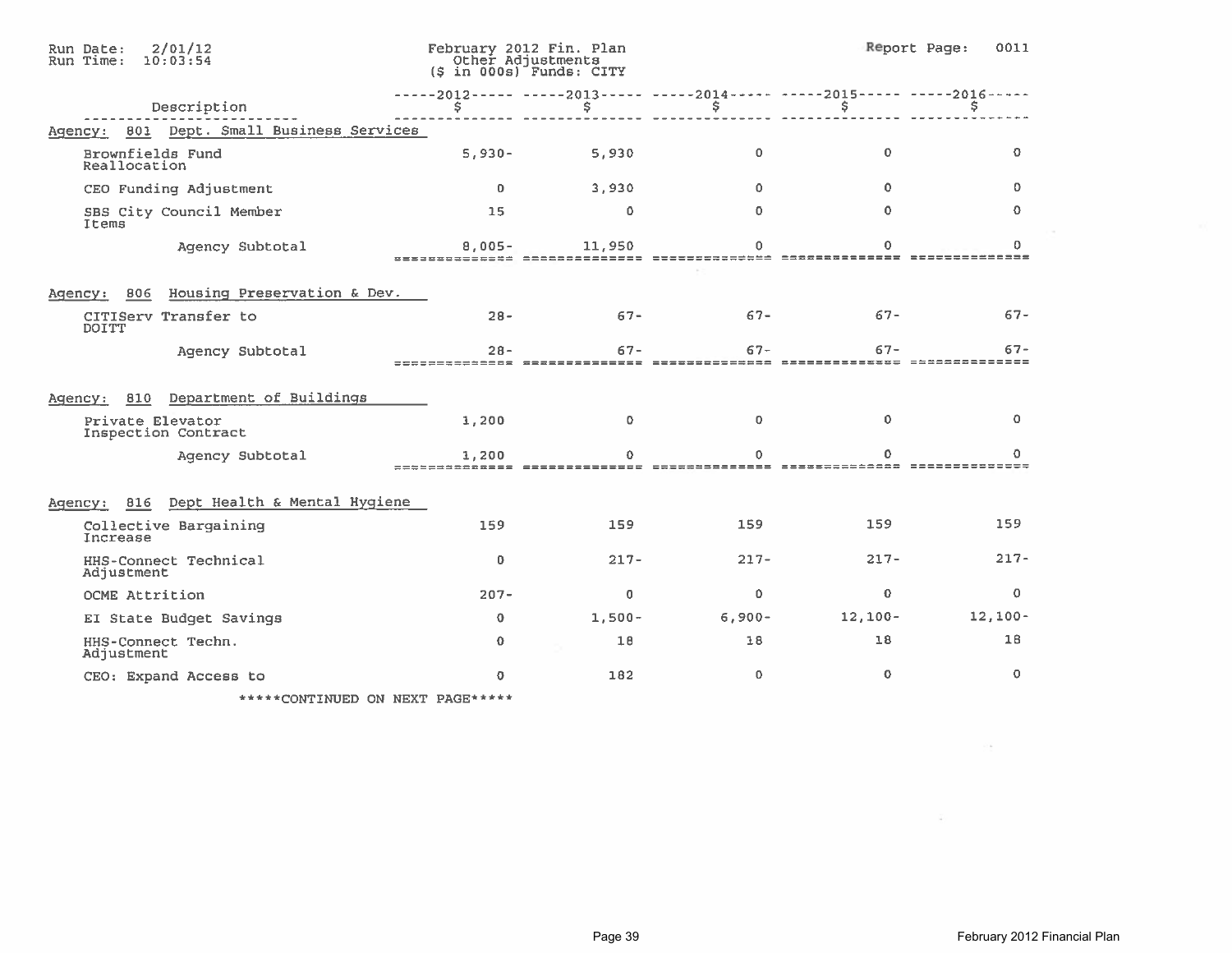| 2/01/12<br>Run Date:<br>Run Time:<br>10:03:54    |                          | February 2012 Fin. Plan<br>Other Adjustments<br>$(5 in 000s)$ Funds: CITY |                                                                                 |                              | Report Page:<br>0012        |
|--------------------------------------------------|--------------------------|---------------------------------------------------------------------------|---------------------------------------------------------------------------------|------------------------------|-----------------------------|
| Description                                      | s                        | s                                                                         | -----2012----- -----2013----- -----2014----- -----2015----- -----2016-----<br>Ş | s                            |                             |
| 816 Dept Health & Mental Hygiene<br>Agency:      |                          |                                                                           |                                                                                 |                              |                             |
| <b>Healthy Foods</b>                             |                          |                                                                           |                                                                                 |                              |                             |
| Clinic/Outreach Svcs<br>Layoffs- Fringe          | 3                        | $\mathbf 0$                                                               | $\mathbf{0}$                                                                    | 0                            | 0                           |
| FY12 CC Member Items                             | 14                       | $\overline{0}$                                                            | 0                                                                               | o                            | 0                           |
| Agency Subtotal                                  | $31 -$<br>============== | $1,358-$                                                                  | $6,940-$<br>============                                                        | $12,140-$<br>=============== | $12,140-$<br>============== |
| Health and Hospitals Corp.<br>819<br>Agency:     |                          |                                                                           |                                                                                 |                              |                             |
| CEO: HHC Career Ladder<br>Program                | $\Omega$                 | 1,005                                                                     | $\mathbf 0$                                                                     | $\Omega$                     | 0                           |
| Agency Subtotal                                  | 0                        | 1,005<br>;=============================                                   | Ω<br>======= =====                                                              |                              |                             |
| Office Admin Trials & Hearings<br>820<br>Agency: |                          |                                                                           |                                                                                 |                              |                             |
| CB DC37                                          | 3                        | 3                                                                         | 3                                                                               | 3                            | 3.                          |
| Agency Subtotal                                  |                          | $m = m = m$                                                               |                                                                                 |                              |                             |
| Department of Sanitation<br>Agency:<br>827       |                          |                                                                           |                                                                                 |                              |                             |
| Technical Adjustment MTS<br>PEG                  | 194                      | 194                                                                       | 194                                                                             | 194                          | 194                         |
| Uniform Collective<br>Bargaining Adjustment      | 177                      | 177                                                                       | 177                                                                             | 177                          | 177                         |
| Civilian Collective<br>Bargaining Adjustment     | 13                       | 13                                                                        | 13                                                                              | 13                           | 13                          |
| Agency Subtotal                                  | 384                      | 384<br>--------                                                           | 384                                                                             | 384<br>=======               | 384<br>========             |
| Business Integrity Commission<br>829<br>Agency:  |                          |                                                                           |                                                                                 |                              |                             |
| DC37 Collective                                  | $\overline{2}$           | $\overline{2}$                                                            | $\overline{a}$                                                                  | $\overline{2}$               | $\overline{2}$              |
| *****CONTINUED ON NEXT PAGE*****                 |                          |                                                                           |                                                                                 |                              |                             |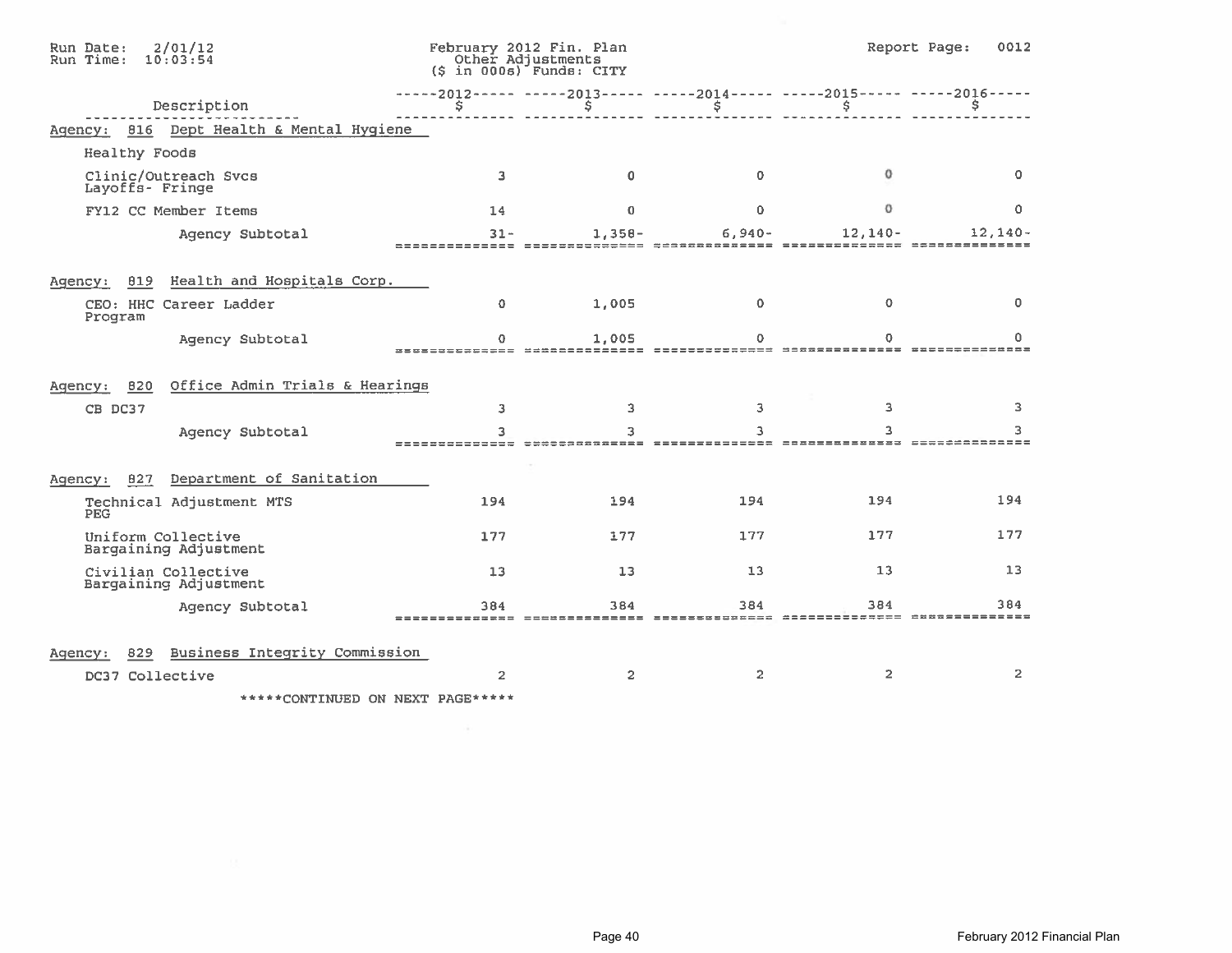| 2/01/12<br>Run Date:<br>Run Time:<br>10:03:54               |                         | February 2012 Fin. Plan<br>Other Adjustments<br>$(5 in 000s)$ Funds: CITY |          |                                                                                 | Report Page:<br>0013 |
|-------------------------------------------------------------|-------------------------|---------------------------------------------------------------------------|----------|---------------------------------------------------------------------------------|----------------------|
| Description                                                 | S                       | \$.                                                                       | s        | $---2012--- ----2013--- ----2014--- ----2015--- ----2015--- ----2016--- -$<br>s | s                    |
| Business Integrity Commission<br>829<br>Agency:             |                         |                                                                           |          |                                                                                 |                      |
| Bargaining                                                  |                         |                                                                           |          |                                                                                 |                      |
| Agency Subtotal                                             | $\overline{2}$          | $\overline{\mathbf{z}}$                                                   | 2        | ===============================                                                 |                      |
| Department of Finance<br>836<br>Agency:                     | 83                      | 83                                                                        | 83       | 83                                                                              | 83                   |
| CB DC37                                                     |                         |                                                                           | 83       | 83                                                                              | 83                   |
| Agency Subtotal                                             | 83                      | 83                                                                        |          |                                                                                 |                      |
| Department of Transportation<br>Agency:<br>841              |                         |                                                                           |          |                                                                                 |                      |
| Collective Bargaining -<br>Supervisor Highway<br>Repairers  | 444                     | 444                                                                       | 444      | 444                                                                             | 444                  |
| Collective Bargaining -<br>DC37 Additions to Gross<br>(ATG) | 33                      | 33                                                                        | 33       | 33                                                                              | 33                   |
| Agency Subtotal                                             | 477                     | 477                                                                       | 477      | 477                                                                             | 477                  |
| Dept of Parks and Recreation<br>Agency:<br>846              |                         |                                                                           |          |                                                                                 |                      |
| Local Initiatives                                           | $11 -$                  | $\Omega$                                                                  | 0        | 0                                                                               | $\Omega$             |
| Agency Subtotal                                             | $11 -$<br>============= |                                                                           |          |                                                                                 |                      |
| Dept of Citywide Admin Srvces<br>856<br>Agency:             |                         |                                                                           |          |                                                                                 |                      |
| Lease Adjustment                                            | $56 -$                  | $\Omega$                                                                  | 0        | 0                                                                               | 0                    |
| Agency Subtotal                                             | $56 -$                  | ==========                                                                |          |                                                                                 | ==============       |
| D.O.I.T.T.<br>858<br>Agency:                                |                         |                                                                           |          |                                                                                 |                      |
| HHS-Connect Technical                                       | $\mathbf{0}$            | $1,433-$                                                                  | $1,433-$ | $1,433-$                                                                        | $1,433-$             |
| *****CONTINUED ON NEXT PAGE*****                            |                         |                                                                           |          |                                                                                 |                      |

 $\sim 10$